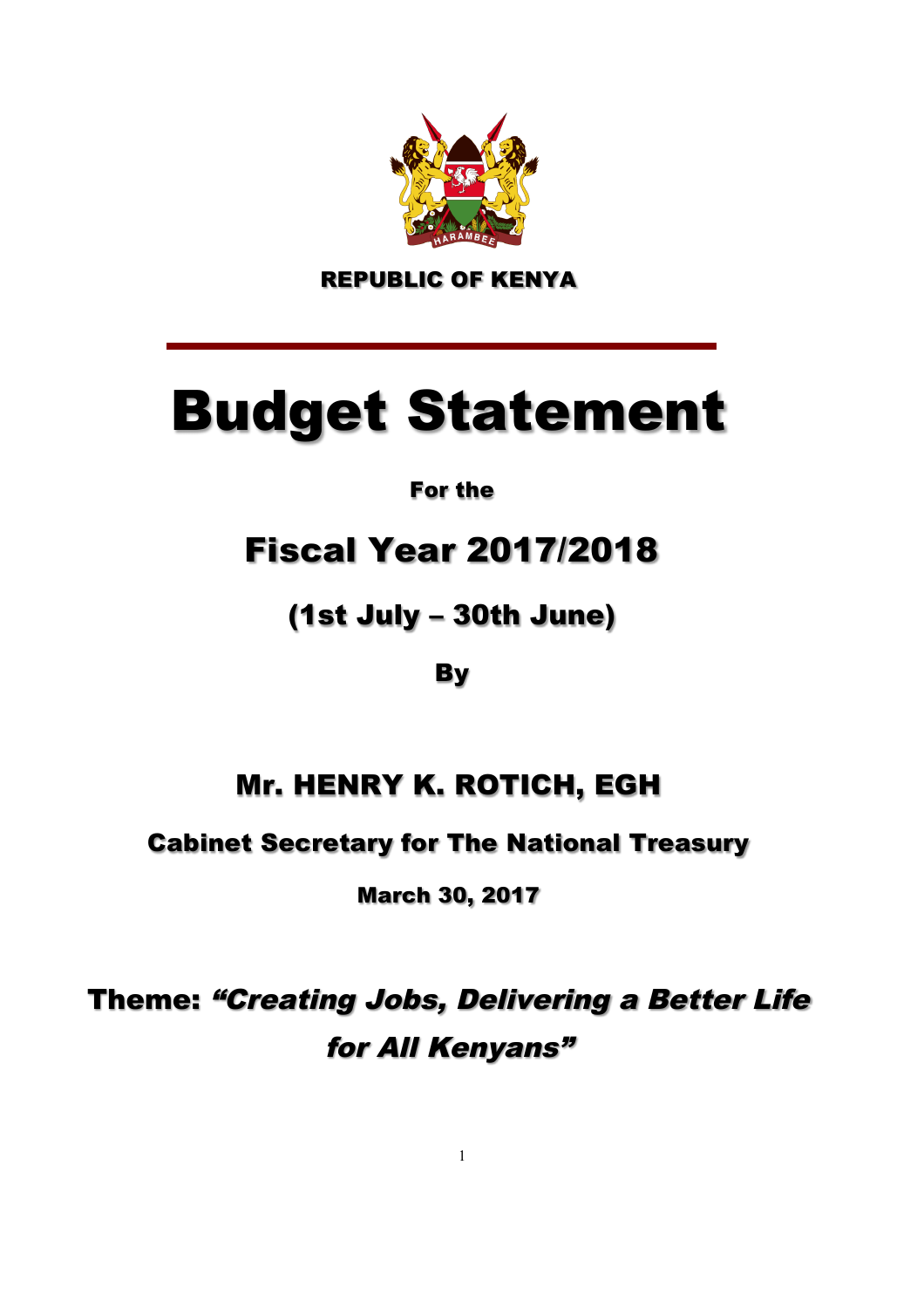**STATEMENT DELIVERED TO THE NATIONAL ASSEMBLY ON 30TH MARCH, 2017 BY MR. HENRY K. ROTICH, CABINET SECRETARY FOR THE NATIONAL TREASURY, REPUBLIC OF KENYA, WHEN HIGHLIGHTING THE BUDGET POLICY AND REVENUE RAISING MEASURES FOR FISCAL YEAR 2017/18**

**1ST JULY, 2017 TO 30TH JUNE, 2018**

© Budget Statement 2017

To obtain copies of the document, please contact:

#### **Public Relations Office**

The National Treasury Treasury Building P. O. Box 30007-00100 **NAIROBI, KENYA**

Tel: +254-20-2252-299 Fax: +254-20-341-082

The document is also available on the website at: www.treasury.go.ke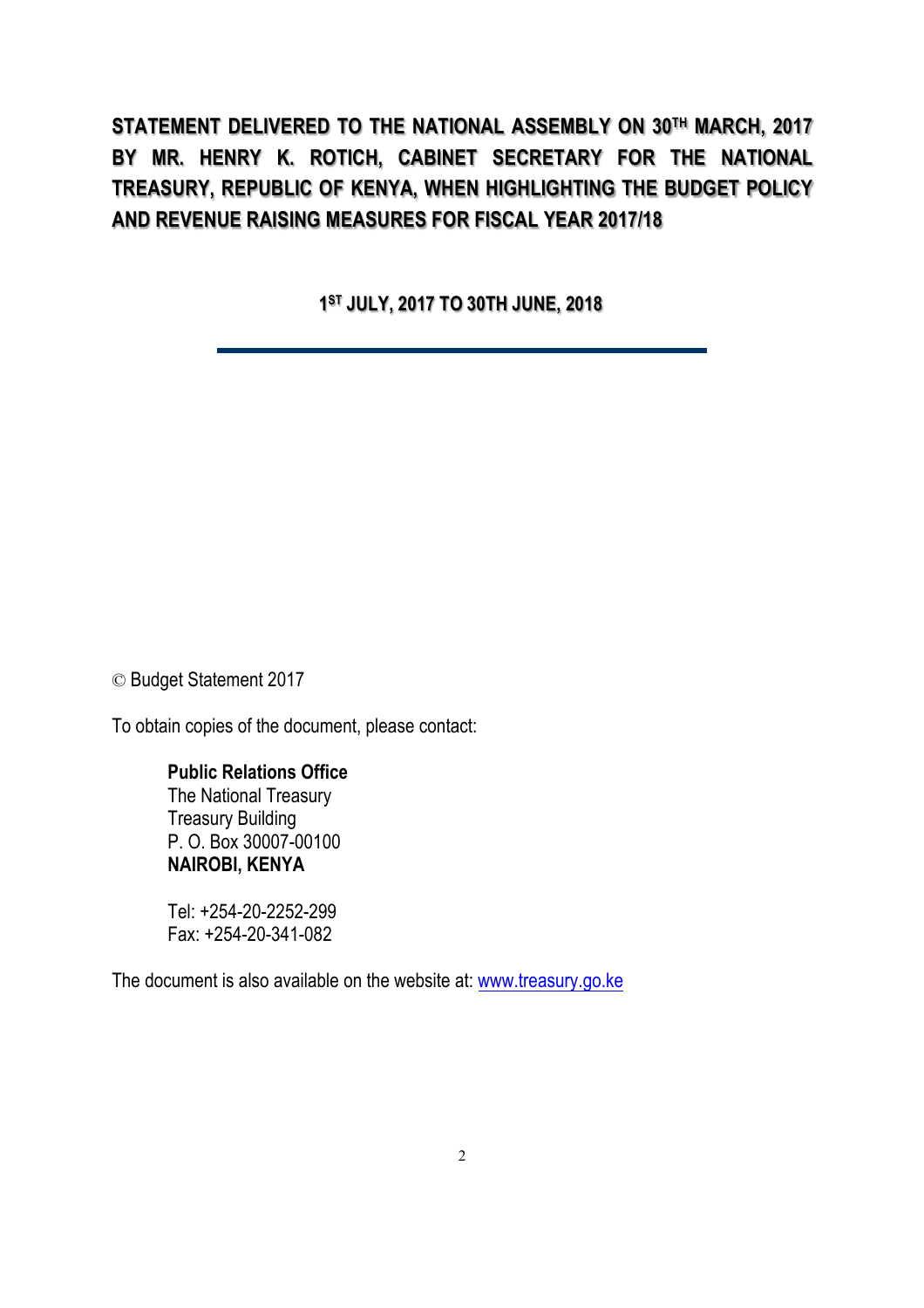### **1. Introduction**

1. **Mr. Speaker,** it is my singular pleasure to present the Budget for the FY 2017/18, the fifth Budget under the Jubilee Government. **Mr. Speaker**, this Budget is the first in our history to be presented before the month of June. **Mr. Speaker,** we have brought forward the reading of the Statement in order to allow the Honourable Members to approve the Appropriation Bill in time and focus on the elections scheduled for August 8, 2017.

2. **Mr. Speaker,** we have consulted our Partner States in the East African Community (EAC) on the timing of the budget presentation and have agreed that Kenya can proceed with an early presentation of the Budget while the other Partner States will present theirs at the same time in Mid-June 2017.

3. **Mr. Speaker,** mid this month, we were reminded, by His Excellency President Uhuru Kenyatta during his 2017 State of the Nation address in this Chamber, of an extraordinary Kenyan journey of four years of transformation, growth and deepening democracy. Kenyans are proud of these achievements as they have happened through collective participation, partnership and the usual dynamism of our private sector.

4. **Mr. Speaker**, four years ago, the Jubilee Administration inherited an economy which although had achieved several milestones, still had insufficient and expensive power with limited access, a century old railway, limited road network and port capacity, poorly equipped security forces, high maternal and child mortality, a poorly managed education sector, inadequate social protection for the poor and vulnerable, and disharmonized pay for public servants, among others. But today, and to use His Excellency the President's words again, "we celebrate a transformed Kenya."

5. **Mr. Speaker**, this transformation is the culmination of four years of working tirelessly to put in place policies and reforms to foster a rapid socio-economic transformation of our country. In this endeavour, **Mr. Speaker,** I feel very encouraged by the strong support we have received from Kenyans of all walks of life. Today, **Mr. Speaker**, I am happy to report to all Kenyans that we have made significant progress towards achieving our development goals. Specifically:

3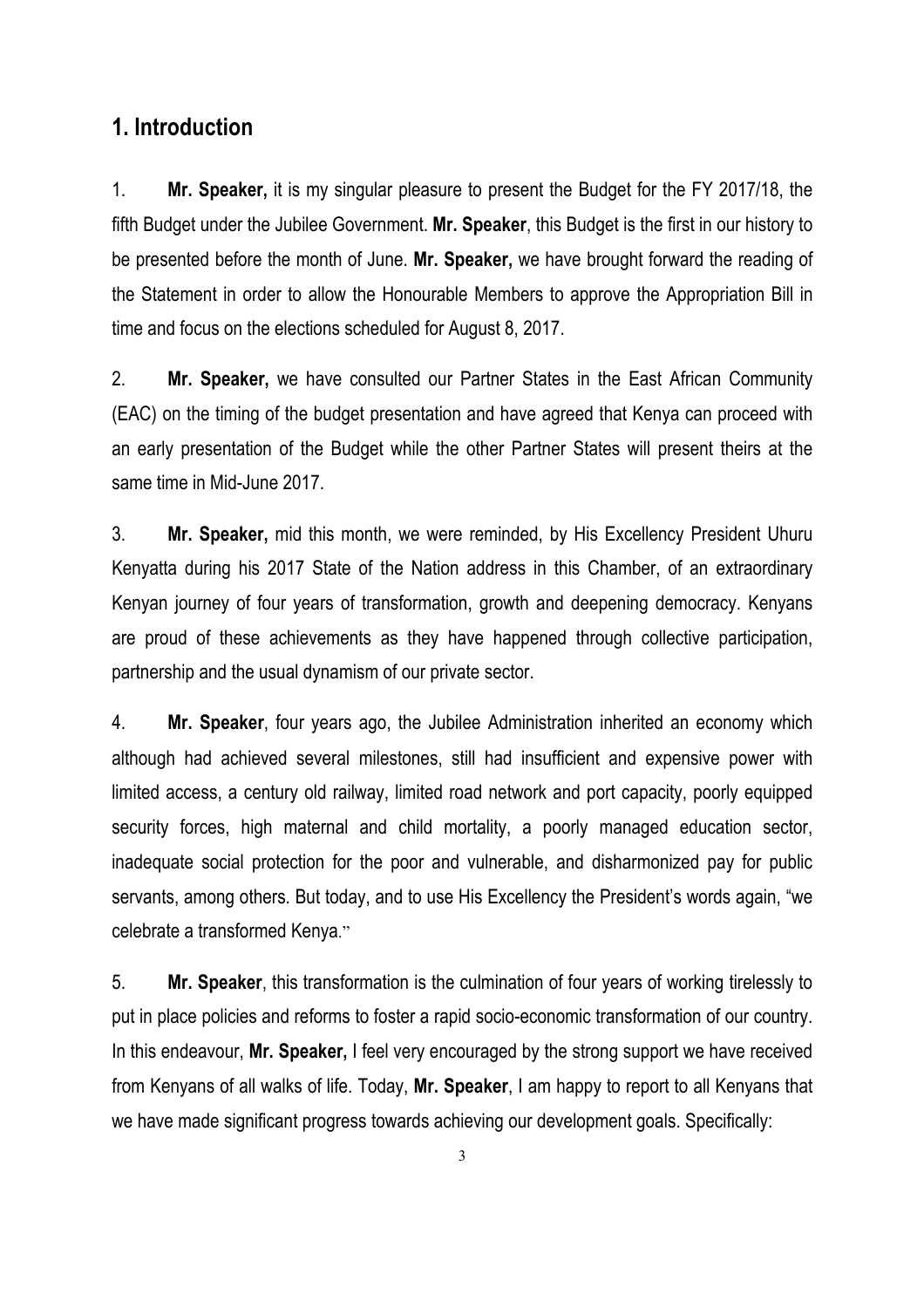#### 6. At the macro level, **Mr. Speaker:**

- The value of goods and services we produce has risen from Ksh 4,745 billion in 2013 in to an estimate of Ksh 6,951 billion in 2016. As a result, our per capita income rose from Ksh 113, 210 in 2013 to an estimate of Ksh 152,671. Making us a lower medium income economy. This reflects the improvement of our business climate as indicated in the move from position 136 in 2013 to position 92 in the World Bank's Doing Business Indicators;
- Revenue collection has increased from Ksh 1,001.0 billion in 2013/14 to the projected Ksh 1,515.5 billion in 2016/17, a 51 percent increase;
- Since 2013, our economy has generated a total of 2.3 million new jobs. In 2015 alone, 841, 600 new jobs were created with similar levels expected in 2016;
- Kenyans and their properties are more secure today following the heavy investment in the security sector – The number of police vehicles has risen from 3,155 in 2013 to 6,363 in 2017.
- 7. With regard to infrastructure, **Mr. Speaker:**
	- The movement of goods and people around the country has been made cheaper and more effective through expansion of most roads, seaports and airports. On the SGR, **Mr. Speaker,** after going over a century without a modern rail, we have in three years constructed a modern railway that will have significant positive spill-over effects on the economy;
	- Today, more than 5.2 million Kenyans have been connected to electricity compared to 2.3 million in 2013. In four years, we have connected more Kenyans to the grid than in all years since independence! This, **Mr. Speaker,** is a remarkable achievement.
- 8. At the sectoral level, **Mr. Speaker:**
	- More of our farmers now have access to subsidized fertilizer and seeds, enabling them to increase productivity of their lands, earn more incomes and indeed make Kenya more food secure,
	- Reflecting our investment in security, the tourism sector, which was shrinking by 4.6 percent in 2013 is now expanding by 15 percent and creating jobs for our youth and women.

9. **Mr. Speaker,** we have also invested heavily in critical social sectors as well as on the less fortunate: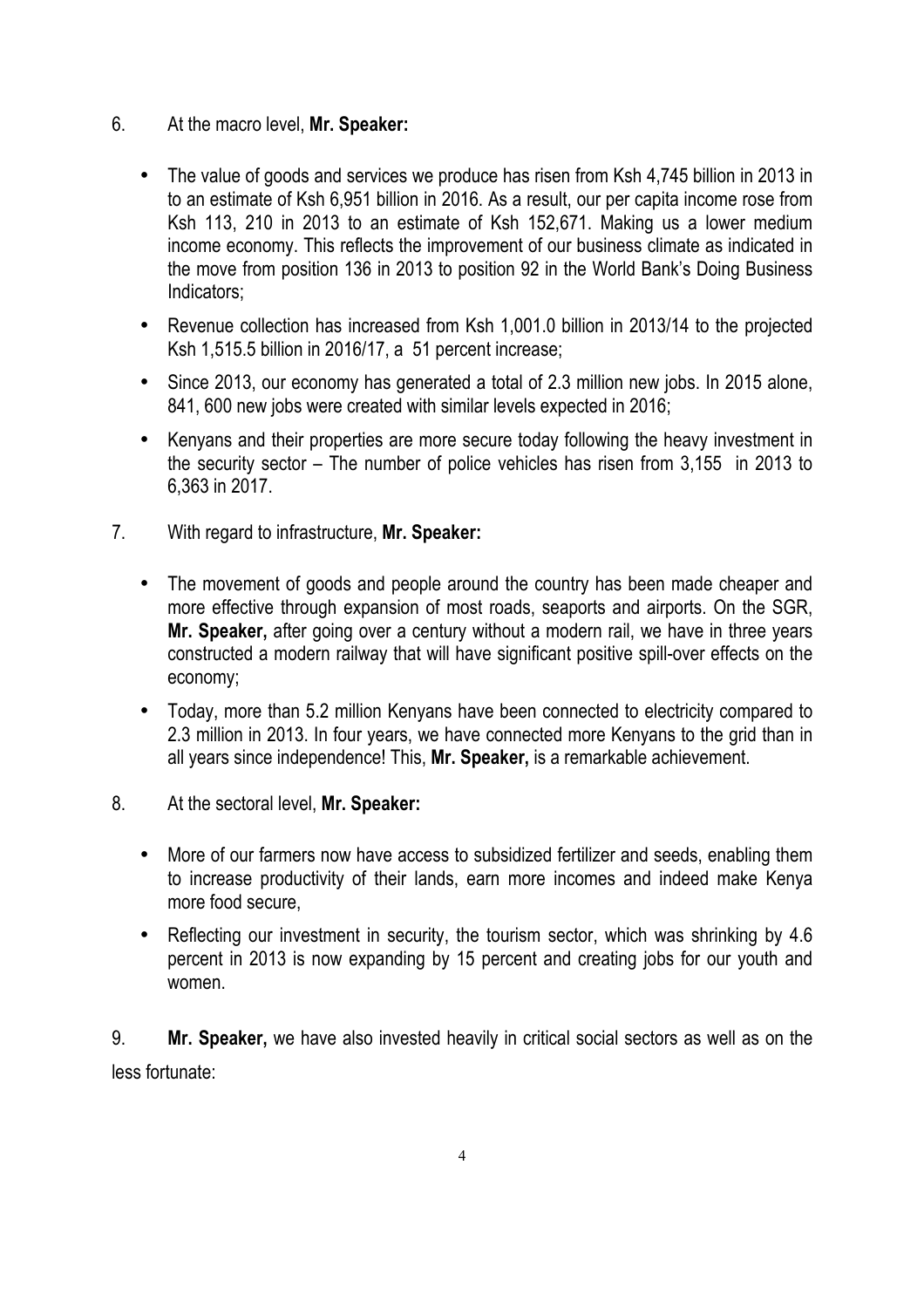- We have equipped our hospitals with specialized medical equipment, and maternal health care is now free in all public hospitals;
- More of our children go to school without their parents worrying whether they can afford the school fees;
- Examination fees for both standard eight and form four candidates have been abolished; and
- Thousands of orphans and vulnerable children, people living with disabilities and the elderly in our society continue to receive cash transfers through the social safety net program.
- In order to empower Kenyans without title deeds, the Government has issued 2.5 million title deeds which, among other things, will facilitate access to capital. Going forward, the Government will be waiving land title search fees with immediate effect.
- 10. Finally, **Mr. Speaker,** on devolution:
	- Since 2013, about Ksh 1 trillion will have been disbursed by end June 2017 to all the Counties to enhance service delivery. This is a clear demonstration of the Government's commitment to a strong devolved system of Government.

11. **Mr. Speaker,** while we celebrate these remarkable achievements, we should not be complacent. Having laid a firm foundation for businesses to thrive and expand, our focus is now to invest in accelerating job creation especially for the youth. This is why, **Mr. Speaker,** we have chosen as the theme for this year's budget, *"Creating Jobs, Delivering a Better Life for All Kenyans***"**. This budget builds on the transformation we have achieved so far and emphasis the need to support the sectors with a high potential for creating jobs for our youth such as manufacturing and agriculture.

12. Among the strategies to be employed will include supporting domestic production and value-chains, boosting exports, encouraging entrepreneurship, continuing with business climate reforms, completing on-going infrastructure programmes, modernizing agriculture and agroprocessing, protecting the vulnerable and supporting emerging growth sectors. All this will be accomplished within sustainable public finances in order to continue securing macroeconomic stability. In sum, **Mr. Speaker,** the 2017 Budget is about building on the recent successes and delivering jobs and prosperity to Kenyans.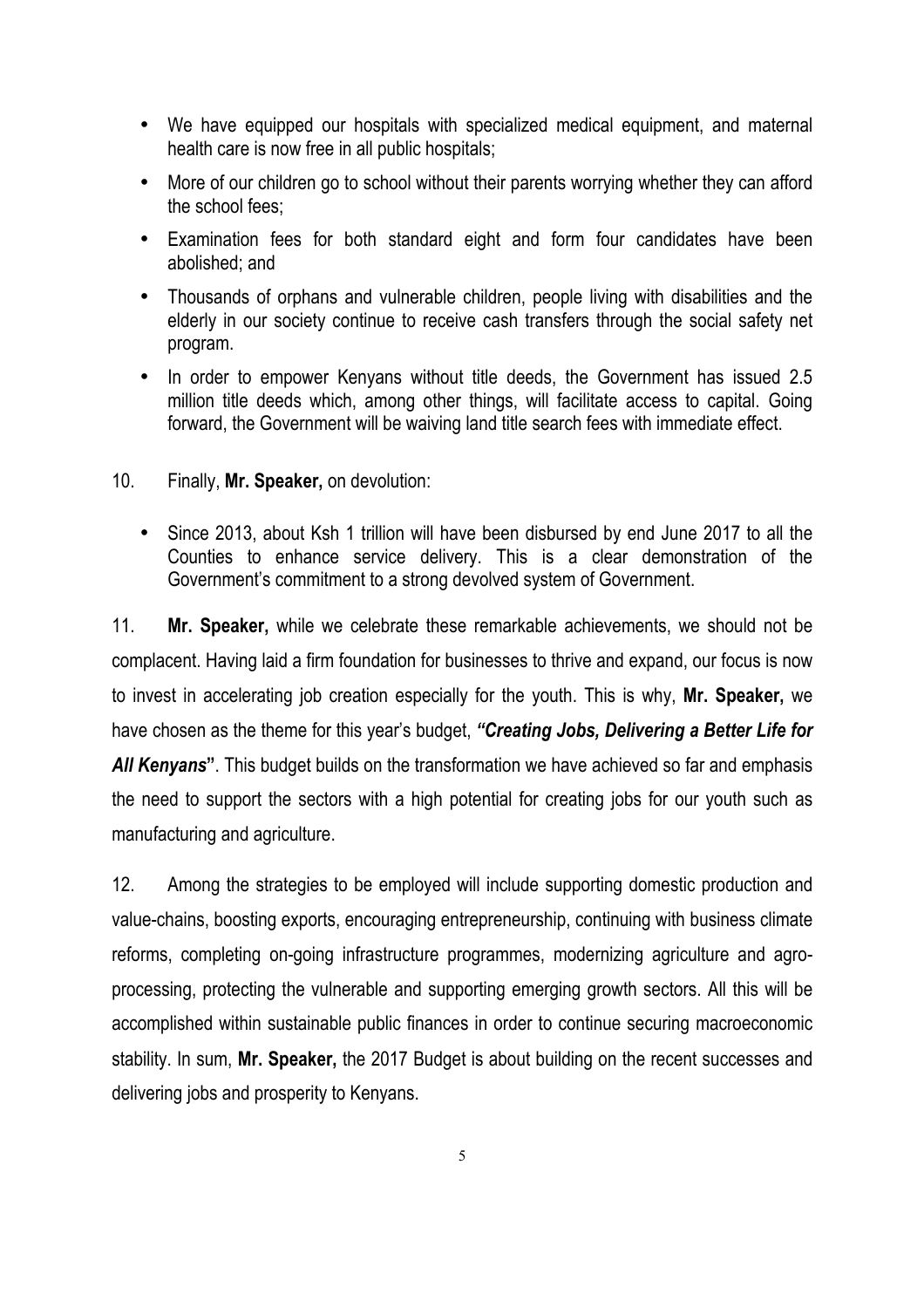13. **Mr. Speaker,** while finalizing this budget we consulted Kenyans from all walks of life. I want to thank the contributors for their keen interest in wanting Kenya to develop and prosper. Allow me, **Mr. Speaker,** to sample a few of the contributions.

14. **Mr. Speaker,** both **Mr. Muito** and **Mr. Suresh** from the Nairobi City County, underscored the need for the Government to allocate resources and to provide tax incentives to support industries. **Mr. Speaker**, I fully agree with this sentiment, the Government is keen on facilitating our industries to create jobs and expand our manufacturing base, including for exports. I will therefore, be detailing some tax incentives and other policy measures to boost our industries in line with the theme of this budget.

15. **Mr. Speaker**, I also agree with **Ms. Cherotich** from **Baringo County**, who emphasized the need to invest more in health, especially in maternal healthcare, to enable women, particularly in the rural and remote areas, to give birth with the help of skilled medical attendants. According to her, this will ensure that healthy babies are raised and it will also reduce mother and infant deaths. **Mr. Speaker**, as you are aware, maternal health care is a key initiative of the Jubilee Government. In this regard, we should all recognize the tremendous contribution of our First Lady, in championing maternal health care in all Counties. In this budget, we have provided resources for the requisite medical technology for all our public hospitals, and for the expansion of immunization coverage to reduce infant, child and maternal mortalities, in addition to continuing to fund free maternity care.

16. **Mr. Speaker**, this House approved the 2017 Budget Policy Statement in December and this paved the way for the preparation of Budget Estimates for the FY 2017/18 which Parliament approved yesterday. The estimates broadly reflect the priorities that I will elaborate shortly. In addition, I have submitted the Finance Bill, 2017, which contains the taxation and financial proposals that will further help achieve our goals.

### **2. Highlights of this Budget**

17. **Mr. Speaker**, the main message of my Statement is that we have accomplished a lot in the past four years and have laid a solid foundation and built the infrastructure to support more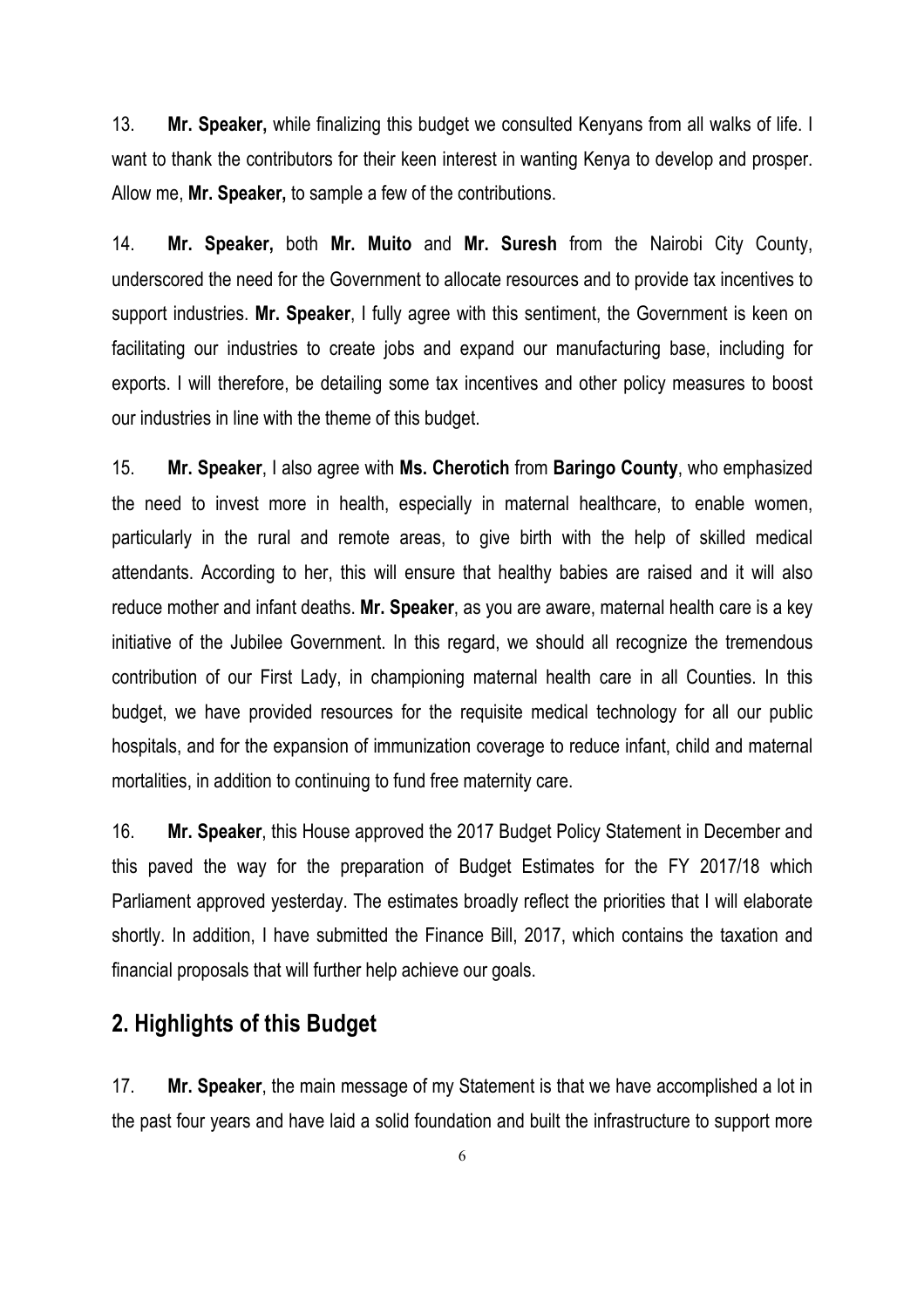businesses to flourish and to achieve accelerated shared economic growth. This will help us create even more jobs and improve the lives of our people.

18. In this respect, **Mr. Speaker**, this budget will continue to empower businesses and entrepreneurs to invest, grow and create jobs. This budget will continue to implement our transformation agenda to build new roads, railway and other infrastructure that will generate new growth opportunities. We will also continue to prioritize social spending in support of education, health services and cash transfers to vulnerable groups. This budget will continue to support devolution through disbursement of resources, and maintaining transfers to County Governments at levels well above the constitutional threshold.

19. **Mr. Speaker**, in this budget, we shall continue to progressively reduce the fiscal deficit and ensure the continued sustainability of our debt. In this regard, in the FY 2017/18, we project the fiscal deficit to decline to 6.0 percent of GDP from an estimated 9.0 percent in the FY 2016/17. The sharp reduction of the deficit reflects reduced expenditures owing to the one off expenditures mainly those related to the General elections and the drought which are not expected to recur. Over the medium term, the deficit is expected to narrow to 4 percent of GDP by 2019/20 which will further lower our debt-to-GDP ratio.

20. **Mr. Speaker**, to further accelerate growth, create jobs and better the lives of Kenyans, I will be proposing tax incentives to:

- a) Support Growth and Domestic Production;
- b) Reduce Income Inequality;
- c) Promote Job Creation;
- d) Improve Tax Administration and Compliance; and
- e) Enhance Social Security and Welfare.

21. **Mr. Speaker**, with this background, the rest of my Statement will cover the economic context around which this budget is prepared and the progress made in various strategic areas aimed at creating jobs and delivering a better life for all Kenyans. Thereafter, I will share the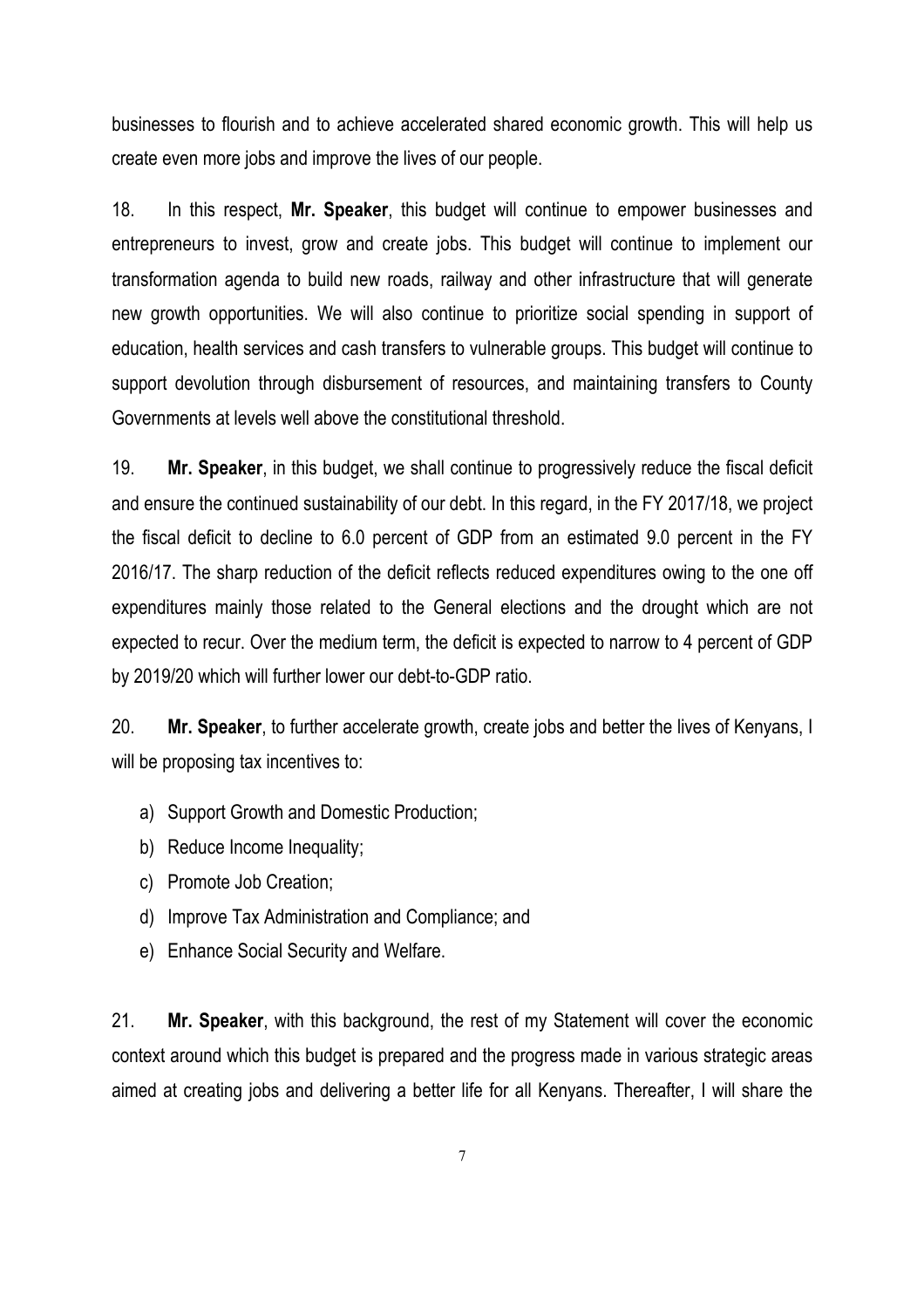Fiscal Policy and the framework for FY 2017/18 budget and conclude with tax and other policy measures in the Finance Bill, 2017 that I have submitted today.

## **3. Context**

#### **3.1 Global Economic Outlook**

22. **Mr. Speaker**, when I presented the budget last year, Brexit sounded like a mirage and the United States had just started a presidential election process whose outcome many could not have predicted. The global impact of these outcomes is yet to be felt. Nevertheless, **Mr. Speaker,** I sense an inward mood in a number of advanced economies which could lead to protectionist policies and potentially weaken global trade and investments which could have a negative impact on global trade and on our exports. If this materializes, we will have to take mitigating measures to safeguard our exports and financial flows into Kenya.

23. **Mr. Speaker,** global growth is projected at 3.4 percent in 2017 compared with an estimate of 3.1 percent in 2016. **Mr. Speaker**, economic growth for most sub-Saharan Africa countries, has been slower in recent years partly due to the fall in world commodity prices, lower demand from China, as well as a much weaker global economic environment. In 2017, economic growth for the sub Saharan Africa region is projected at 2.8 percent, up from an estimate of 1.6 percent in 2016. This slight recovery is supported by the firming up of oil prices, sustained infrastructure investment and buoyant service sectors.

#### **3.2 Kenya's Growth and Resilience**

24. **Mr. Speaker**, our economy has continued to register robust growth despite the slower global and regional growth. The economy grew by 5.9 percent, 6.2 percent and 5.7 percent in the first, second and third quarters of 2016 respectively, bringing the average growth for the first three quarters to 5.9 percent. In 2017, the economy is projected to further expand by 5.9 percent, but growth could be lower if the ongoing drought persists and the slowdown in private sector credit is not reversed.

8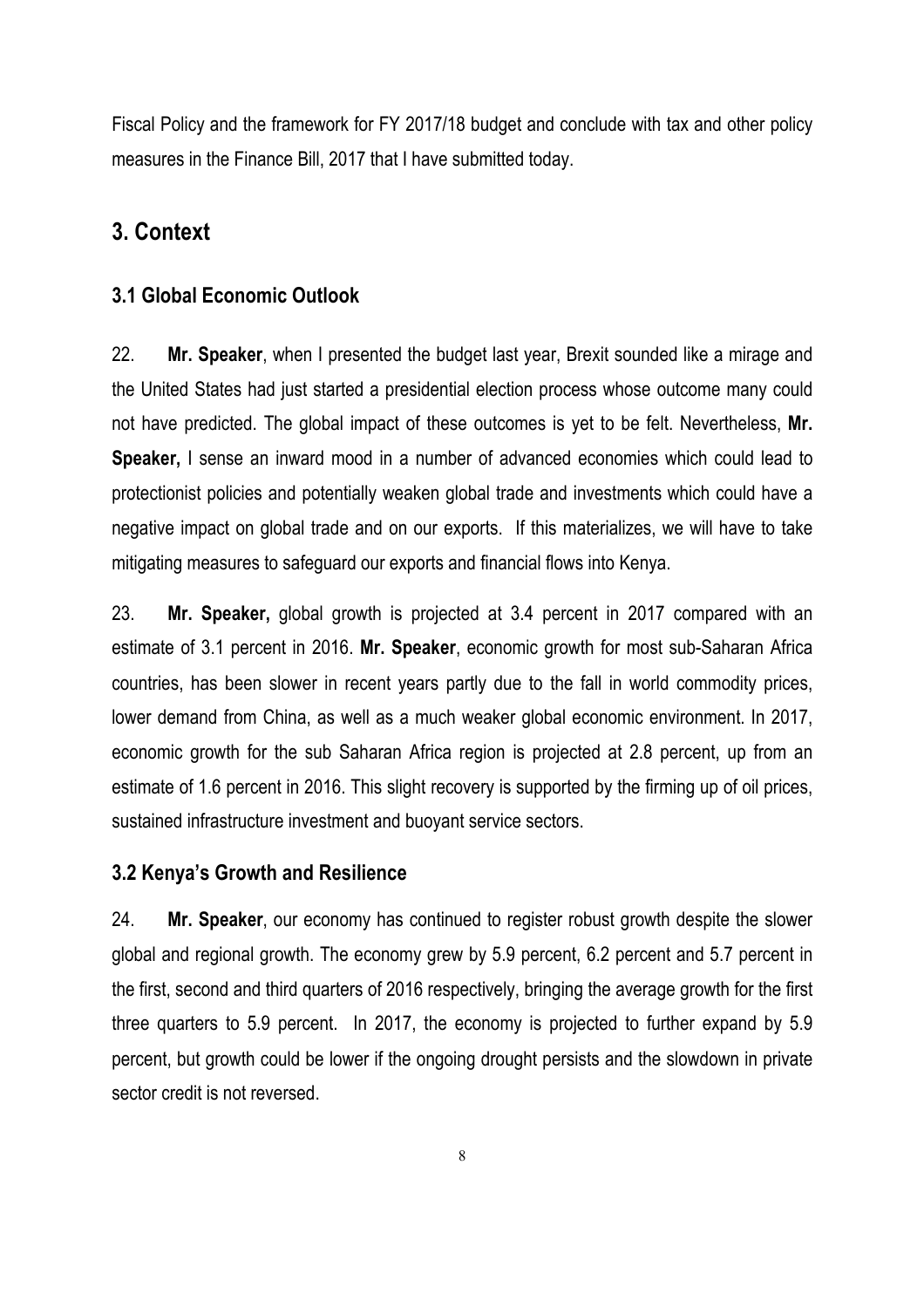25. **Mr. Speaker**, our economy is growing at twice the pace of global growth and more than twice that of Sub Saharan Africa. We are also growing faster than both Nigeria and South Africa whose growth is projected at 0.8 percent in 2017 for each country.

26. **Mr. Speaker,** the resilience of our economy reflects continued macroeconomic stability, lower import bill, investment in infrastructure and recovery in tourism. Our vibrant and dynamic private sector has also contributed to this resilience.

## **4. Agenda 2017/18 and Beyond: Creating Jobs, Delivering a Better Life for All Kenyans**

### **4.1 Continuing with Improving the Business and Investment Climate**

#### **4.1.1 Macroeconomic Stability**

27. **Mr. Speaker**, to support an environment where more jobs will be created**,** the Government is strongly committed to pursuing prudent fiscal and monetary policies that support strong economic growth, ensures price stability and maintains our debt at sustainable levels.

28. **Mr. Speaker**, our fiscal policy will continue to focus on prioritizing development expenditures to support growth, while curtailing growth of non-productive recurrent expenditures. Monetary policy will target to keep inflation within the target range of 2.5 percent on either side of 5.0 percent. To further reinforce price stability, our proposed fiscal policy will help keep interest rates low and stable and the exchange rate broadly stable and competitive to support our exports.

#### **4.1.2 Business Regulatory Reforms**

29. **Mr. Speaker**, the Government has significantly reduced the time and cost of opening and operating a business, thus making it easier for investors to start and run a business. This has been achieved as a result of the implementation of measures initiated by the dedicated Business Environment Delivery Unit at the Ministry of Industrialisation, and Enterprise Development.

9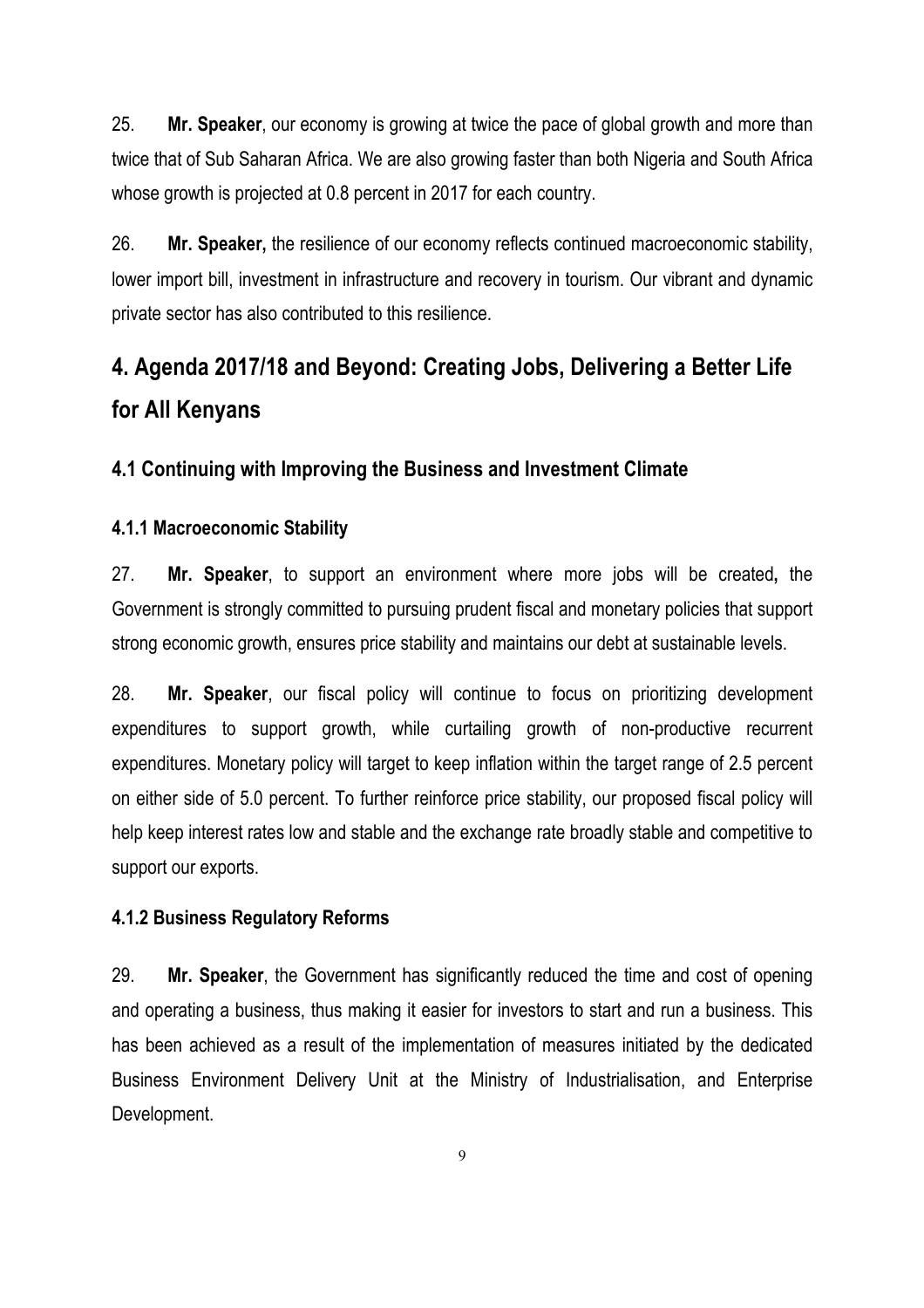30. **Mr. Speaker**, Kenya's business environment has improved remarkably. Over the past three years, Kenya's ranking in the World Bank's Doing Business indicators has improved from 136 to 92, largely due to reforms in getting credit, getting electricity and ease of starting a business. In 2016, we were ranked third out of the World's top ten reformers. **Mr. Speaker**, with the objective of achieving a rank below 50 in the medium term, we have passed appropriate legislations and processes to reduce the time, steps and costs associated with opening a business, obtaining construction permits, single business permits and property registration. **Mr. Speaker**, to further improve our ranking, I have allocated **Ksh 250 million** to support initiatives to the ease the cost of doing business.

31. **Mr. Speaker**, today, Kenya is a preferred investment destination in Africa with many major companies from across the globe starting operations in the country. As a result, foreign direct investment (FDI) has risen from about US dollar 0.514 billion in 2013, to at least US dollar 2.3 billion in 2016.

32. **Mr. Speaker,** in an effort to reduce obstacles that hinder faster growth of investment, the Government has established a One Stop Centre (OSC) for investors which will be operational by April 2017. The Government has also established e-regulation and will soon be establishing the e-Opportunities to enable investors interested in Kenya to search for investment opportunities available in Kenya from the comfort of their homes. These initiatives, in addition to the existing Huduma Centres, will provide comprehensive information to investors on licenses, permits and approvals that are currently offered in a multiplicity of Government agencies located in different parts of the city, further sustaining increased FDI inflows in the country.

33. **Mr. Speaker,** we are aware of complaints from our business community of double taxation of their activities by County Governments. This is not only bad for our investment climate but is also a violation of Article 209 of our Constitution. Accordingly, I will be making legislative proposals to Parliament that will set out how County Governments may raise revenues without violating the Constitution and raising the cost of doing business.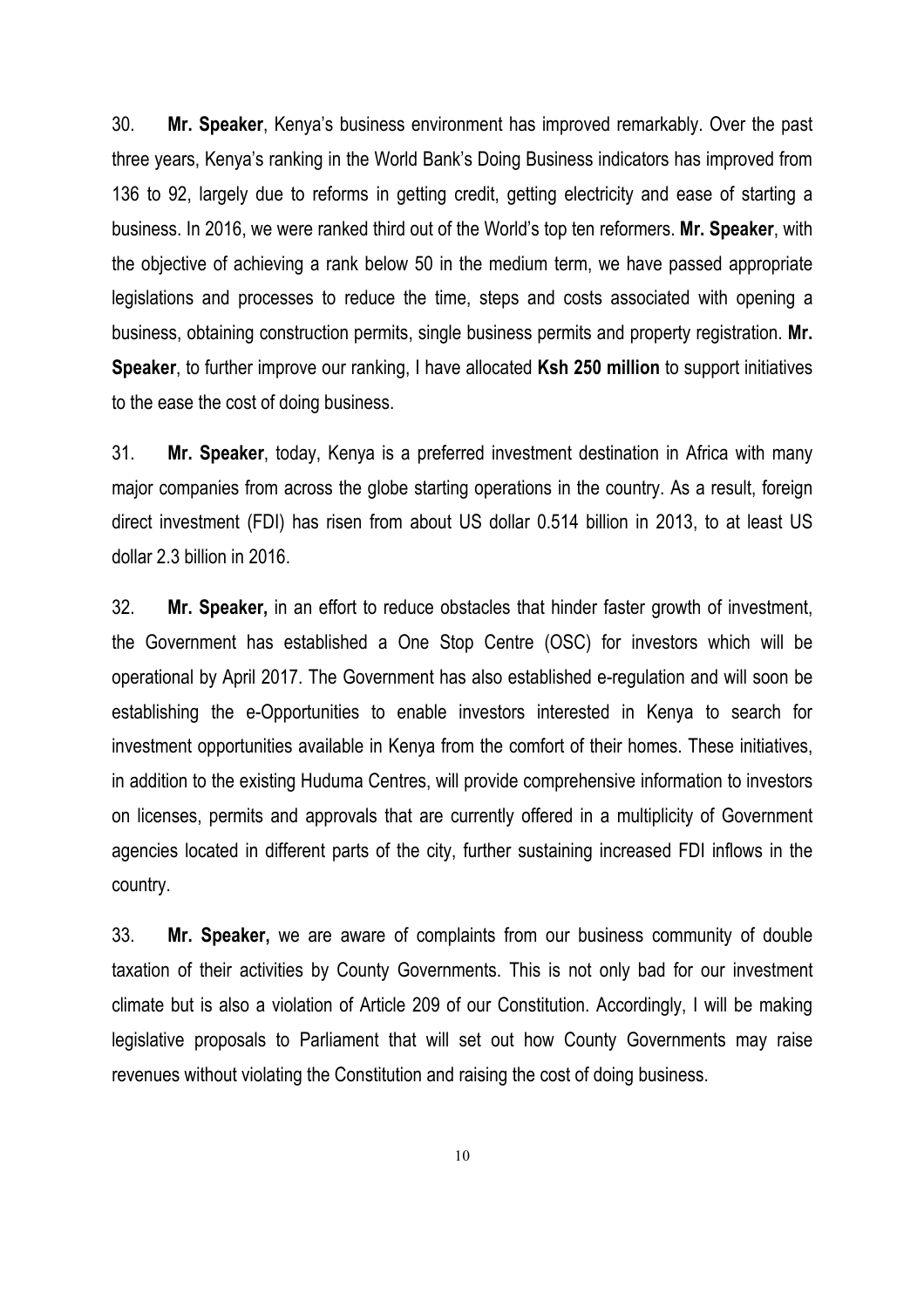#### **4.1.3 Improving National Security**

34. **Mr. Speaker,** in the past four years, the Government has invested heavily in security in order to make Kenyans and their properties safe and secure. This investment has progressively reversed security threats, especially those posed by terrorism and this has seen the tourism sector make a strong come back with increased employment. In addition, to further secure the country and reduce crime rates, we have substantially increased the number of our police officers, to more than 98,732 compared to 78,885 in 2013. This has narrowed the ratio of police to the citizens to 1 officer to about 400 citizens, just about the United Nations recommendation of 1 officer to 450 citizens.

35. **Mr. Speaker,** our police officers have been equipped to respond faster to distress calls. In four years, we have acquired an additional 3,208 police service vehicles, thus significantly improving their mobility. To sustain police mobility and security operations, in FY 2017/18, I have allocated **Ksh 8.1 billion** for leasing of police service vehicles; **Ksh 24.8 billion** for police and military modernization; **Ksh 12 billion** for enhanced security operations; **Ksh 0.9 billion** for the construction and equipping of the national forensic laboratory; and **Ksh 2.0 billion** for securitizing our borders.

36. Today, **Mr. Speaker**, police officers have a comprehensive Medical Insurance Cover and Group Life Insurance Cover. To improve our police welfare, I have allocated **Ksh 5.1 billion** for Police and Prison Officers medical Insurance Scheme, **Ksh 1.7 billion** for Group Life Insurance for Police.

37. **Mr. Speaker**, to enhance community security and facilitate timely access to crime scenes, the Government invested in CCTV cameras and improved street lighting in major towns. The cumulative effect of investing in our security has seen a significant reduction in crime. For instance, in Nairobi alone, between 2014 and 2016, cases of robberies fell by 32 percent; motor vehicle thefts fell by 43 percent; and offences targeting individuals, such as muggings, also fell by 27 percent.

11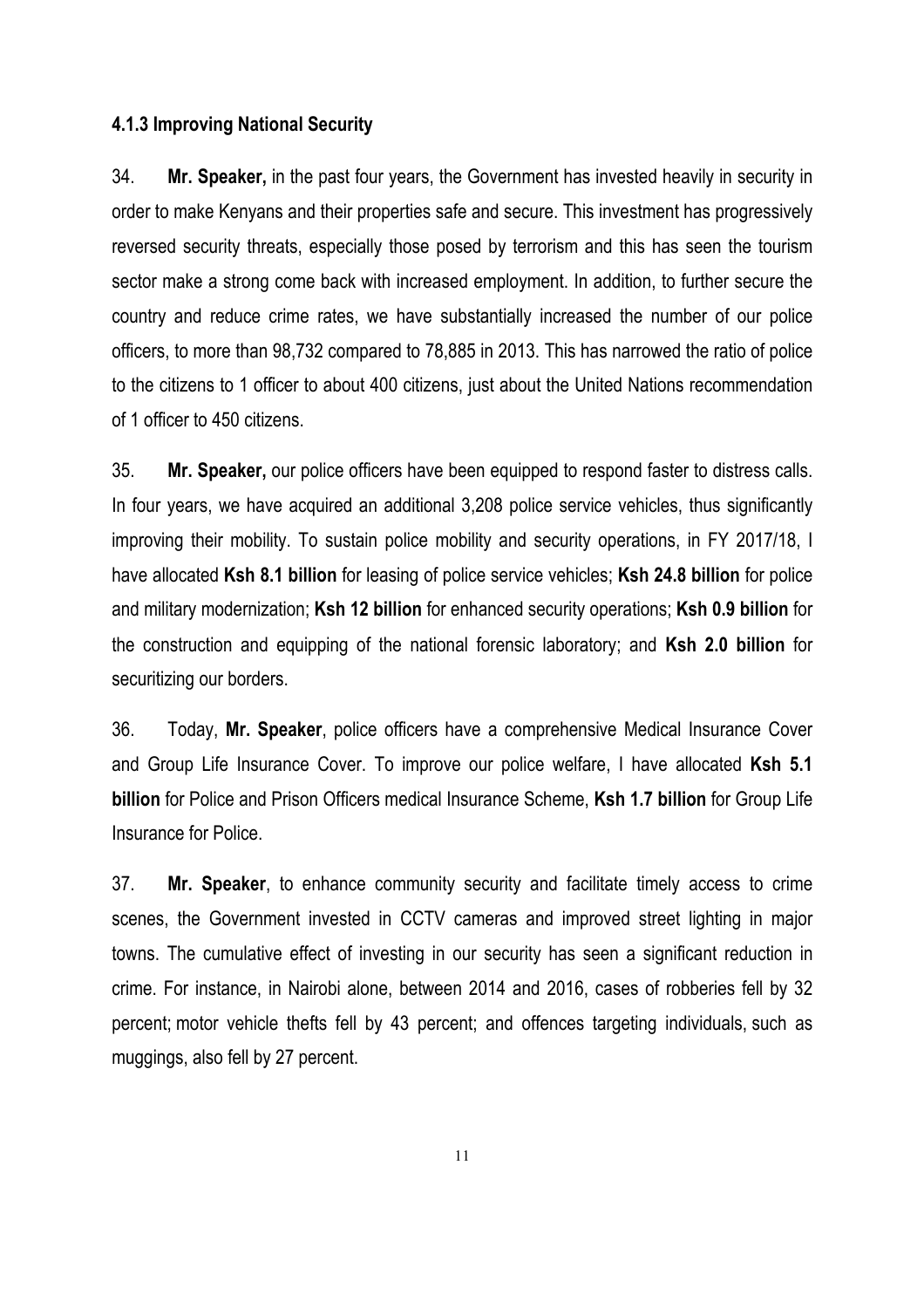#### **4.1.4 Better Government**

#### **4.1.4.1 Strengthening Governance Institutions**

38. **Mr. Speaker**, the implementation of the Constitution and reforms in the Parliamentary and Judicial areas remain priorities of the Government. In order to strengthen the oversight and legislative role of Parliament and improve access to justice in the Judiciary, I am allocating, **Ksh 36 billion** to Parliament and **Ksh 18.1 billion** to the Judiciary in this budget.

39. **Mr. Speaker**, as we are all aware, Kenya will be going into elections in August this year. The Government is committed to free and fair elections. In addition to the **Ksh 19.3 billion** in the FY 2016/17 to cater for electoral related operations, we have allocated an additional **Ksh 21.4 billion** in the FY 2017/18 to the Independent Electoral and Boundaries Commission.

40. **Mr. Speaker**, the Government continues to prioritize the war against corruption. To this end, the Government has implemented the measures articulated in the National Call to Action Against Corruption, and strengthened various institutions that are mandated to fight corruption. To further support these institutions, I have allocated **Ksh 4.0 billion** to the Ethics and Anti-Corruption Commission; **Ksh 2.3 billion** to the Department of Public Prosecutions; **Ksh 210.7 million** to the Assets Recovery Agency; **Ksh 300 million** to Financial Reporting Centre; **Ksh 6.7 billion** to the Criminal Investigations Services; and **Ksh 6.1 billion** to the Office of the Attorney General.

41. **Mr. Speaker**, everyone has a role to play in the fight against corruption. In this connection, and working with the Government of the United Kingdom, we have traced and recovered Ksh 577 million from the Smith and Ouzman case and the Jersey case. The recovered amounts have been used to support the health sector and clean energy generation in the arid and semi-arid areas. To date, approximately Ksh 3 billion of corruptly acquired assets have either been recovered or preserved for recovery. No previous Governments have gone this far in the fight against corruption.

42. **Mr. Speaker**, to further fight graft, late last year and early this month, HE President Uhuru Kenyatta assented to the Bribery Act 2016, and the Proceeds of Crime and Anti-Money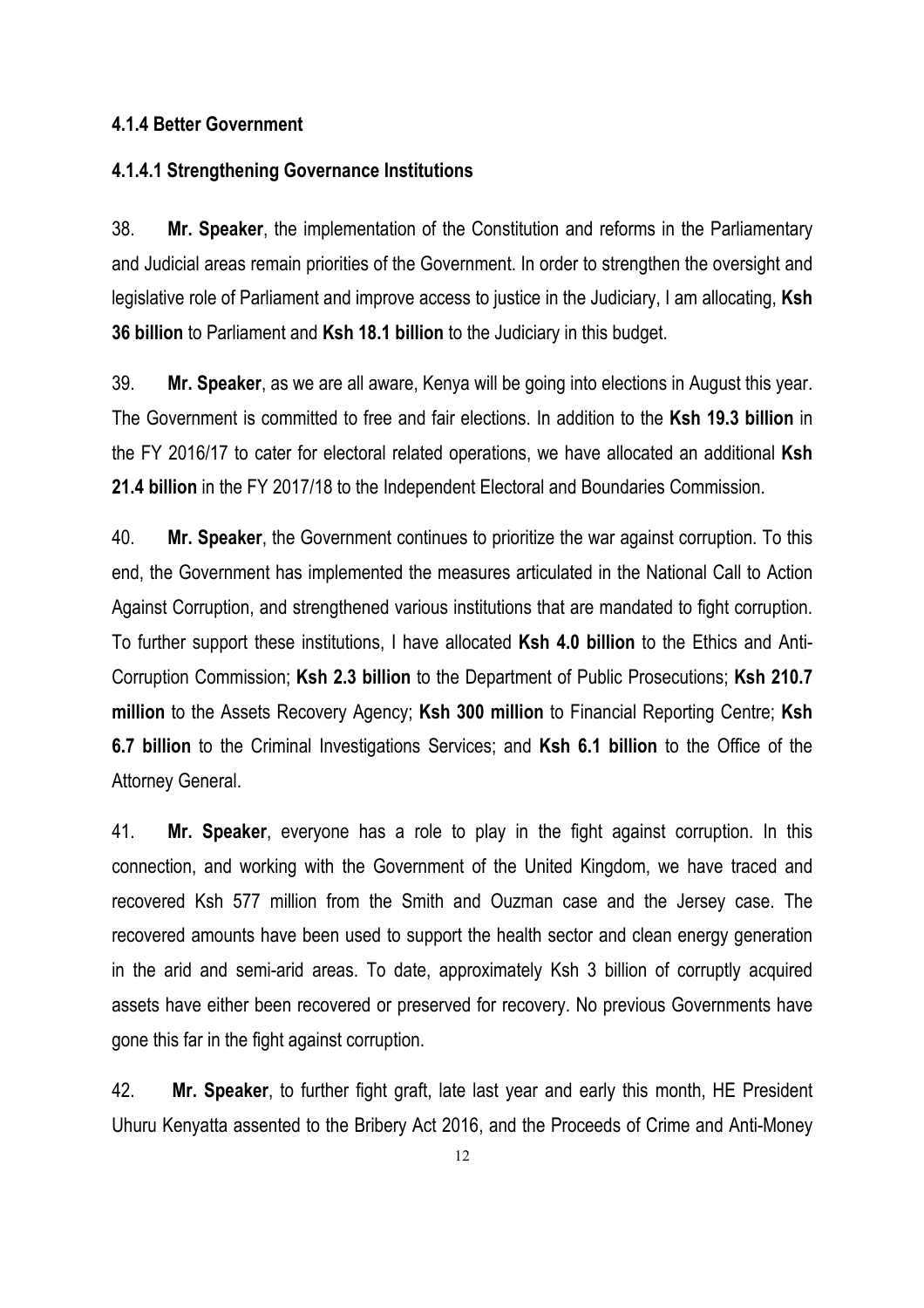Laundering (Amendment) Act, 2017, respectively, introduced tough sanctions against individuals guilty of economic crimes.

#### **4.1.4.2 Supporting Devolution**

43. **Mr. Speaker,** our support to devolution is clear. In the FY 2017/18, the National Treasury will be supporting County Governments to enhance their own-source revenue thereby strengthening their ability to offer better services to the public. To facilitate this, a policy has been finalized together with a legislative framework which I intend to submit to Parliament shortly.

44. **Mr. Speaker,** in FY 2017/18, we are providing to the Counties **Ksh 291.1 billion** as sharable revenue and another Ksh 38 billion conditional allocations, which includes support from our development partners. **Mr. Speaker**, this brings the total allocation to the County Governments to **Ksh 329.3 billion** which is equivalent to 35.2 percent of the most recent audited revenues approved by the National Assembly.

#### **4.1.4.3 Building Cohesive Society**

45. **Mr. Speaker**, our national development blueprint Vision 2030 envisions a nation that is moving to the future as one. In this budget, we have provided **Ksh 410 million** to the National Cohesion and Integration Commission and **Ksh 106 million** for national integration under the Ministry of Interior and National Coordination.

#### **4.1.4.4 Public Financial Management**

46. **Mr. Speaker**, in the FY 2017/18, the Government will continue to cut unnecessary expenditure and keep Government spending under control. To improve the implementation and absorption capacity of projects and curb non-priority expenditures, we have issued guidelines on how capital projects should be planned, appraised and evaluated before funds are finally committed in the Budget.

47. In addition, **Mr. Speaker**, to ensure prudent management of resources, the National Treasury is now in a position to operationalize the Treasury Single Account starting July this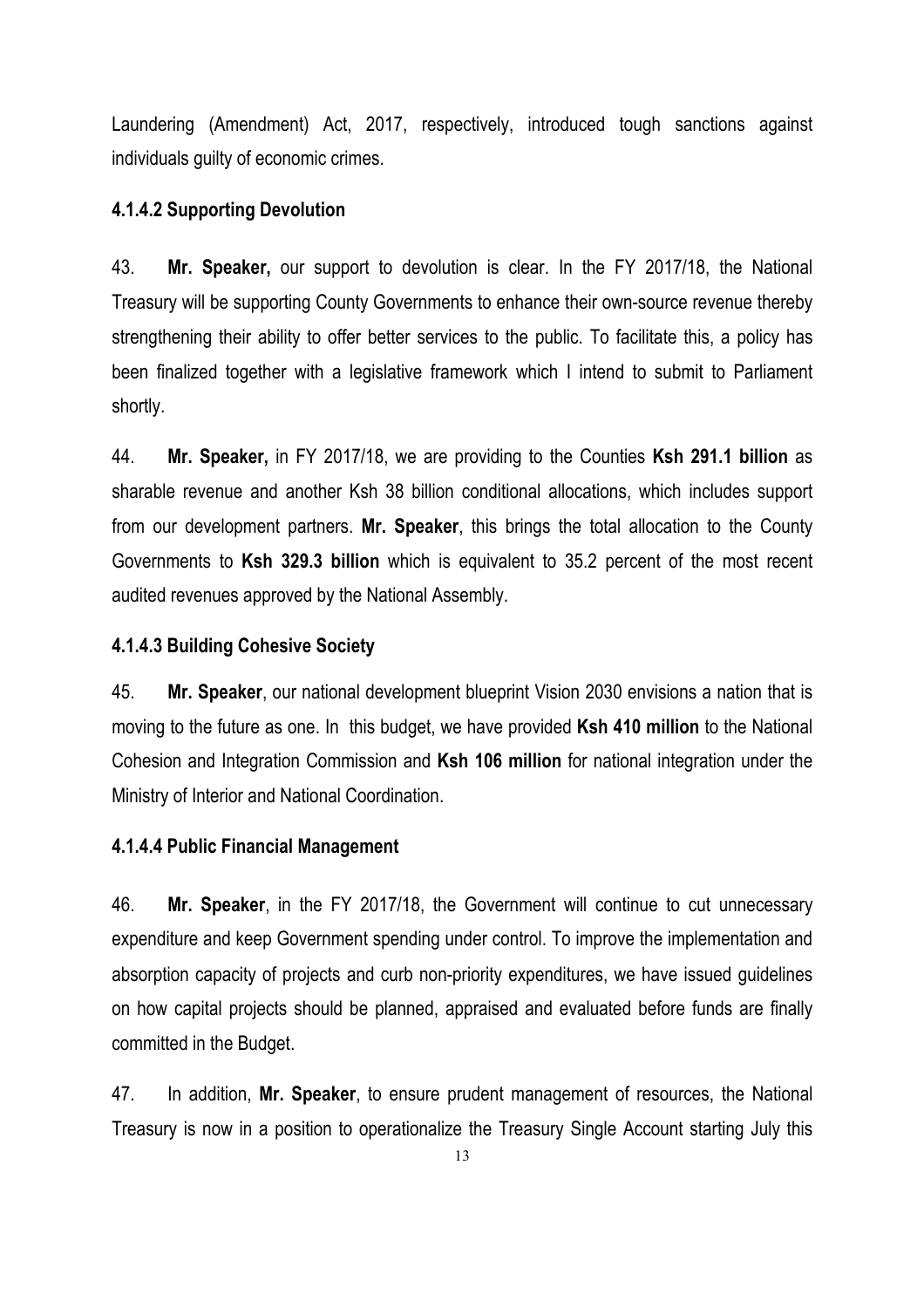year. Further, **Mr. Speaker,** to enhance public expenditure management, the National Treasury will review delivery processes such as transport services, financial and audit services in order to ensure value for money and efficiency in expenditure management.

48. **Mr. Speaker**, in his State of the Nation's address, HE President Uhuru Kenyatta, emphasized the need to trim the public sector wage bill and supported the recommendations of the SRC, which seek to reduce the salaries and allowances of state officers. We urge all stakeholders to support the work of SRC and ensure full implementation of the recommendations.

49. **Mr. Speaker**, beginning July 2017, salaries and allowances of all public servants will be harmonized as per the guidelines provided by the SRC following the job evaluation exercise which resulted in an upward review of salaries for teachers and doctors and other public officers. We have set aside Ksh 20 billion in this budget to implement the first phase of the new review cycle of SRC amounting to about Ksh 84 billion. In addition, and in the spirit of controlling the growth of the wage bill, new recruitments will remain frozen except for limited technical staff, security personnel, teachers and health workers. **Mr. Speaker,** these actions will release funds for priority social sectors and critical infrastructure.

#### **4.1.4.5 Procurement Reforms**

50. **Mr. Speaker,** the Government is in the process of improving the Public Procurement and Asset Disposal System, with the aim of managing our resources in an effective and efficient manner as provided for in the Constitution.

51. **Mr. Speaker**, the Public Procurement and Asset Disposal Act, 2015 came into force on 7th January, 2016. Following this and with the aim of strengthening the realization of the key principles and pillars of integrity, transparency, and accountability in the public procurement and asset system, we have now finalized development of Regulations and Code of Ethics for Suppliers of the National and County Governments.

52. **Mr. Speaker**, with the new Code of Ethics we expect accountability on the part of those who do business with the Government to be enhanced. This includes the private sector who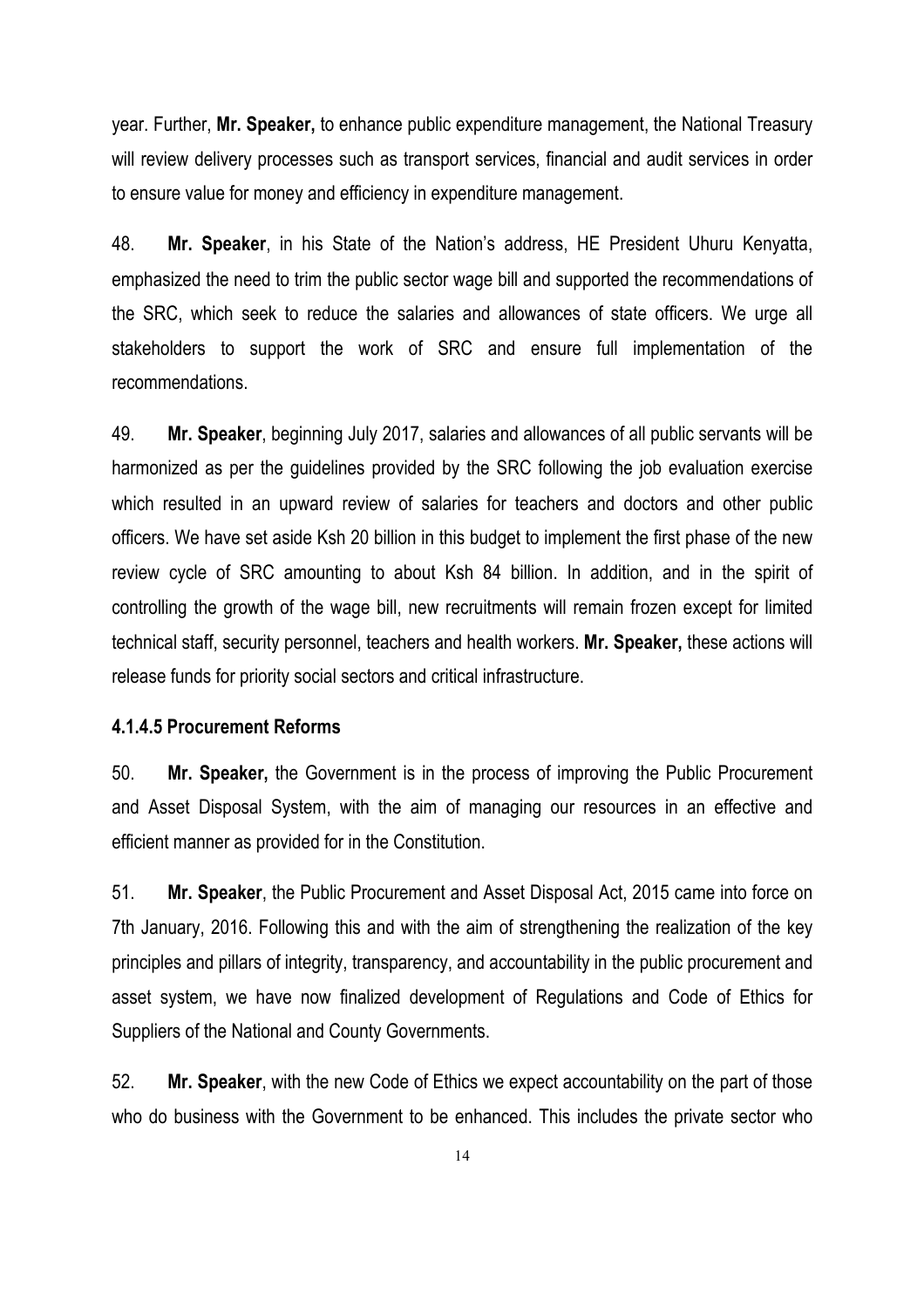have not been subjected to the same parameters as State and Public officers in the fight against corruption until the recent enactment of the Bribery Act, 2016. **Mr. Speaker**, the Code is complementary to an earlier code issued to guide the activities of public officers responsible for procurement and disposal processes.

53. **Mr. Speaker,** in addition to the Code of Ethics, I will soon gazette the Public Procurement and Asset Disposal Regulations, 2017. These regulations aim at facilitating procurement at both levels of governments.

#### **4.1.4.6 Financial Sector Reforms**

54. **Mr. Speaker,** about 75.3 percent of Kenyans now have access to financial services, a massive growth from the 26.7 percent in 2006. This growth has been driven by the mobile phone technology. Today, more Kenyans buy goods and services, and pay their bills conveniently using their phones.

55. **Mr. Speaker**, the banking sector remains largely profitable with capital adequacy and liquidity ratios above the recommended thresholds, thus giving assurance to Kenyans that their money is in safe hands.

56. **Mr. Speaker**, over the last one and a half years, some commercial banks experienced challenges and were put either under statutory management or liquidation. Following this and the emergence of new financial risks in the sector, the Central Bank of Kenya (CBK) adopted a broad surveillance strategy to stabilize the sector around three pillars: (i) increasing transparency on shareholding; (ii) strengthening banks corporate governance; and (iii) ensuring banks adopt effective business models that will ensure resilience.

57. Further, **Mr. Speaker**, the CBK has continued to strengthen its supervision of the industry by: (i) increasing its supervisory staff component; (ii) working closely with international partners to enhance supervisory staff capacity; and (iii) rolling out onsite risk-based Anti-Money Laundering and Combating Financing of Terrorism (AML/CFT) inspections for commercial banks and micro-finance banks.

15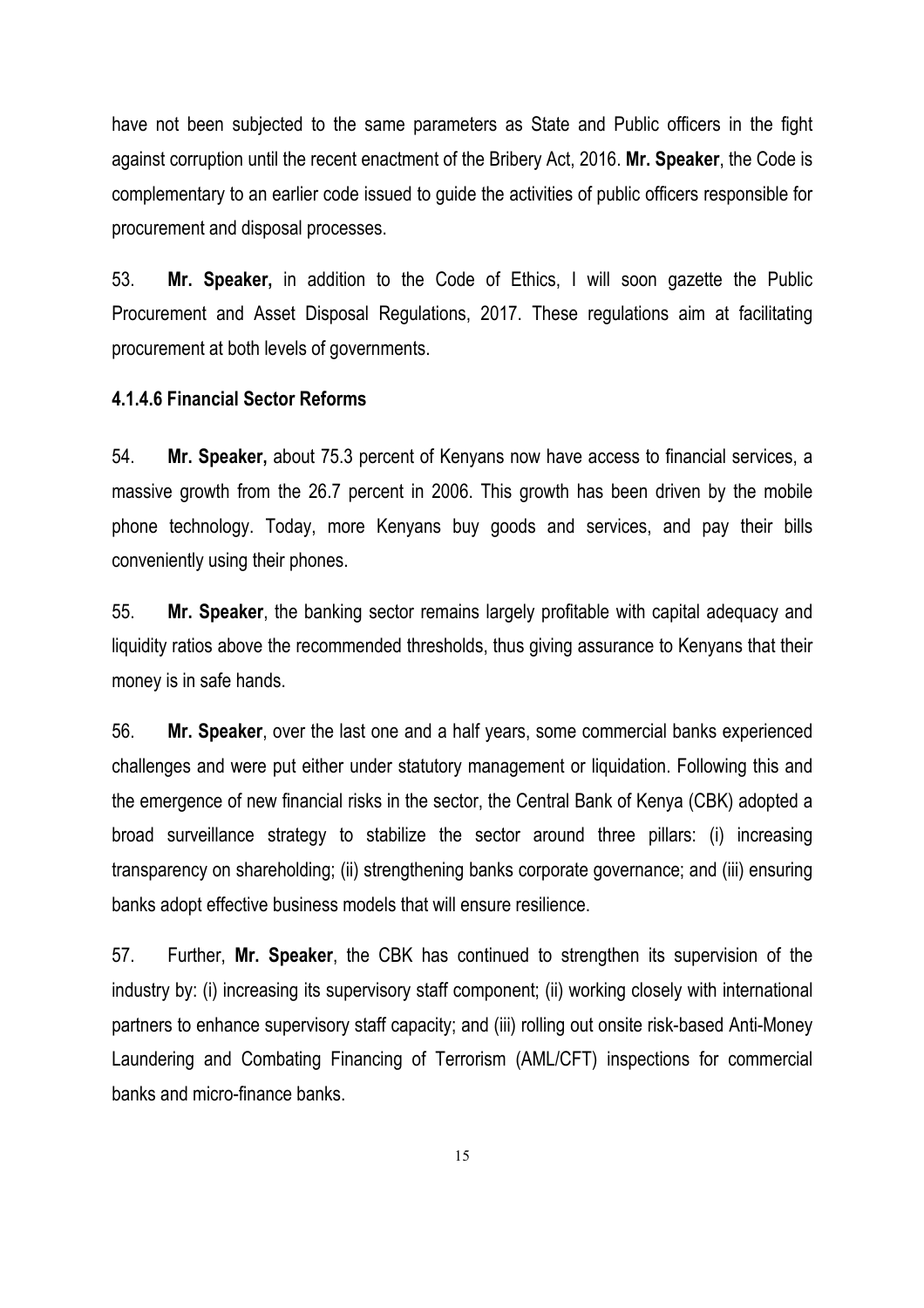58. **Mr. Speaker**, the implementation of the Banking (Amendment) Act 2016, on capping interest rates has reduced the bank lending rates, and increased deposit rates offered to savers. The maximum lending rate now stands at 14 percent while interest earning deposits are now remunerated at 7.0 percent. **Mr. Speaker**, to progressively reduce the interest rate spread, we shall continue to implement reforms in this sector that were adopted under the Committee on Cost of Credit that I chaired in 2014.

59. **Mr. Speaker**, together with the Kenya Bankers Association and the CBK, we are undertaking a comprehensive assessment of the impact of the interest rate capping law, to assess its impact on credit expansion to the private sector which has slowed down from double digit levels a year ago to single digit levels, and the perceived impact on economic growth. The assessment will inform any intervention measures to be taken to ensure credit availability to the consumers.

60. **Mr. Speaker**, the Government remains committed to address the high cost of credit and expand access to credit in the economy. To this end, the Movable Property Security Rights Bill, 2016 was recently approved by the National Assembly should facilitate lower lending rates as it provides for borrowing using movable assets.

61. **Mr. Speaker**, the Nairobi International Financial Centre Bill was approved by the Cabinet in December 2016, and has been submitted to the National Assembly for approval. The enactment of this bill will kick start the establishment of the Nairobi International Financial Centre to position Nairobi as an international financial hub. **Mr. Speaker**, the Financial Services Authority (FSA) Bill which proposes to merge all non-bank financial sector regulators is currently undergoing legal drafting, and I will soon be submitting it to this House for approval.

62. **Mr. Speaker**, Islamic financing arrangement is becoming a major source of funding development expenditures worldwide. This financial arrangement is getting integrated within the global financial system and has the potential to boost prosperity and raise the standard of living of our people. Kenya intends to maximize its comparative advantage and position itself as a regional hub for Islamic finance products, in order to attract foreign direct investment. I, will therefore, propose legislative amendments to the Capital Markets Act, the Cooperatives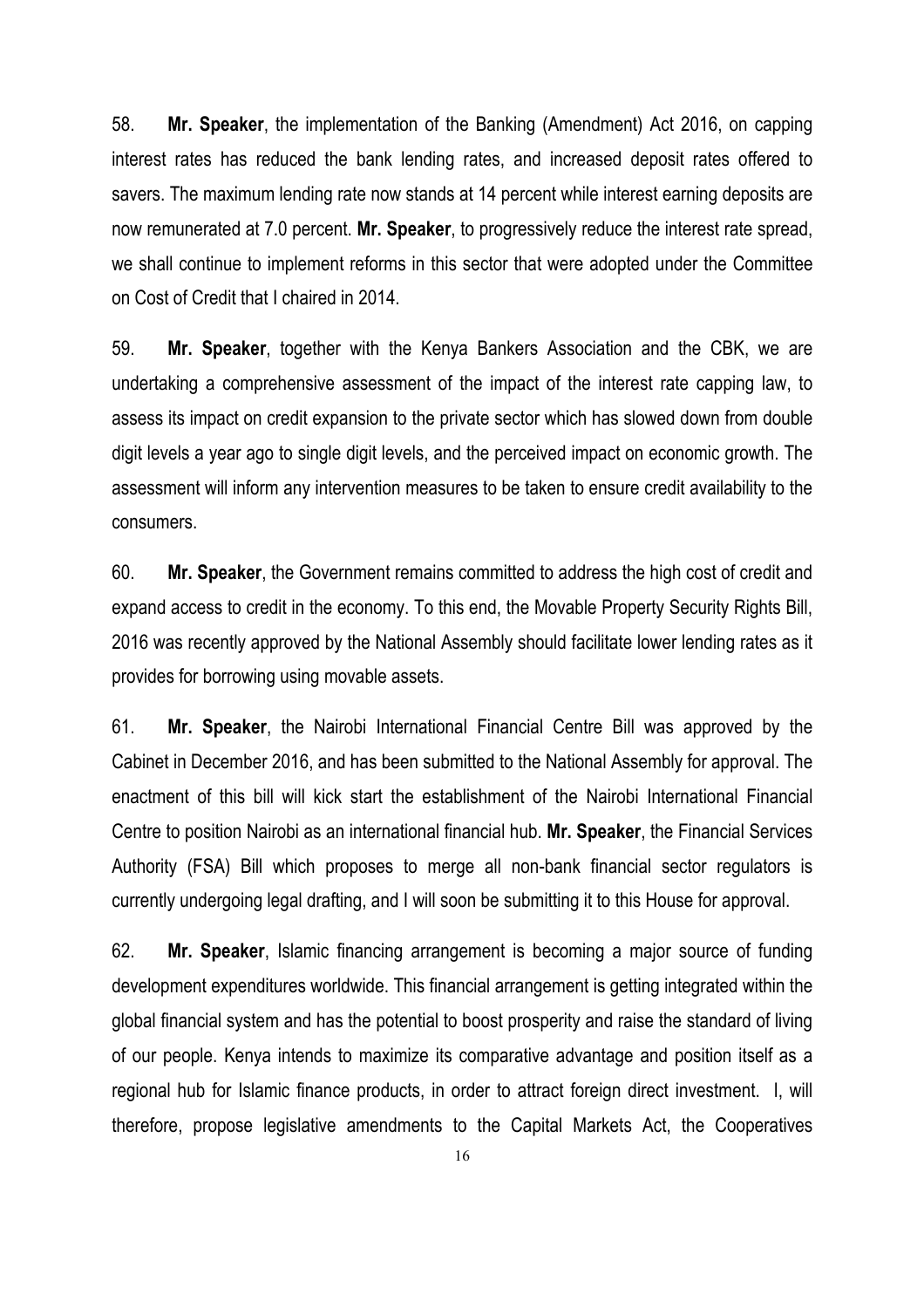Societies Act and Sacco Societies Act to facilitate for shariah compliant finance products. In addition, I intend to amend the Public Finance Management Act to provide for issuance of Sukuk bond (Islamic bond) as an alternative source of financing our development projects. I also intend to amend the tax statutes to provide for equivalent tax treatment of these new financial products with the conventional financial products. In addition, I shall shortly be issuing regulations to facilitate development of Takaful Retirement Benefits Schemes in Kenya.

63. **Mr. Speaker**, the insurance industry in Kenya is restructuring into groups to enhance their capital base as well as take advantage of economies of scale and maximize on the expertise which is scarce. Currently, there are more than ten such insurance groups operating in Kenya and there is no sufficient legal and regulatory framework to ensure effective supervision. This implies that their inter-related risks are not monitored. In this regard, I propose to amend the Insurance Act to enhance supervision of insurance groups in Kenya and ensure financial stability in the sector.

64. **Mr. Speaker,** annual licensing of financial institutions is time consuming and is no longer necessary in this era of risk based supervision. Accordingly, the Government amended the Banking Act in 2015 to provide for perpetual licensing. In 2016, the same was extended to institutions licensed by the Retirement Benefits Authority. In this regard, I propose to amend the Insurance Act to further provide for perpetual licensing of insurers. However, the intermediaries such as insurance brokers, loss assessors, among others, will continue to be issued with annual licensing.

65. **Mr. Speaker,** with our economy increasingly becoming dynamic, some employers are opting to operate under a common Umbrella Retirement Benefits Scheme that provides retirement benefits to their employees unlike the current standalone retirement benefit schemes provided by employers for their own employees. A scheme covering employees from several employers has unique features that differ from ordinary occupational schemes and therefore needs a proper legal framework to regulate its operations. In this regard, the Umbrella Retirement Benefits Scheme Regulations have been prepared to govern the operations of these type of Schemes.

17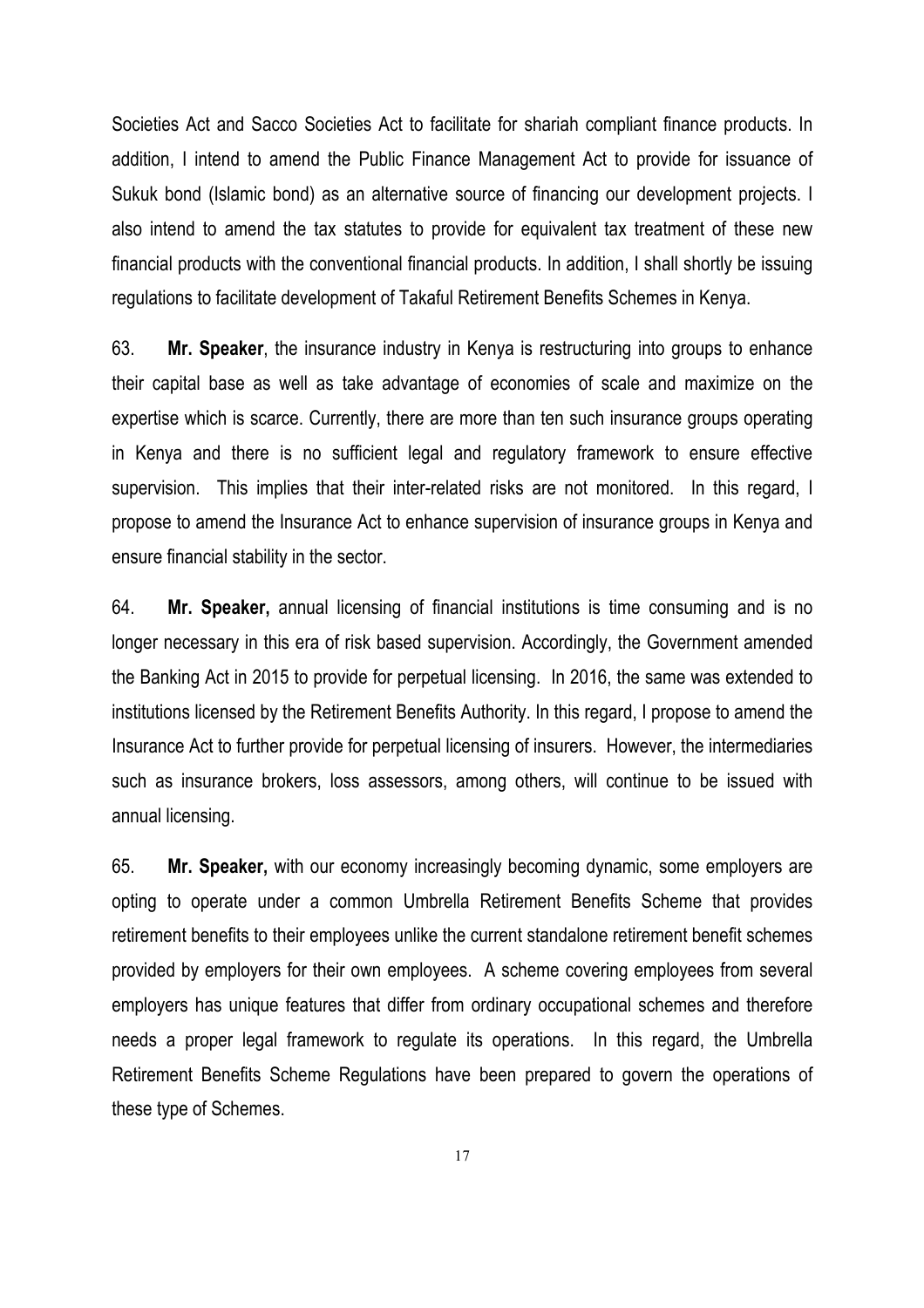66. **Mr. Speaker,** Kenya is widely known for innovation in financial inclusion. Indeed, **Mr. Speaker,** last year, Mr. Mark Zuckerberg, the CEO and co-founder of the social networking site, Facebook, visited Kenya to meet with entrepreneurs and developers and learn how our M-Pesa works, and how it has transformed the lives of ordinary Kenyans. Well, **Mr. Speaker, WE HAVE DONE IT AGAIN!**

67. Last week, **Mr. Speaker,** I launched a special limited offer of the M-Akiba bond worth Ksh 150 million. This is a retail bond issued by the Government of Kenya and can be bought and sold via the mobile phone platform. The tax-free M-Akiba bond aims at promoting a savings and investment culture by Kenyans with a minimum investment amount of Ksh 3,000 and a maximum investment amount of Ksh 140,000 per day**. Mr. Speaker**, now "Wanjiku" will be able to invest her Ksh 3,000 or above, with no risk to her money and at higher interest rates than those offered by banks. I therefore, invite all Kenyans to invest in the bond, whose money will be used for infrastructure projects to further develop our country and move towards achieving our Vision 2030 development goals. Allow me, **Mr. Speaker**, to report that as of this morning a total of 68,399 Kenyans had registered with total buys of **Ksh 79.0 million**. This is more than half of the figure on offer of Ksh 150 million within just one week of the launch. So for, those who have not registered and are yet to buy, hurry up!! Registering and investing is as simple as dialling **\*889#.**

68. **Mr. Speaker**, this new savings innovation is the first of its kind in the world, and to give it the full weight it deserves, HE the President will launch the main M-Akiba bond with an offer of Ksh 4.85 billion in June 2017. I invite all of you to attend this historic occasion.

#### **4.2 Continuation of Infrastructure Development**

#### **4.2.1 Completing On-going Programmes**

69. **Mr. Speaker,** over the last four years we have initiated a number infrastructure projects some of which have been completed, while others are nearing completion. We are targeting to complete all ongoing projects so that Kenyans can realise the benefits of the expanded infrastructure facilities.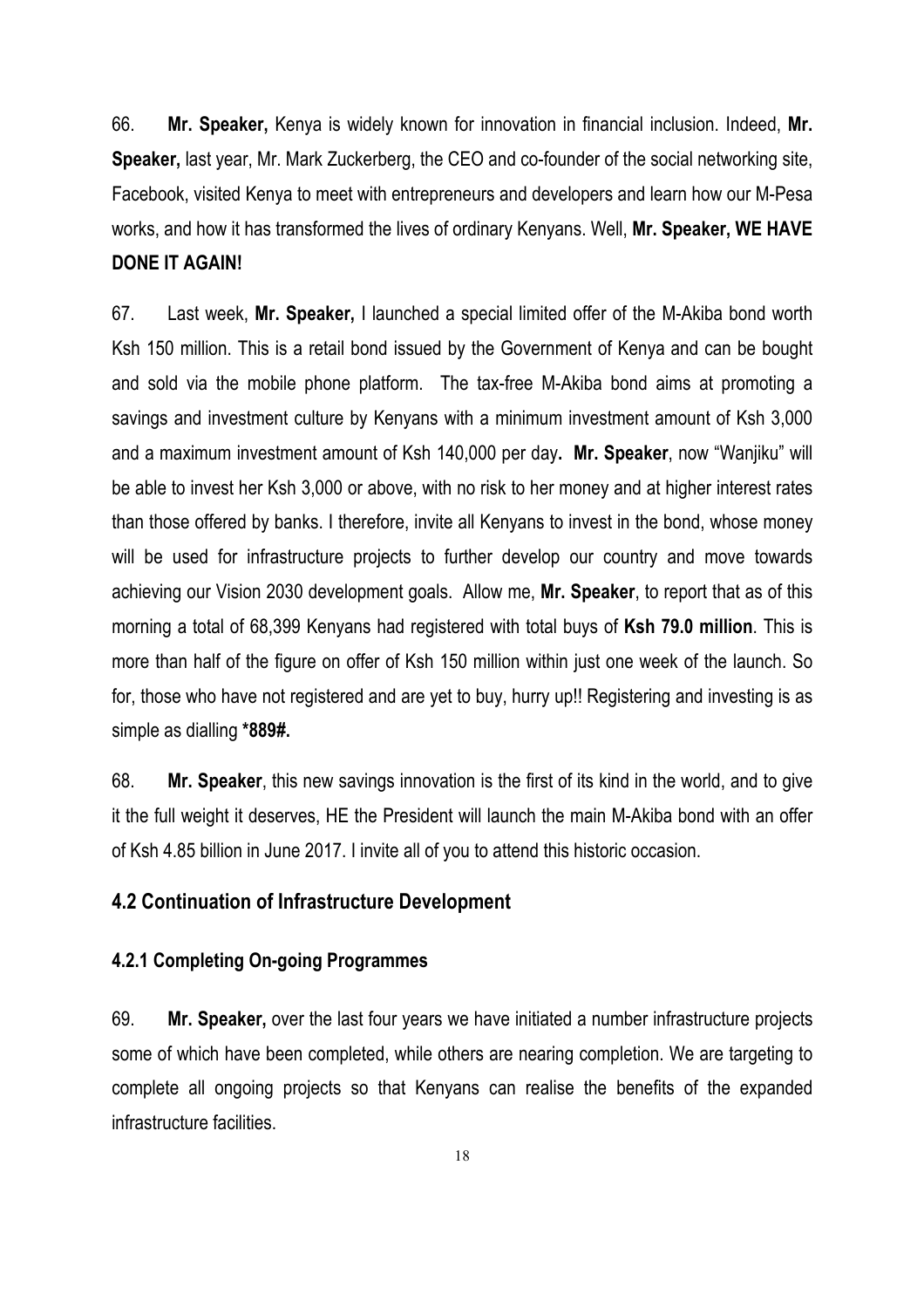70. **Mr. Speaker,** work is being done to construct and maintain roads in order to ensure that Kenyans can move across the country with ease. Since 2013, the Government has constructed 1,950km of new roads, and another 7000km are under different phases of construction.

71. **Mr. Speaker,** construction of the Outering road in Nairobi and the dualling of Ngong Road are progressing well. To further enhance movement of Kenyans, ease transportation of goods, and reduce congestion on our roads, I have allocated a total of **Ksh 134.9 billion,** which includes **Ksh 63.6 billion** for on-going road construction; **Ksh 44.3 billion** for foreign financed roads; and **Ksh 27 billion** for low volume seal roads. Further, I have allocated **Ksh 49.3 billion** for road maintenance from the Road Maintenance Levy.

72. **Mr. Speaker**, we know that once completed the Standard Gauge Railway (SGR) will help to integrate domestic markets, link special industrial zones and bring global export markets closer home. That is why we have started construction works for the second phase (Nairobi – Naivasha). The construction of the first phase is nearing completion and Kenyans will soon enjoy a decent ride from Mombasa to Nairobi starting June 1st 2017. In this budget, **Mr. Speaker**, I have allocated **Ksh 75.6 billion** for the SGR, of which **Ksh 15.5 billion** will go to the completion of Phase I, **Ksh 59.7 billion** to the construction of Phase II, and **Ksh 0.4 billion** for the relocation of people along railway lines.

73. **Mr. Speaker**, the first phase of the second container terminal at the port of Mombasa is complete. This will improve cargo handling service at the port and strengthen Mombasa as a preferred port of call in East Africa. **Mr. Speaker**, to enhance services delivery in our ports, the Government will continue to develop several commercial ports including the Lamu Port, Kisumu Port as well as other smaller ports along the coastline. In this budget, we have allocated **Ksh 10 billion** for the LAPSSET Project; **Ksh 3.6 billion** from our development partners for the Mombasa Port Development Project; and **Ksh 0.2 billion** for the maintenance of ferries.

74. **Mr. Speaker**, to further scale up the on-going airports expansion and modernization, I have allocated **Ksh 2.6 billion** for the upgrading of Malindi, Isiolo and Lokichogio Airports, and Suneka Airstrip. Going forward, the Government plans to commence the expansion of the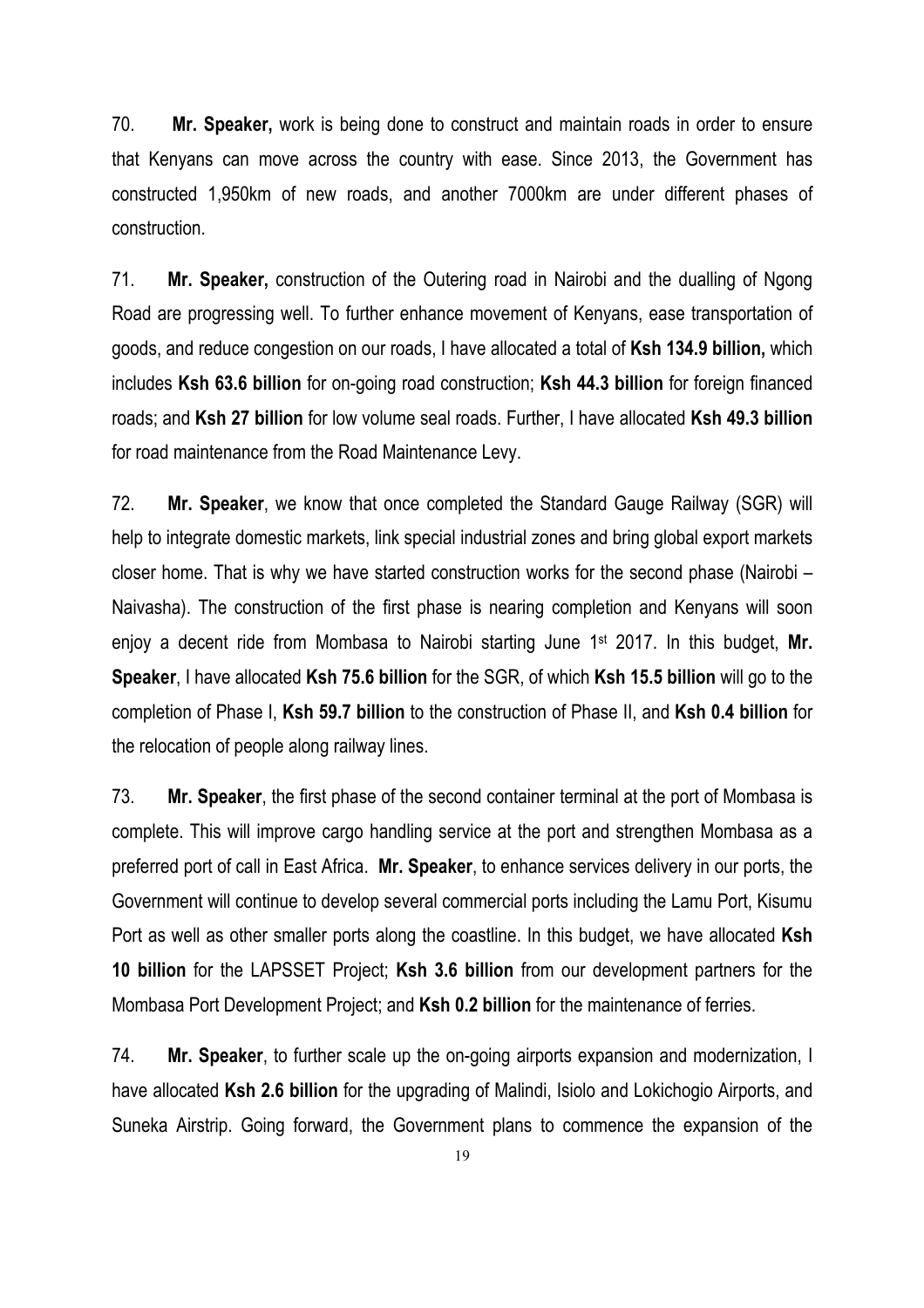Eldoret International Airport to enable large cargo planes to land and position it as a transport hub.

75. **Mr. Speaker**, Kenyans are now paying less for their electricity owing to the increased power generation. Today, more than 2,282 MW of power is available on the national grid compared to the 1,664 MW available three years ago. With this additional power, Kenyan households and firms now have access to power, enabling them to conduct their businesses smoothly. **Mr. Speaker,** in this budget, I have allocated **Ksh 16.4 billion** to support exploitation of geothermal, wind and solar resources that Kenya is endowed with. These resources are expected to increase the clean energy mix cementing Kenya's position as a world leader in renewable energy.

76. **Mr. Speaker**, as promised by the Jubilee Government, the number of households connected to electricity has increased due to the reduction of both the connection time and cost. To date, more than 5 million households have been connected to power. An additional 14,045 primary schools have been connected to the power grid since 2013 to facilitate the digital literacy programme, and 810 public institutions have been connected to alternative (solar) power. **Mr. Speaker**, to support electricity transmission and connection in the country, in this budget I have alllocated **Ksh 9.7 billion** for Last Mile Connectivity; **Ksh 7.3 billion** for electrification of public facilities; **Ksh 3 billion** for installation of transformers in constituencies; **Ksh 3.1 billion** for the national street lightning programme; **Ksh 1.3 billion** for Connectivity Subsidy; and **Ksh 1.53 billion** for installation of solar lanterns.

77. **Mr. Speaker,** the Government continues to support the exploration and distribution of oil and gas in the country. Accordingly, in this budget, I have allocated **Ksh 3.84 billion** for the exploration and distribution of oil and gas.

#### **4.2.2 Targeting High Priority Infrastructure**

78. **Mr. Speaker,** the Government will continue to target high priority infrastructure projects that maximize the welfare of Kenyans. Some of these projects will be funded by donors or under the public private partnership (PPP) arrangement. **Mr Speaker**, although we continue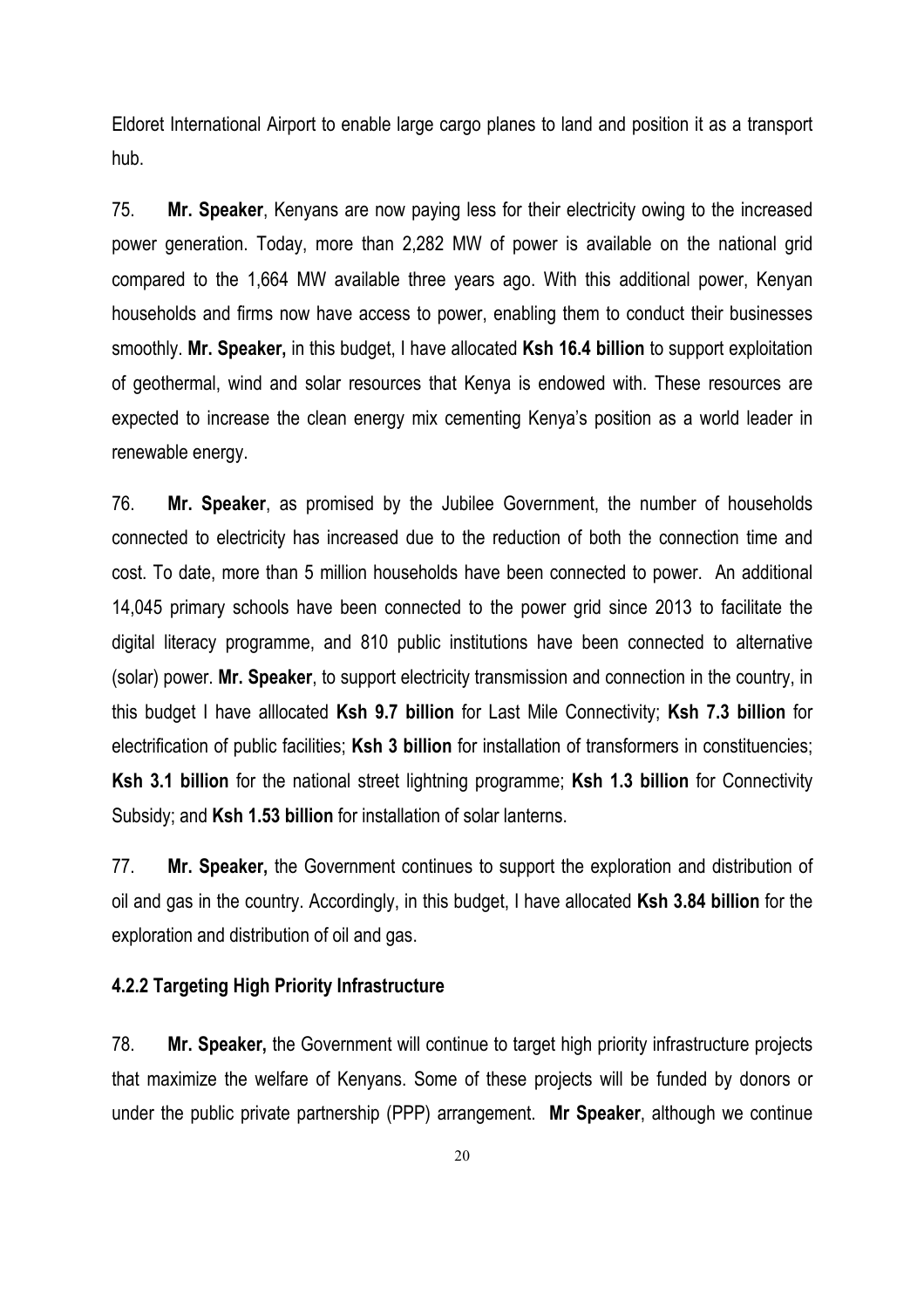allocating significant resources in the budget for infrastructure development, the funds are never enough to finance infrastructure development. The PPP arrangement as well as the donors will help to cover the existing infrastructure funding gap in energy generation, road expansion, and construction of hostels for various training institutions, construction of affordable housing in Urban Centres and the management of our solid waste.

#### **4.3 Transforming Sectors to Create Jobs**

#### **4.3.1 Supporting Industries and Boosting Exports**

79. **Mr. Speaker**, as earlier indicated, the theme for this year's budget is *"Creating Jobs, Delivering a Better Life for all Kenyans"***.** Under this budget, we intend to provide incentives that will create more jobs for our youth. In the past few years, manufacturing as a share of GDP has stagnated between 10-11 percent. We target to position manufacturing to become a key driver of our economy as envisioned in Vision 2030.

80. **Mr. Speaker**, over the last four years, we have laid down a solid foundation for industrialisation with our Economic Transformation Agenda. We firmly believe that it is the right time for Kenya to solidly move to middle income status. Therefore, some of the incentives I will be pronouncing today target are aimed at revamping certain industries, encouraging establishment of new ones and scaling up production in others. Additionally, on this path towards industrialisation, we will continue to support the leather, textile and apparels, the pharmaceutical and extractive industry in a manner that leverages the labour absorbing characteristics of these sectors.

81. **Mr. Speaker**, to further promote the development of industries, I have allocated a total of **Ksh 1.6 billion** for the leather industrial park development and textile development. To support the revival of our industries, I have set aside, **Ksh 450 million** for modernization of RIVATEX. In addition we are finalizing an export credit facility from India of US dollar 30 million to further equip RIVATEX. India Exim Bank has also provided a line of credit to IDB for onlending to SMEs activities. We have also provided **Ksh 250 million** for the modernization of new KCC, to make it a strategic milk processor.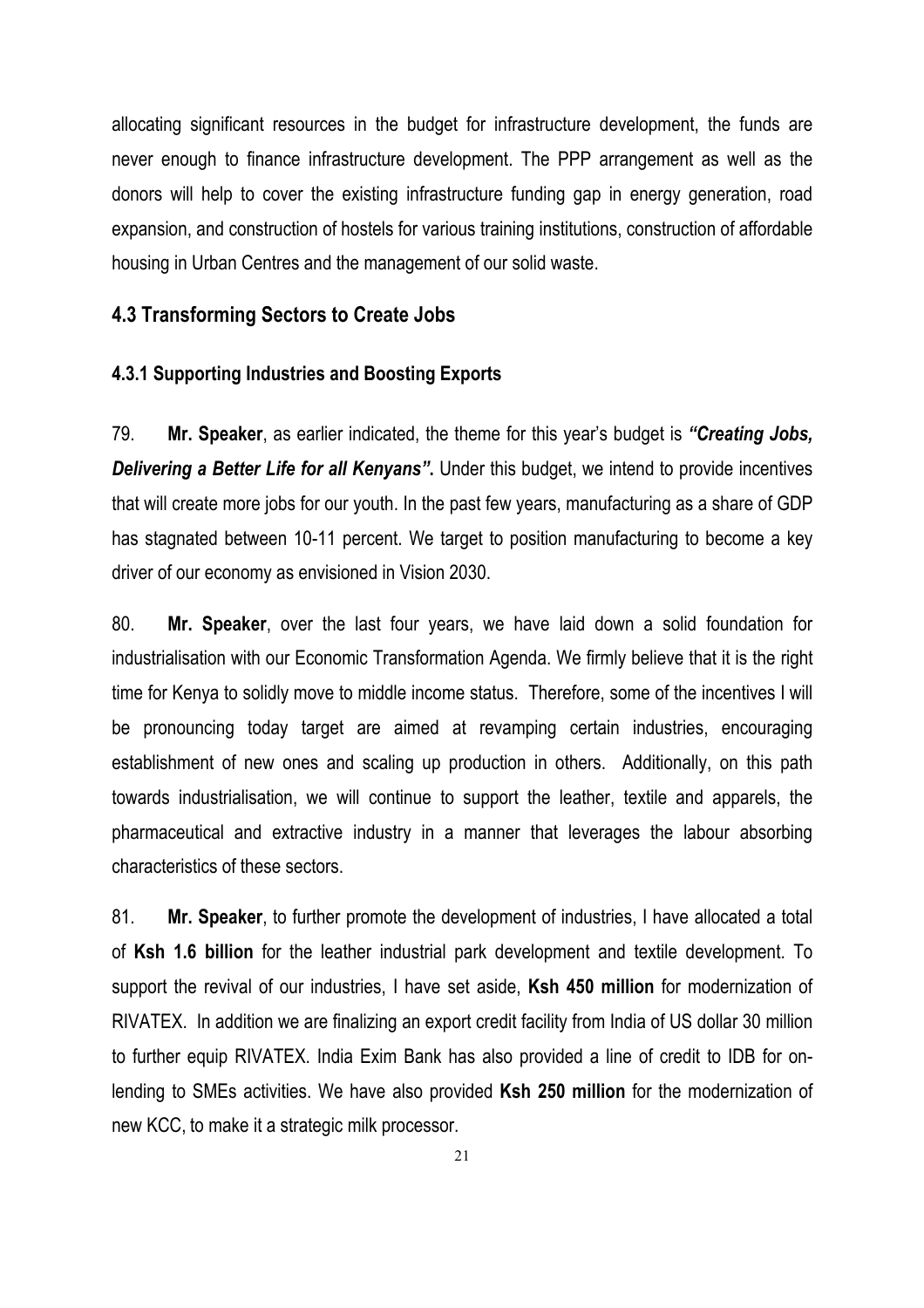82. **Mr. Speaker**, with the SEZ Authority fully operational, the Government has started rolling out Special Economic Zones (SEZs) in key urban areas including Mombasa, Lamu and Kisumu, as part of the Vision 2030 goal to diversify manufacturing activities, create employment and boost Kenya's investment profile. Under the SEZs, the Government will provide a host of incentives for industries to operate in and boost creation of modern urban centers. These incentives include exemption on VAT, reduced corporate tax rates for a defined period, access to quality infrastructure, and one stop shops for licenses. Once operational, the SEZs will further facilitate importation of necessary raw materials and exporting of finished goods, thriving of agro-industrial activities, and allow for access to regional markets.

83. **Mr. Speaker,** to add value to our agricultural produce, the government will focus on the agro processing industry that will brand our tea, coffee, floriculture, horticulture, dairy and fruit products and textile. This will not only create jobs, but will ensure our exports remain competitive in the global market. Furthermore, Kenya will increase her low-cost manufacture of basic industries and textiles for export to the region, to exploit the opportunities within the AGOA initiative, as well as focus on new markets in Africa, Asia, Europe and Latin America.

84. **Mr. Speaker**, as a result of measures implemented in the recent past, Kenya has seen the return of investors into the automotive industry. These have included Volkswagen, Peugeot, Toyota and others. Indeed, the establishment of technical training and technology transfer mechanisms as part of the reinvigoration of the sector is a key building block. We do not want to lose the momentum gained. In this regard, **Mr. Speaker**, the Government in close engagement with stakeholders will complete the development of a Comprehensive Automotive Industry Development Policy for Kenya and finalize an actionable 10-year Automotive Industry Development Plan. With these interventions, the Government will be setting the automobile industry on a firm footing in order to enable it grow and create employment opportunities for the youth in Kenya and the region at large.

#### **4.3.2 Cushioning and Modernizing Agriculture**

85. **Mr. Speaker**, the importance of agriculture in contributing to the growth of the economy and generation of jobs and income cannot be overstated. The Government also recognizes that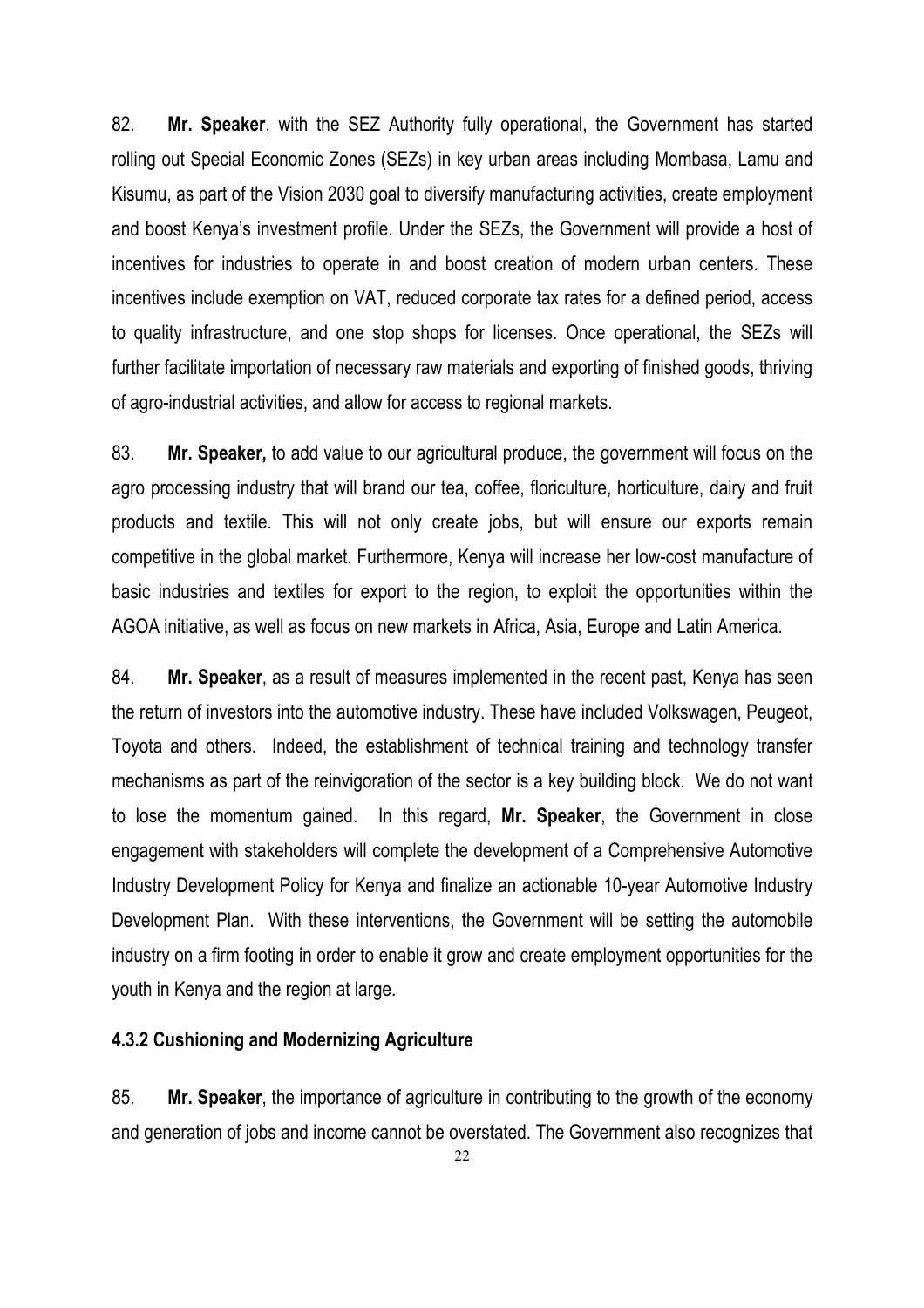without a strong, vibrant agricultural sector, a critical component of our industrialization strategy, namely, agro-processing, will not be achieved. Since 2013, the Jubilee Government has been initiating measures to cushion the agricultural sector, mechanize it and ensure it contributes to food security for all Kenyans.

86. **Mr. Speaker**, to reduce the dependency on rain-fed agriculture and ensure food security, the Government has rehabilitated and expanded national irrigation schemes by more than 27,000 acres between 2013 and 2016. **Mr. Speaker**, to further support the on-going irrigation projects countrywide; I have allocated a total **of Ksh 6.3 billion**. This includes **Ksh 0.9 billion** towards Bura Irrigation Project, **Ksh 2.1 billion** for the Mwea Irrigation Project, **Ksh 0.6 billion** for Galana – Kulalu; **Ksh 2.2 billion** for the National Expanded Irrigation Programme; **Ksh 0.2 billion** for smallholder irrigation programme; and **Ksh 0.3 billion** for community based irrigation projects.

87. **Mr. Speaker**, to help our farmers' hedge against adverse weather conditions, last year, the Government piloted insurance schemes for crops and livestock in various counties. Indeed, thousands of farmers in these counties benefitted from the premium subsidy, at a total cost of Ksh 452 million. In addition, many livestock farmers received compensation under the Scheme after their herds were depleted by the drought. **Mr. Speaker**, to support the crop and livestock insurance schemes, I have allocated **Ksh 0.7 billion** in this budget.

88. **Mr. Speaker**, our farmers now have access to fertilizer and inputs at affordable rates. Since 2013, the Government has distributed more than half a million tons of subsidised fertiliser to our farmers**,** cutting prices**,** and improving productivity**.** Two fertilizer-blending plants have been established with an annual capacity of 300,000 tons. **Mr. Speaker**, in order to improve yield and further reduce cost of inputs for our farmers, I have set aside **Ksh 4.1 billion** to subsidize fertilizer.

89. **Mr. Speaker**, to enable the country maintain adequate food reserves and ensure productivity of our lands, I have allocated **Ksh 1.3 billion** for the strategic grain reserves; and **Ksh 0.1 billion** for mechanization of agriculture. To diversify our agriculture, I have allocated **Ksh 0.1 billion** for the revival of the pyrethrum sector, and for the Miraa farmers, I have set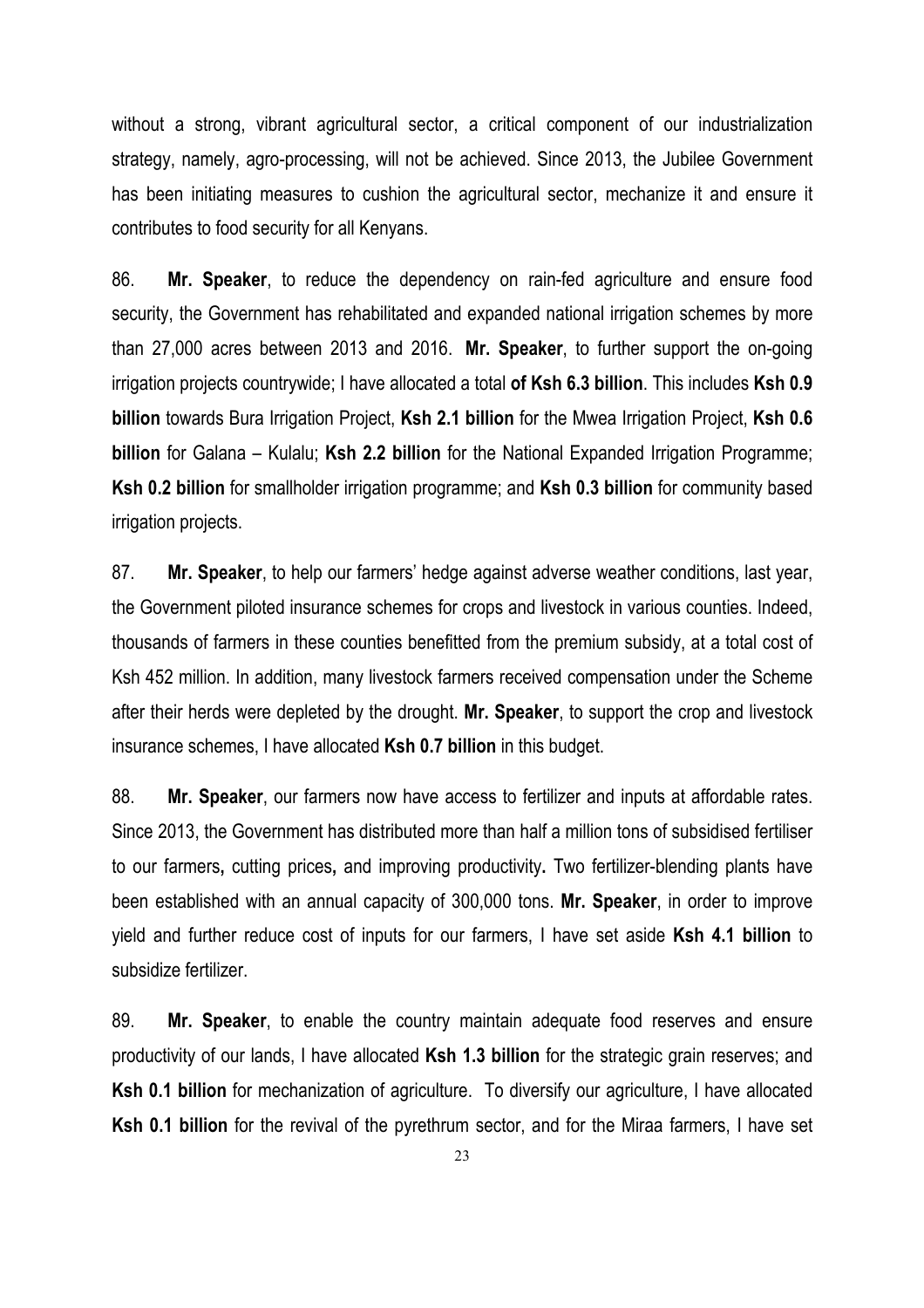aside **Ksh 1 billion**. To enhance service delivery in the lands subsector, I have set aside **Ksh 1.6 billion** for Issuance of Title Deeds; and **Ksh 0.9 billion** for Digitization of Land Registries.

#### **4.3.3 Tourism**

90. **Mr. Speaker**, the tourism sector has picked up with significant rise in conference activities and foreign tourist arrivals. To further realize the multiple benefits of a robust tourism sector, the Government working with key stakeholders in the industry will continue to promote and develop new areas of tourism including sports, beach and medical tourism. The Tourism Regulatory Authority (TRA) has also been established to ensure proper conduct of Tourism service providers and bring order to the industry. **Mr. Speaker,** to further support this sector, I have allocated **Ksh 1.0 billion** for Tourism recovery, **Ksh 1 billion** for sustaining new markets and sitting booths, **Ksh 600 million** for capital lending to hoteliers and **Ksh 100 million** for restoration of Fort Jesus.

91. **Mr. Speaker**, recognizing the importance of aviation to the economy, FDI, tourist and other linkages, the government is keen to keep the positive trajectory that has been achieved at Kenya Airways (KQ) and is working with other stakeholders to ensure that the ongoing efforts to restructure the KQ balance sheet and place the company on a long term sound financial footing is achieved. In this regard, the government will play a critical role in providing the necessary support and bringing other key stakeholders together to achieve a successful turnaround.

#### **4.3.4 Harnessing Natural Resources**

92. **Mr. Speaker**, the mining sector is a key driver for jobs creation. Thousands of jobs have been created during the exploration and processing of minerals, with more indirect jobs created for offsite suppliers and services. With the additional twenty other minerals identified, and the endorsement of the new Mining Act 2016, the sector is poised to immensely contribute to the development of industries, wealth and job creation.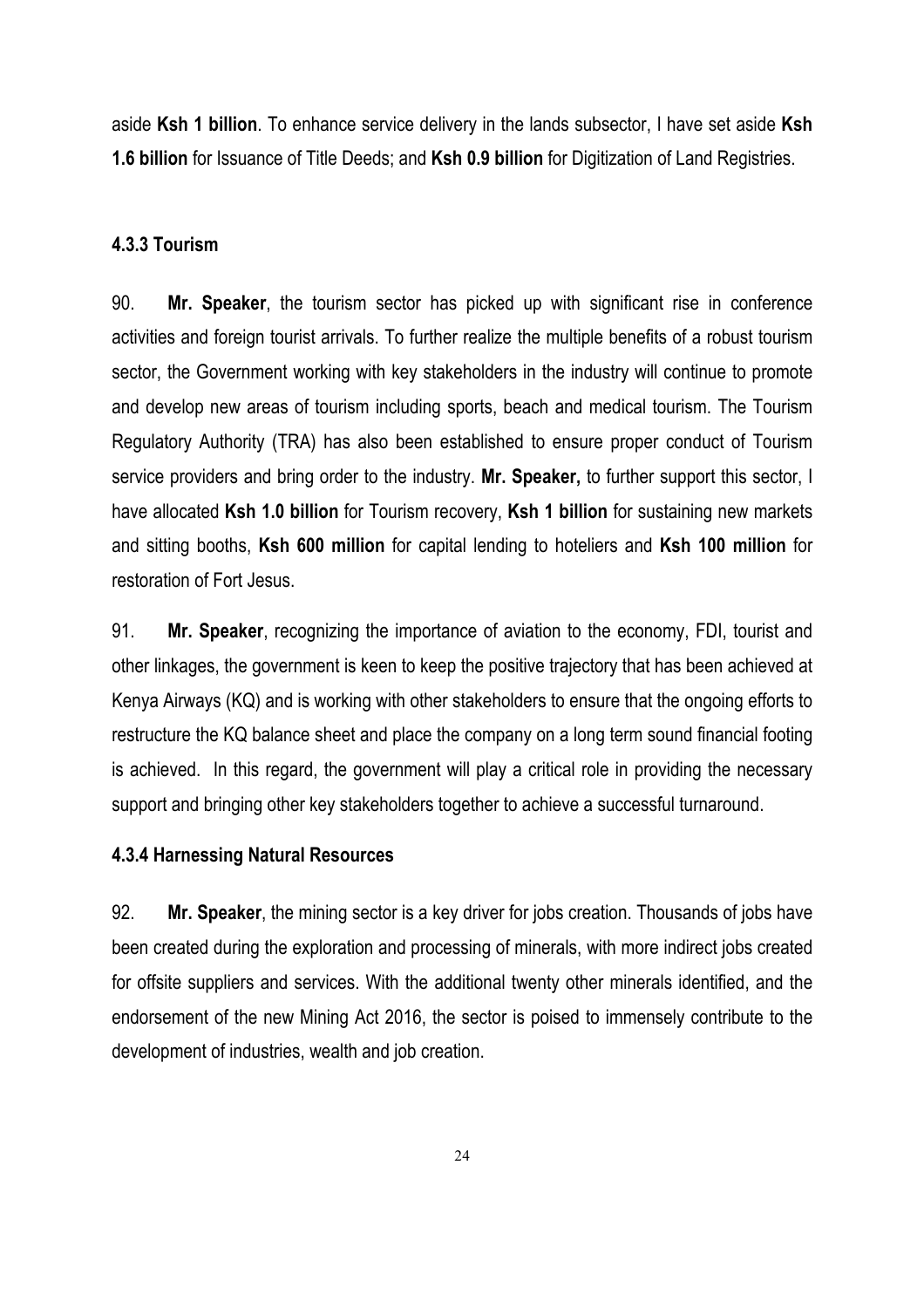93. **Mr. Speaker**, to harness the potential of this sector, I have set aside **Ksh 200 million** for geological mapping and mineral exploitation, **Ksh 150 million** for geological databank, **Ksh 103 million** for mineral certification laboratory and **Ksh 140 million** for mineral audit support and a further **Ksh 140 million** for acquisition of survey equipment. We expect a further Ksh 6 billion support from China for Geo mapping once discussions are concluded.

94. **Mr. Speaker,** the early oil exploitation from Turkana oil fields will be started soon. This would be transported via road as plans are finalised to construct an oil pipeline from Lodwar to Lamu. Very soon, Kenya will join the league of oil exporting Nations.

#### **4.3.5 Emerging Growth Sectors**

#### **4.3.5.1 Blue Economy**

95. **Mr. Speaker,** we are aware of the potential of the blue economy. To facilitate the development of the blue economy, the Government has commissioned construction of offshore patrol boat to deter illegal fishing activities along the shores of our waters which deny the country an estimated Ksh 10 billion annually. Plans are also underway to develop designated fish ports at the coast to facilitate the landing of the catch by deep sea fishing vessels. **Ksh 0.4 billion** has been set aside for this purpose. **Mr. Speaker**, to further support the development of the blue economy, I have allocated **Ksh 0.3 billion** for aquaculture technology development and innovation transfers.

96. **Mr. Speaker**, Kenya has great potential to leverage its marine resources for purposes of creating wealth and employment. In this effort, the Government proposes a Coastal Fisheries Revival Package to facilitate primary, secondary and ancillary marine fisheries processing/production. This package will include strengthened enforcement measures to curb illegal, unreported and unregulated fishing in Kenya's Exclusive Economic Zone and support for a robust National Eat More Fish Campaign. I will later propose tax incentives to support the blue economy.

#### **4.3.5.2 Knowledge Based Industries and Innovation**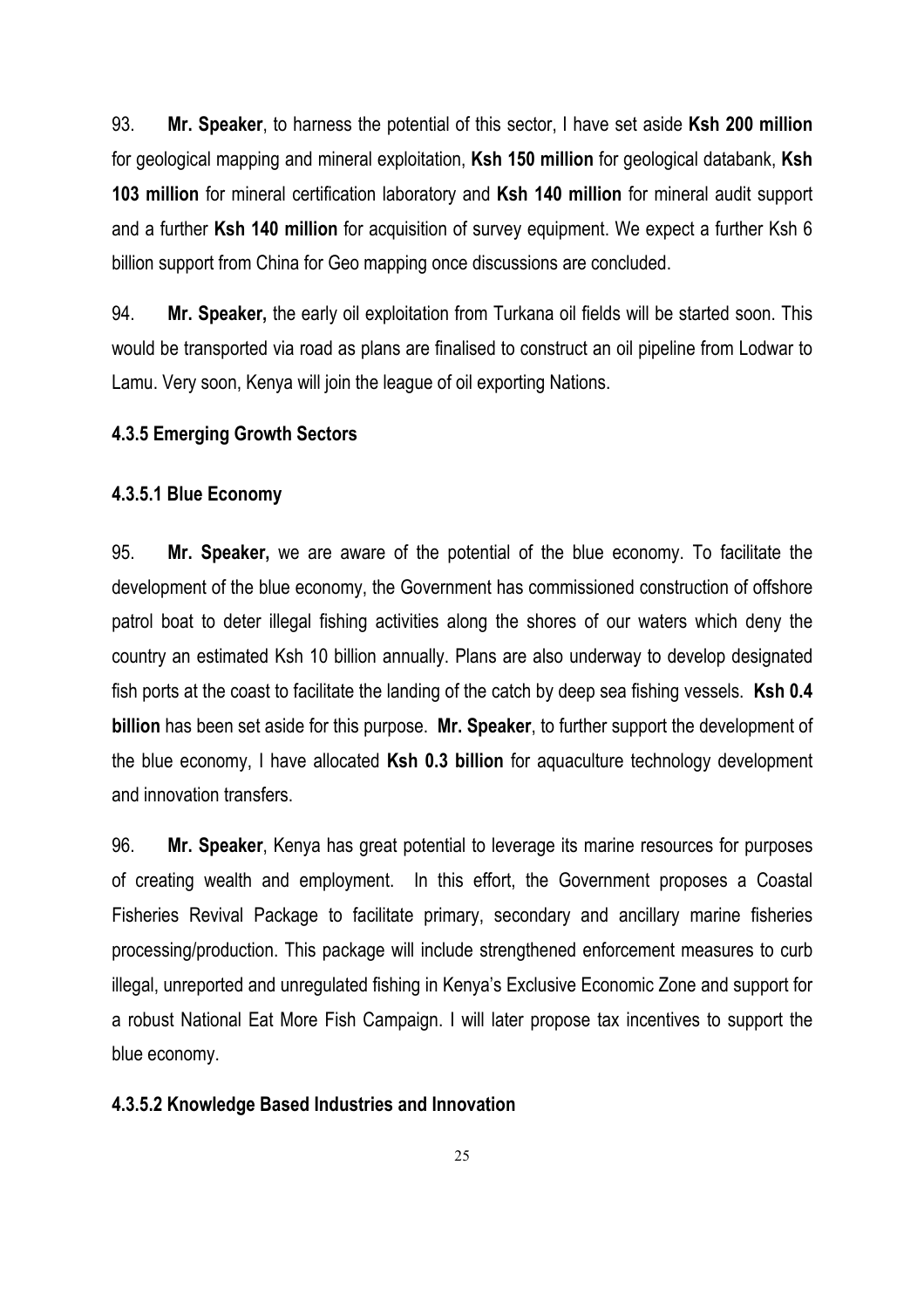97. **Mr. Speaker,** the Jubilee Government promised to connect every county to Fibre Optic technology and improve service delivery through the use of ICT, in order to ease access to information by all Kenyans. Today, every county headquarters is connected to the fibre optic network, raising the number of internet users. As a result, Kenyans access Government services through Huduma Centres and other digital platforms, with ease and at a reduced cost. **Mr. Speaker**, to further enhance service delivery by Government agencies, I have set aside **Ksh 0.3 billion** for Single Window Support Project; and **Ksh 0.15 billion** for continued roll out of IFMIS to counties.

98. **Mr. Speaker**, Kenya is set to benefit from the establishment of the Kenya Advanced Institute of Science and Technology (KAIST) at Konza Technopolis with the support of South Korea. The establishment in Kenya of this world class Science and Technology Research University will enhance the quality of higher learning while nurturing a technologically advanced population producing creative young talents. Accordingly, **Mr. Speaker**, I have allocated **Ksh 0.6 billion** to development at Konza Technopolis.

#### **4.4 Building Sustainable Communities for Better Life**

#### **4.4.1 Water and Sanitation**

99. **Mr. Speaker**, Kenya remains a water-scarce country, with water coverage of 58 percent, sewerage of 25 percent and less than 1,000 cubic meters per capita of renewable freshwater resources.

100. **Mr. Speaker**, to bridge the water gap, several water supply projects were completed in the last financial year among them Narok, Masinga Kitui, Maua Phase I, Kisumu, Mombasa Lot I, Nyahururu, Othaya, Mukurweini, Lamu Island, further giving access to clean water to 950,000 people. On water storage, **Mr. Speaker**, the Government has completed Kiserian dam while the construction of Itare dam, targeted to serve Nakuru County is on-going.

101. **Mr. Speaker**, to further enhance and sustain measures to control floods, harvest rain and store water, I have allocated a total of **Ksh 36.7 billion** for Water Resource Management;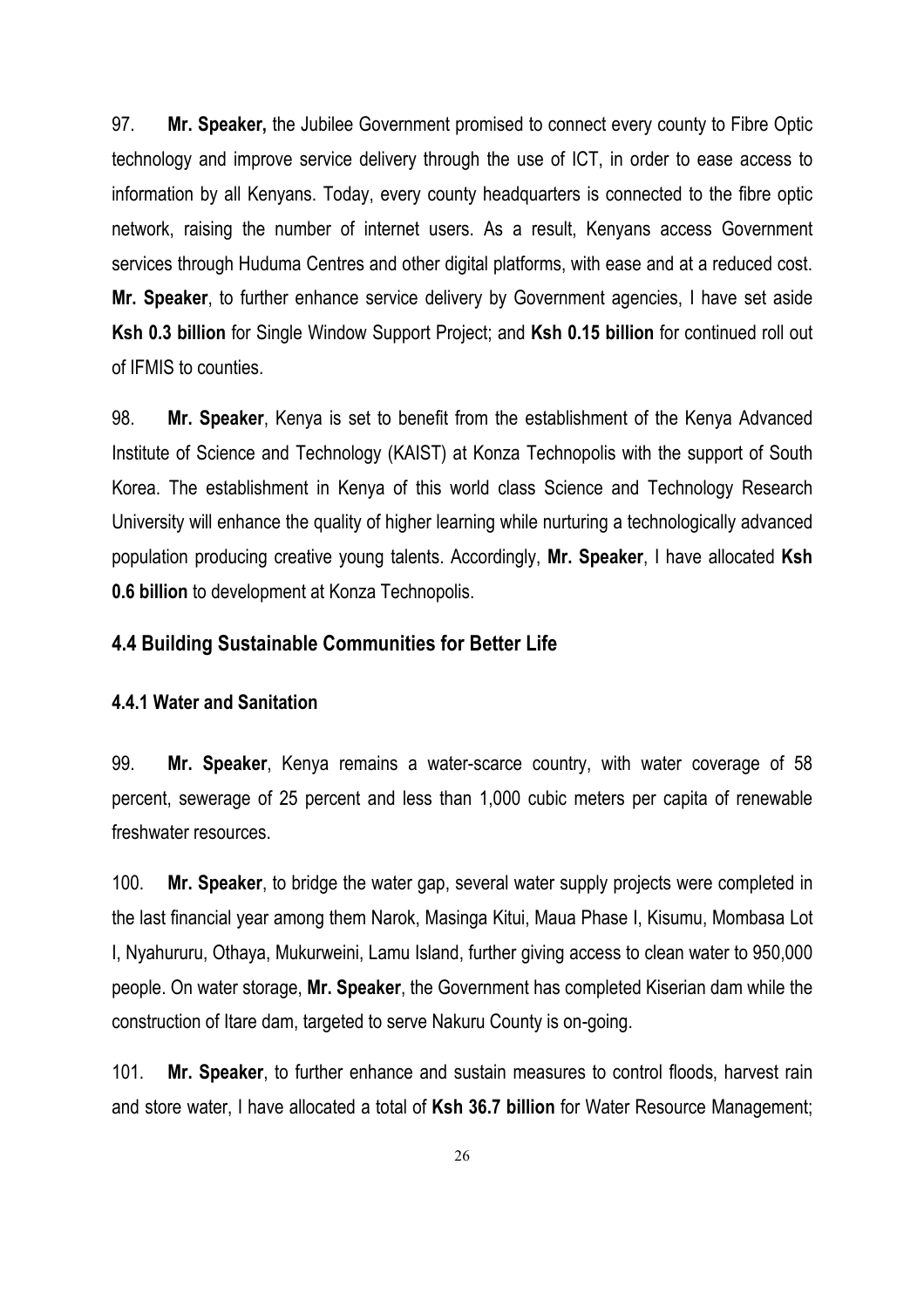Water and Sewerage Infrastructure Development; Dam Construction; National Water Harvesting and Ground Water Exploitation; and **Ksh 0.5 billion** for Water for Schools.

102. **Mr. Speaker**, in recent times, Kenyans in many parts of the country have faced severe drought resulting in crop failure and water shortages. The Government has released funds to relevant implementing Ministries to undertake drought mitigation measures. Specifically, the National Government has disbursed a total of Ksh 7.3 billion while the County Governments have provided Ksh 2 billion, to cater for a doubling of food rations, cash transfers, scaling up of water trucking and storage for people, livestock and wildlife, distribution of water bowsers, repair and rehabilitation of boreholes and fuel subsidy for the boreholes.

#### **4.4.2 Urban Housing**

103. **Mr. Speaker**, the plan to develop 20,000 new housing units for the Police is underway. I have allocated **Ksh 1.4 billion** for construction of 1,500 housing units for police and Kenya Prisons in Nairobi. Under an initial phase involving the private sector using collaborative building material, we intend to scale this up with the funding support from AfDB, in collaboration with other partners.

104. Further **Mr. Speaker**, in the last budget statement, I introduced corporate tax incentive to encourage investors to enter into the housing sector by reducing the corporate tax rate for developers who construct at least 400 units per year. This was meant to provide more decent low cost housing for the fast growing demand for houses in the urban areas. I call upon investors to take up this incentive and construct the much needed houses for our people. Meanwhile, we will shortly be unveiling a comprehensive housing package that will incentivize the private sector to investing in low cost housing.

105. **Mr. Speaker,** to ensure civil servants acquire decent houses, I have allocated **Ksh 1.5 billion** for the Civil Servant Housing Scheme Fund.

#### **4.4.3 Environment**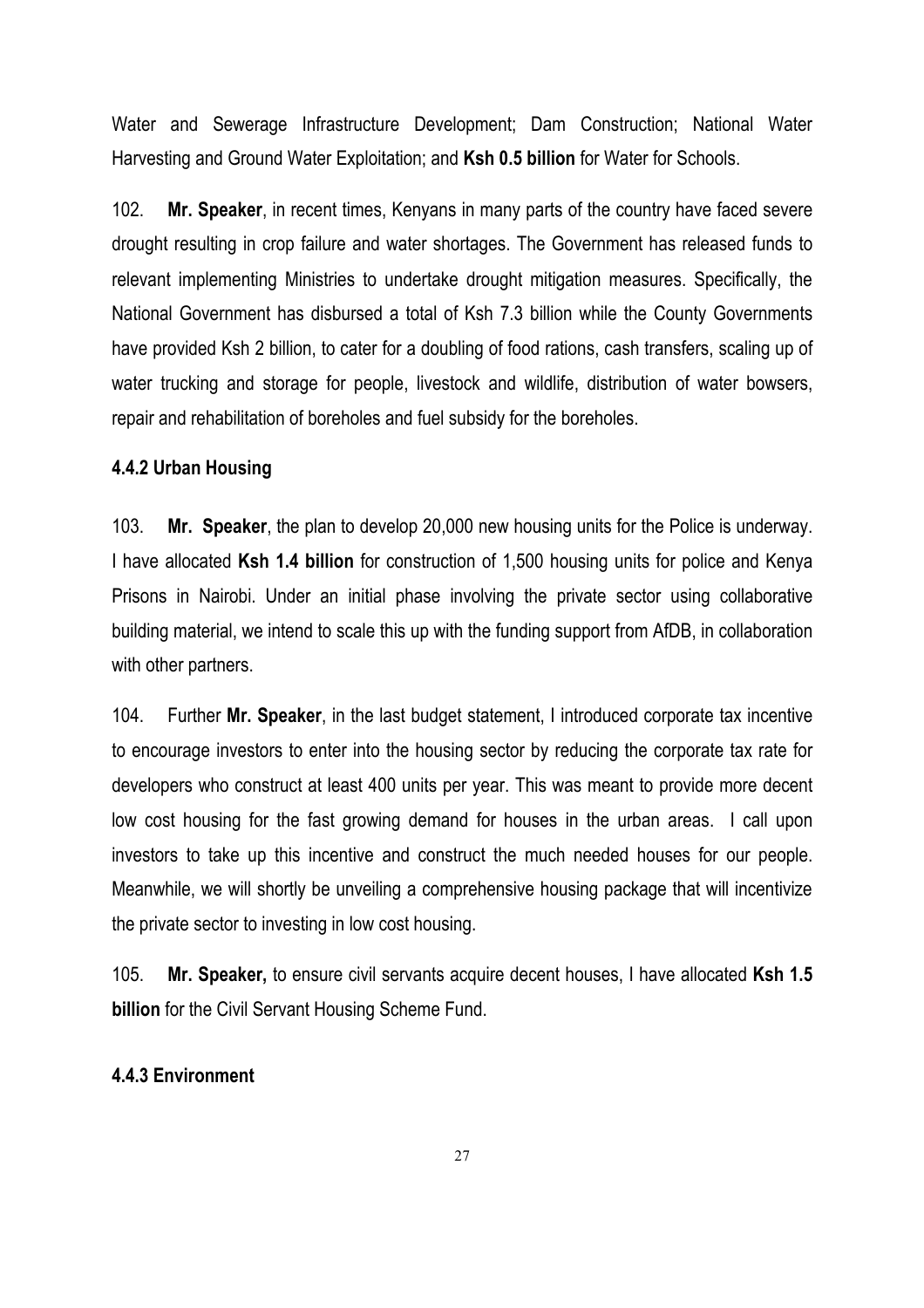106. **Mr. Speaker**, the Government remains committed to mitigate the impact of climate change, having signed the Protocol on Climate Change following the adoption of the Paris Agreement. The Government will continue to mainstream climate change measures into all its projects and programmes.

107. **Mr. Speaker**, through the Gazette Notice dated March 14, 2017, the Government banned the use, manufacture and importation of all plastic bags for commercial and household packaging beginning September 2017. As you are aware, plastic paper bags have been categorised as the leading cause of poor drainage and environmental degradation. With this ban, we aim to address these challenges and preserve our environment.

108. In this budget, **Mr. Speaker**, to further support environment conservation, I have allocated **Ksh 3.8 billion** for Environment Management and Protection and **Ksh 2.2 billion** for Meteorological Services.

#### **4.5 Investing in Kenyans**

#### **4.5.1 Quality and Relevant Education**

109. **Mr. Speaker**, the Government continues to enhance enrolment and increase capitation for free primary and secondary education. As directed by HE The President when receiving the results of the 2016 KCSE exams, and in an effort to enhance efficiency in the utilisation of resources, the Government is speeding up the implementation of the Education Information Management System to ensure that education data in the country is accurate, up-to-date, and available.

110. Further, **Mr. Speaker**, as from this year, the Kenya National Examinations Council (KNEC) as directed by the President, will cease the use of index numbers and instead ensure all registered examination candidates have unique personal identifiers (UPIs) in Student Registration Numbers (SRNs) that they will use throughout their education life. **Mr. Speaker**, to further support these initiatives, we have provided **Ksh 4 billion** for examinations fee waiver for all class eight and form four candidates who will be sitting for the KNEC exams.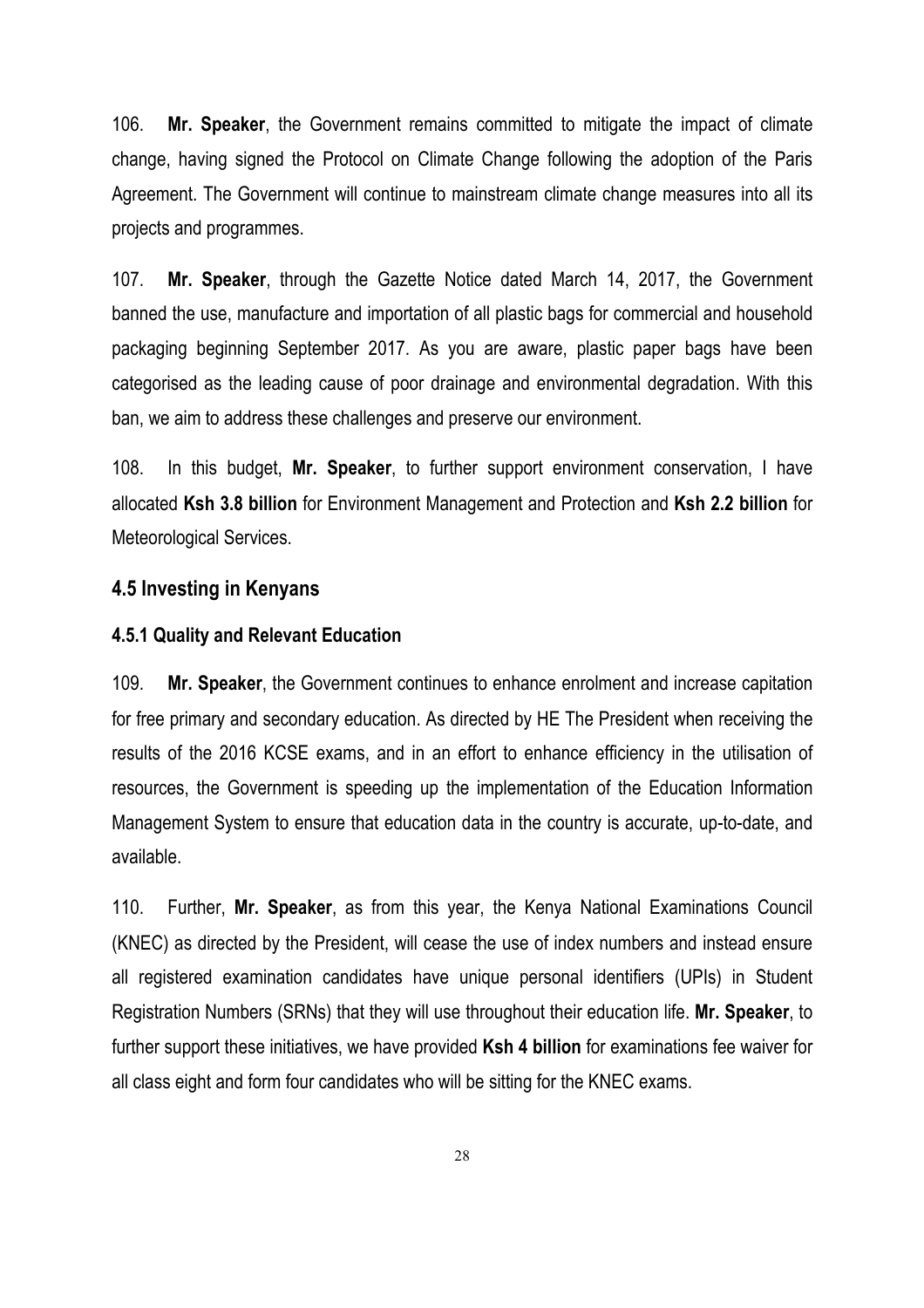111. **Mr. Speaker**, the Jubilee Government promised to provide both the free primary and free day Secondary education to all our children. To further support these programmes, I have allocated **Ksh 14 billion** for the Free Primary Education programme and **Ksh 33 billion** for the Free Day Secondary Education programme. In order to minimise absenteeism of students from schools which affects their academic performance, particularly in the arid and semi-arid areas, I have set aside **Ksh 2.5 billion** for the School Feeding Programme. Additionally, I have allocated **Ksh 0.5 billion** to support the provision for sanitary towels to our girls in schools. To further increase the ratio of teacher to student, I have set aside **Ksh 2 billion** for the recruitment of additional teachers. **Mr. Speaker,** all these interventions in the education sector also have a significant and direct impact on the cost of living for many Kenyans.

112. **Mr. Speaker,** as promised by the Jubilee administration, the Government has rolled out the Digital Literacy Programme to public primary schools across the country. The Government targets to finish distributing the remaining ones before the end of this year. To further entrench digital literacy among our children, and cover the remainder of the pupils across the county, I have allocated **Ksh 13.4 billion** for deployment of digital devices to schools. **Mr. Speaker,** to further support the development in our secondary schools, I have allocated **Ksh 0.3 billion** for the upgrading of National Schools.

113. **Mr. Speaker**, Kenya's education system is highly ranked regionally and globally. This means, Kenya has strength in its talent pool and could leverage to attract investors as well as become a strong exporter of talent in the region. Indeed, the ongoing curriculum review effort which shifts to a competency based framework is an essential part of the drive for retaining Kenya's competitive human resource advantage. Towards this end, the Government will concentrate on improving the technical, vocational training and university quality, attracting and retaining the best talent, producing job market ready talent domestically and for the world.

114. In this regard**, Mr. Speaker**, 60 Technical and Vocational Colleges (TVCs) have been constructed with an additional 70 TVCs still under construction and expected to be completed by June 2017. In addition, **Mr. Speaker**, the Government is also in the process of equipping the existing institutions with appropriate training equipment. To further support the growth of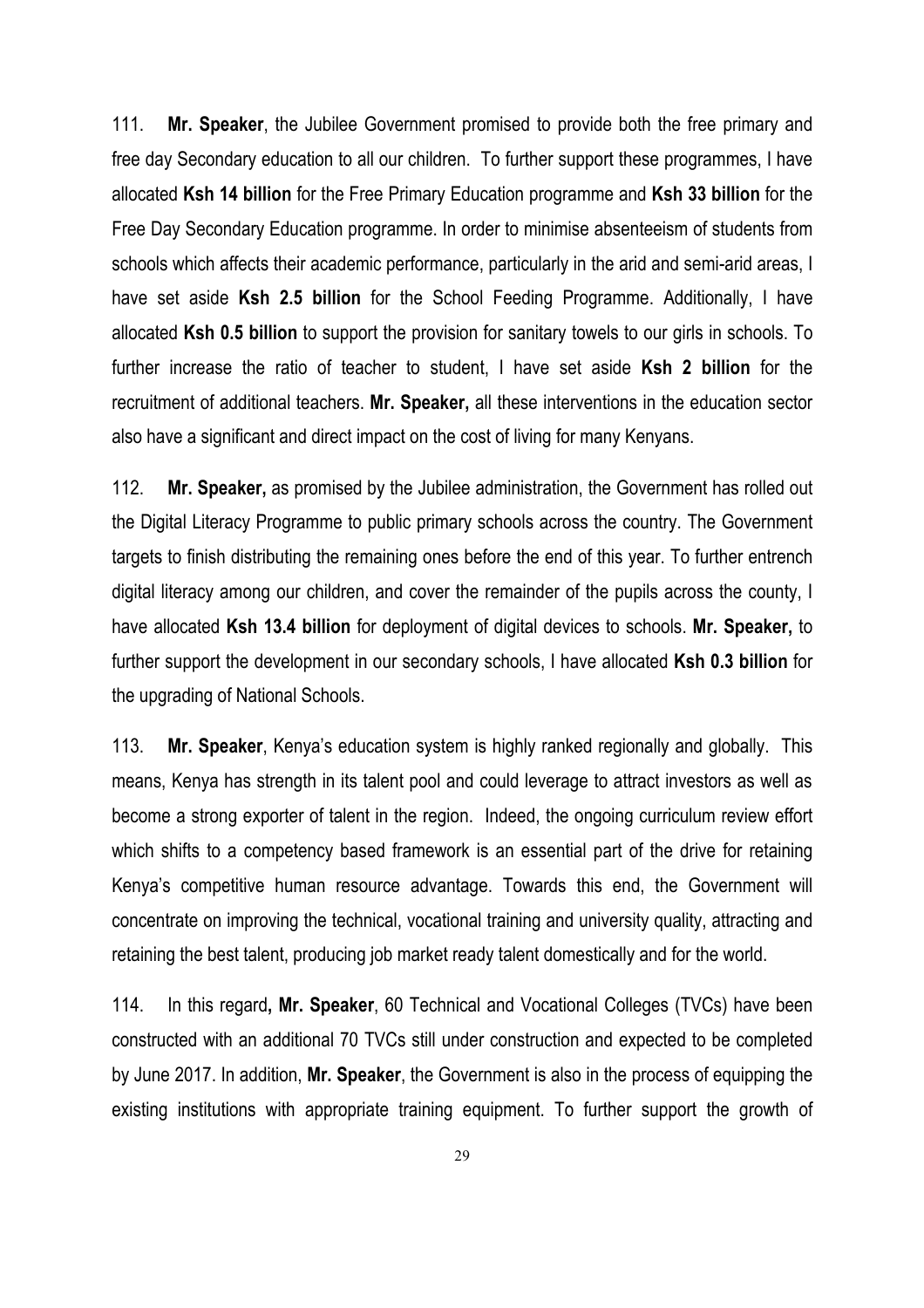technical institutions in the country, I have allocated **Ksh 6.0 billion** for technical, vocational education and training in this budget. As we forge towards industrialisation, the technical training institutes will become indispensable for developing skills needed in the industrial sector.

115. **Mr. Speaker**, enrolment in our universities both public and private has risen, owing to among others, the establishment of the Kenya Universities and Colleges Central Placement Service (KUCCPS) which has ensured equitable placement of learners in both public and private universities, as well colleges, a departure from the past when central admissions were the preserve of public universities. Acknowledging the importance of university education, I have provided **Ksh 83.8 billion** for University Education. Further, **Mr. Speaker**, to enable our students finance their university education, I have allocated **Ksh 10.1 billion** to the Higher Education Loans Board.

#### **4.5.2 Access to Affordable Health Care**

116. **Mr. Speaker**, the Government continues to implement programs to ensure Kenyans have access to safe, quality and cost-effective health services. So far, we have witnessed significant reductions in communicable diseases, maternal and infant deaths, and improvement in immunization coverage as well as increased access to ARVs. **Mr. Speaker**, to further improve immunization coverage and increase access to ARVs, I have allocated **Ksh 0.7 billion**  for Vaccines; and **Ksh 0.6 billion** to the National Aids Control Council.

117. **Mr. Speaker**, to bring specialized medical care closer to Kenyans, we have equipped hospitals with specialized medical equipment. **Mr. Speaker,** we have set aside **Ksh 5.0 billion** for leasing of more medical equipment.

118. In addition, **Mr. Speaker**, the National Government in partnership with the County Governments has successfully implemented the free maternity programme and equipped more than 200 theaters for emergency surgery during delivery. As a result, the number of women delivering in health facilities has increased from 660,000 to 1.2 million annually. Subsequently, maternal deaths have dropped from 6,000 to 4,000 annually, thus, keeping an additional 2,000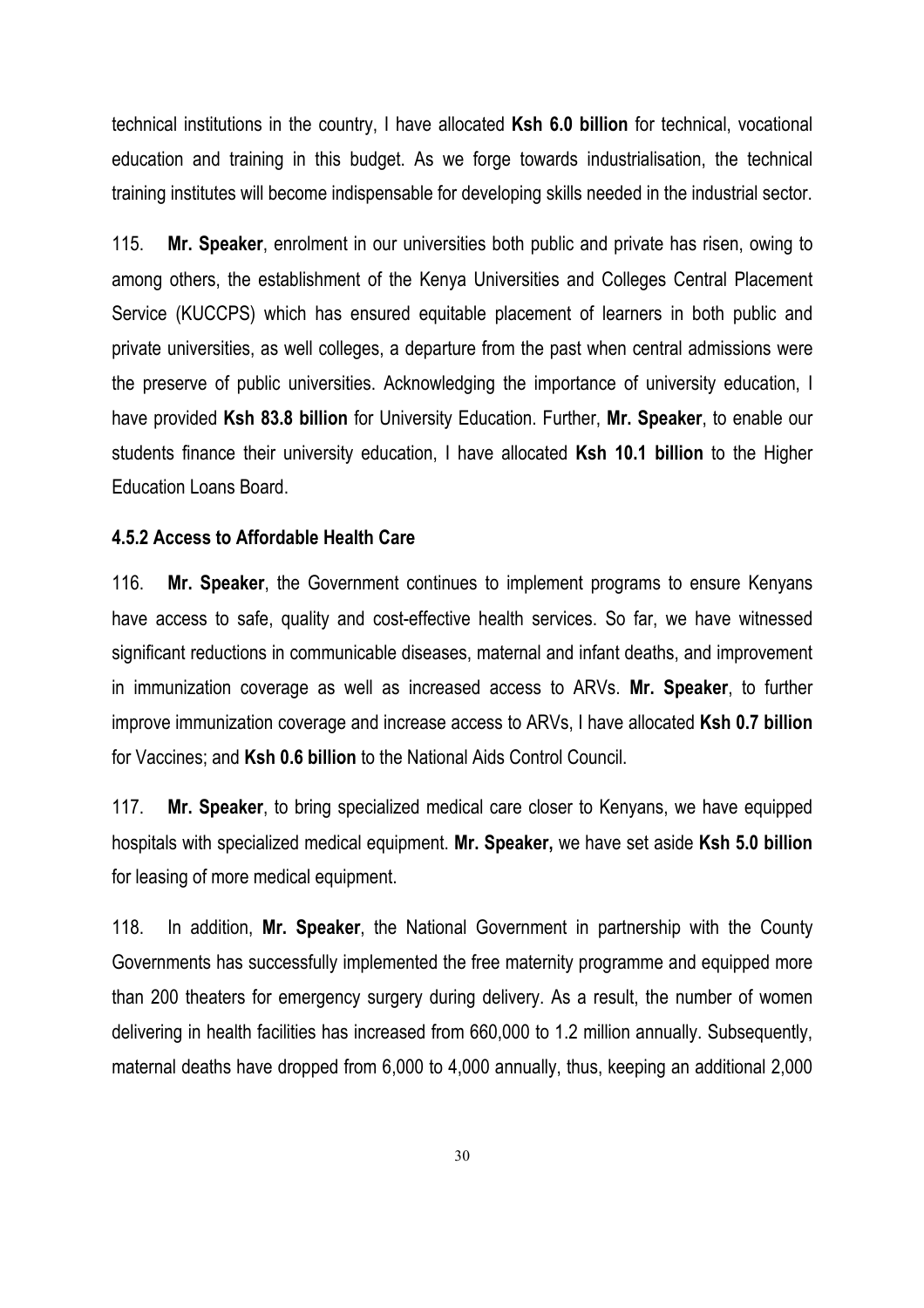mothers alive to nurture their children and families. **Mr. Speaker**, to further support the Free Maternal Healthcare programme, I have allocated **Ksh 4.3 billion** in this budget.

119. **Mr. Speaker**, as a further indication of the Government's commitment to improve health service delivery, I have allocated **Ksh 2.7 billion** for Doctors/Clinical Officers/Nurses internship programme; **Ksh 9.0 billion** for Kenyatta National Hospital; **Ksh 6.2 billion** for Moi Teaching and Referral Hospital; **Ksh 2.0 billion** for Kenya Medical Research Institute; **Ksh 0.7 billion** for the Cancer Services; and **Ksh 3.9 billion** for Kenya Medical Training College (KMTC).

120. **Mr. Speaker**, the Jubilee Government promised to expand access to affordable healthcare. Since 2013, the number of Kenyans who access outpatient medical care through the National Hospital Insurance Fund (NHIF) has increased by more than 2 million. To further expand access to affordable healthcare, I have allocated, **Ksh 0.9 billion** for Free Primary Healthcare; **Ksh 0.3 billion** for Health Insurance Subsidy Programme (Elderly & Disabled); **Ksh 1.1 billion** for the rollout of universal health coverage.

#### **4.5.3 Caring for the Vulnerable**

121. **Mr. Speaker**, to alleviate poverty and ensure that the economic growth we are experiencing is shared, thousands of our orphans, and vulnerable children, people living with disabilities and the elderly in our society have continued to receive cash transfers through the National Safety Net Programs. To further support the plight of the less disadvantaged in society, combat poverty, and promote equity, the social protection safety net has been enhanced as follows: **Ksh 9.6 billion** for orphans and vulnerable children (OVC); **Ksh 7.9 billion** for cash transfers to the elderly persons; **Ksh 1.2 billion** for cash transfers to persons with severe disabilities; and **Ksh 0.4 billion** for National Development Fund for persons with disability.

122. **Mr. Speaker,** given the experience of the cash transfer programme to the elderly, the Government has decided to enhance coverage of the cash transfer programme to fully support all old persons above the age of 70 years. I therefore, propose that beginning January 2018, all persons above the age of 70 years will receive a cash transfer in the form of a monthly stipend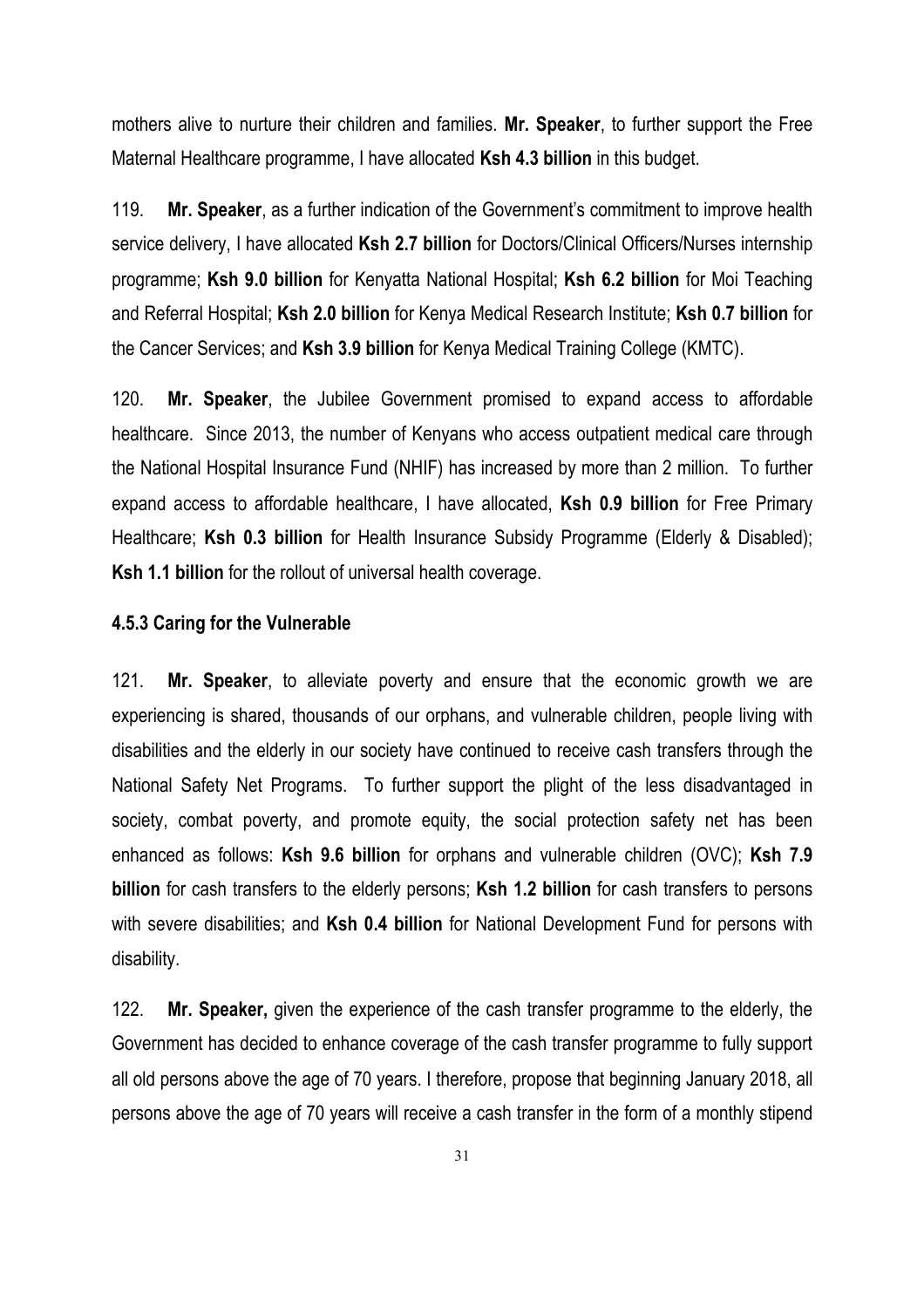and NHIF cover that will be paid by the Government. Old persons covered under the existing over 65 years targeting people with disability will be continued. **Mr. Speaker,** this policy is an indication that the Government cares for the Senior Citizens in our society.

123. In addition, **Mr. Speaker,** to support the less fortunate families**,** I have set aside **Ksh 0.3 billion** for the rehabilitation of street families; **Ksh 0.5 billion** for Children Welfare Society; and **Ksh 0.4 billion** for the Presidential Secondary School Bursary Scheme. Further, I have set aside **Ksh 3.5 billion** for the Kenya Hunger Safety Net Programme; **Ksh 0.7 billion** for Emergency Relief; and **Ksh 7.7 billion** for the Equalization Fund.

124. **Mr. Speaker,** the Government remains committed to the completion of the on-going Economic Stimulus Projects (ESPs) to support service delivery at the constituency level. Accordingly, I have set aside **Ksh 100 million** for the completion of ESP; and **Ksh 250 million** for the completion of constituency industrial development centres. In addition, **Mr. Speaker**, I have set aside **Ksh 2.1 billion** for Affirmative Action to promote equity and for social development. I have also set aside **Ksh 30.9 billion** for the National Government Constituency Development Fund.

#### **4.5.4 Empowering the Youth and Women**

125. **Mr. Speaker**, since 2013, over 100,000 community youths have been engaged in various development programmes in the National Youth Service (NYS). Also, over Ksh 25 billion has been cumulatively availed through the Uwezo Fund, Women and Youth Enterprise Funds. **Mr Speaker**, over Ksh 26 billion worth of tenders have been awarded under the Access to Government Procurement Opportunities (AGPO) platform. These interventions demonstrate the commitment to empower our youth for their future prosperity.

126. **Mr. Speaker**, to continue supporting our youth and women, I am allocating **Ksh 18.3 billion** towards the youth empowerment programme which will help facilitate mentoring of youth on leadership, national values, and entrepreneurship skills and further entrench digital literacy. In addition, I am allocating **Ksh 0.6 billion** for Youth Enterprise Development Fund; **Ksh 0.7 billion** for Youth Employment and Enterprise (Uwezo Fund) and **Ksh 0.8 billion** for Women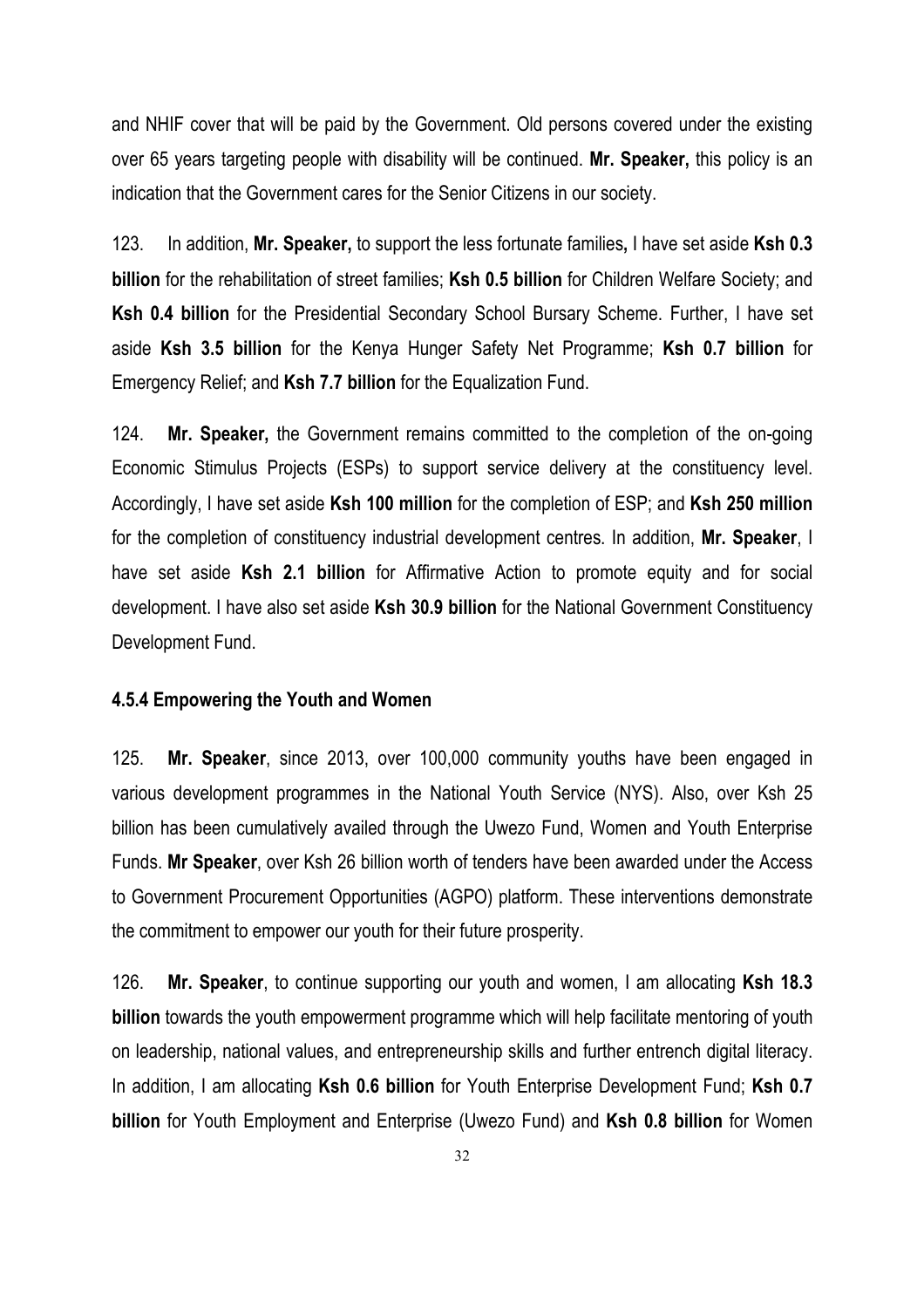Enterprise Fund. **Mr. Speaker**, going forward we shall review all the existing distinct funds to ensure there is no duplication and make them more relevant to today's youth requirements.

127. **Mr. Speaker,** in order to operationalize the Constitutional requirement under article 227(2,b), the Public Procurement and Asset Disposal Act, 2015 provided Preference and Reservations Clauses that offered the disadvantaged groups an express opportunity to competitively participate in public procurement without discrimination. The Preference and Reservations aims at promoting the local industries and enhancing participation by disadvantaged groups in public procurement.

128. **Mr. Speaker**, we are at an advanced stage of establishing the Preference and Reservation Secretariat which will oversee the implementation of Preference and Reservations as provided for in the Public Procurement and Asset Disposal Act 2015 to advance the interests of Youth, Women, PWDs and other disadvantaged groups in public procurement.

129. **Mr. Speaker,** the Secretariat will expand the Monitoring & Evaluation exercise to cover all procuring entities including the County governments. In order to ensure the target groups are benefiting from doing business with the government, the secretariat will among other responsibilities focus on monitoring to ensure that prompt payments are made for duly executed contracts to these disadvantaged groups under the Preference and Reservations.

130. **Mr. Speaker,** the Secretariat is expected to link Small and Medium Enterprises owned by the disadvantaged groups with the procuring entities through its mandate. Further, it is expected to ensure that preferences in public procurement are extended to candidates offering goods locally manufactured, assembled, mined, extracted or grown in Kenya. For purposes of ensuring sustainable promotion of local industry, all foreign tenderers participating in international tenders will be expected to source at least 40% of their supplies from Kenyan citizen contractors. This will enhance the competitiveness of the SMEs, spur economic growth and enhance job creation which will help in addressing the unemployment challenge. This **Mr. Speaker**, will not only add more jobs to the youth and women, but will also provide further impetus to our objective of industrialisation.

33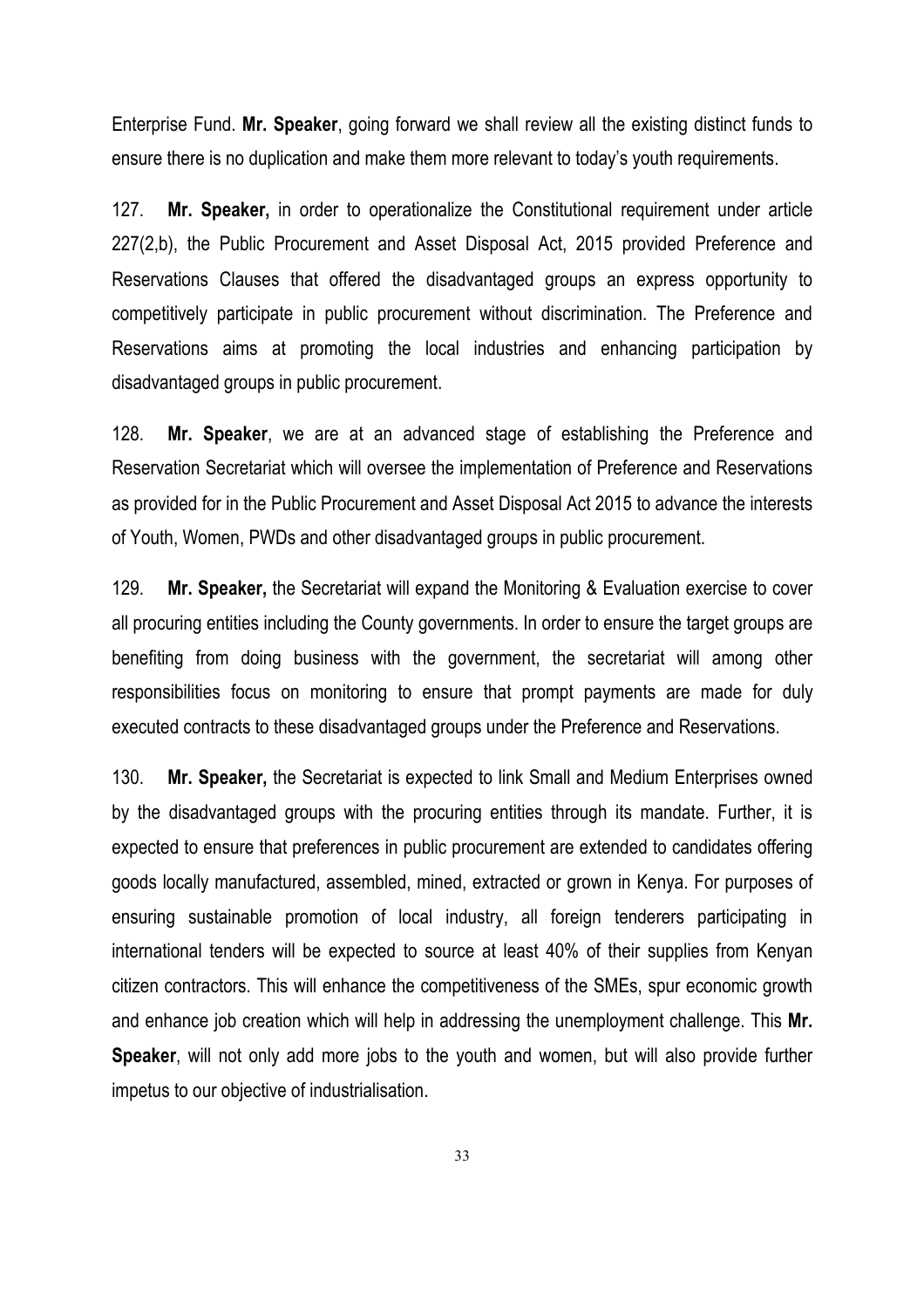131. **Mr. Speaker,** to enhance the implementation of the tax incentive for employers who engage apprentices, last year I proposed to gazette some regulations. Since then, the Government has developed the regulations for implementation of the incentive. **Mr. Speaker**, the ongoing Youth Training and Internship Programmes will enhance the employability of Kenyan youth and increase income opportunities. This programme targets a total of 70,000 youths, aged between 16-29 years, who are unemployed with up to Form 4 level education, and will avail training and work experience to them in a real workplace.

#### **4.5.5 Sports, Culture and Arts**

132. **Mr. Speaker,** in order to constructively engage the youth, the government will focus on creating opportunities for the youth and help them to realize their potential, through sports, culture and arts. In this respect, there will be sporting activities at the counties to identify and nurture talent in sports. The government will provide opportunities for participation in culture and the artistic talents; and will support the preservation and promotion of our National heritage.

133. **Mr. Speaker,** the Government has over the last four years, trained and nurtured more than 73,700 talented youths in various sports disciplines, sensitized 694 persons and tested 231 athletes on anti-doping. The Government has further enhanced film monitoring and enforcement by issuing 1,043 film regulatory licenses and conducted 5,753 random inspections to ensure inappropriate content is not distributed to the public.

134. **Mr. Speaker,** through the proposed National Sports, Culture and Arts Fund, the Government will further continue to develop sports, arts and preserve our national heritage. The Government will upgrade 5 regional stadia in Kamariny, Chuka, Karatu-Ndarugu, Marsabit and Wote. In addition, the Government will continue to improve compliance with sports regulations, increase awareness on the fight against doping, and disseminate heritage knowledge. Further, the Government will complete the Ultra-modern National Library at Upper Hill in Nairobi, and fully operationalize the Kenya Film School. **Mr. Speaker**, to further support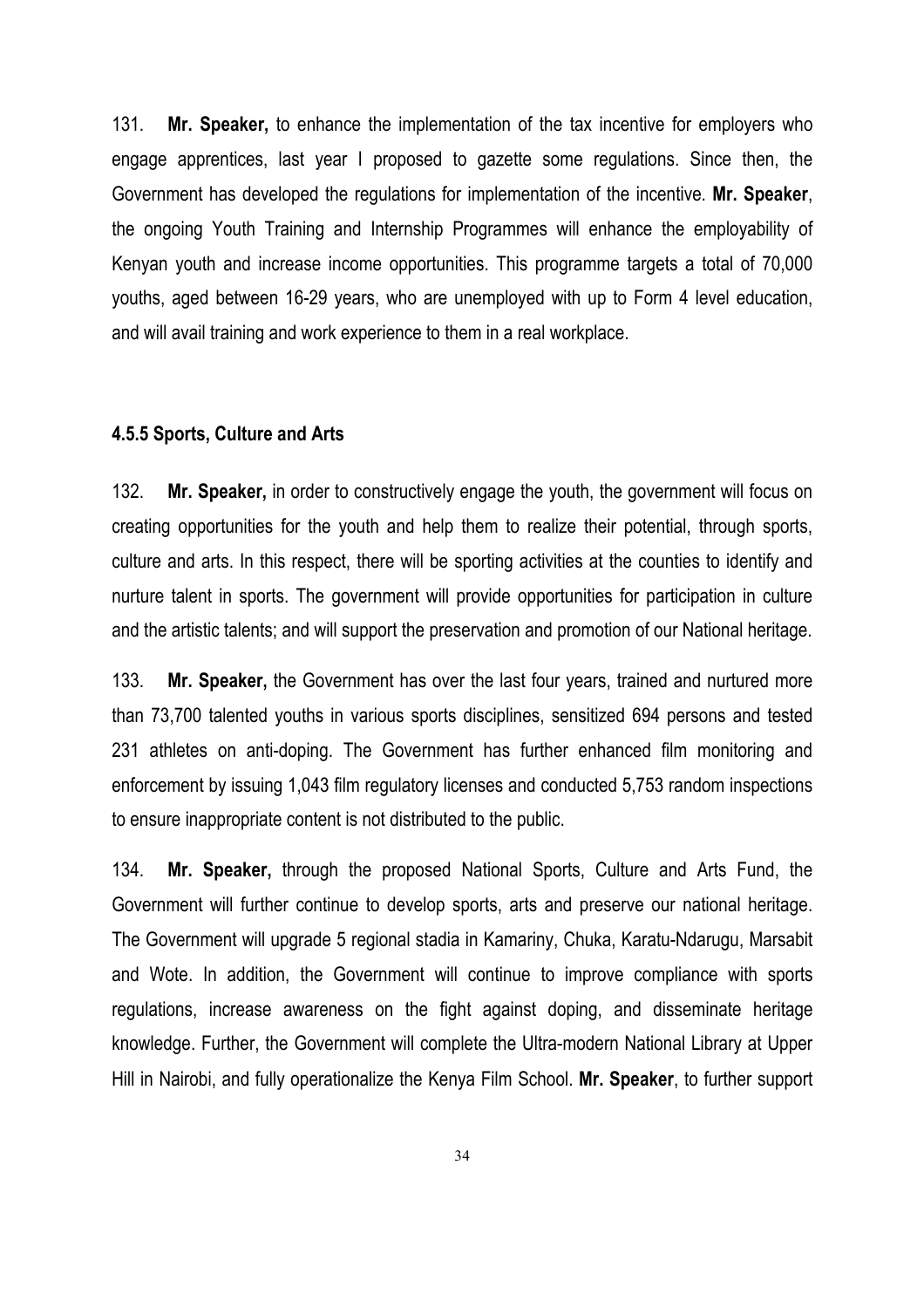these initiatives, I have allocated **Ksh 200 million** for construction of Sports Academy and **Ksh 550 million** for completion of the Ultra-Modern National Library.

#### **5. Fiscal Policy and Budget Framework**

135. **Mr. Speaker,** let me now turn to the financial projections for the 2017/18 budget.

#### **5.1 2016/17 Budget Estimates**

136. **Mr. Speaker,** implementation of the 2016/17 budget has progressed well but with challenges. We have had to deal with various challenges such as the ongoing drought, the various strikes, security and preparations of the 2017 general elections and additional expenditures for projects financed by development partners. In the course of the year, we had to make adjustments in the context of supplementary I to accommodate these emerging pressures. The result of the additional expenditures was a higher fiscal deficit of 9.0 percent of GDP, financed partly by external financing from development partners.

#### **5.2 2017/18 Budget Projections**

137. **Mr. Speaker**, our fiscal policy for FY 2017/18, aims to support rapid and inclusive economic growth, while ensuring a sustainable debt position. **Mr. Speaker**, in this budget we have taken a deliberate path of fiscal consolidation which reduces the fiscal deficit (inclusive of grants) from around 9.0 percent of GDP in the FY 2016/17 to about 4.0 percent of GDP in the FY 2019/20.

138. **Mr. Speaker**, we will maintain strong revenue effort by bolstering our tax administration procedures to minimize revenue leakages and leverage on information technology.. In FY 2017/18 budget therefore, revenue collection including Appropriation-in-Aid (AIA) is projected at Ksh 1,704.5 billion equivalent to 19.6 percent of GDP. Of this ordinary revenues is projected at Ksh. 1,549.4 billion (17.8 percent of GDP).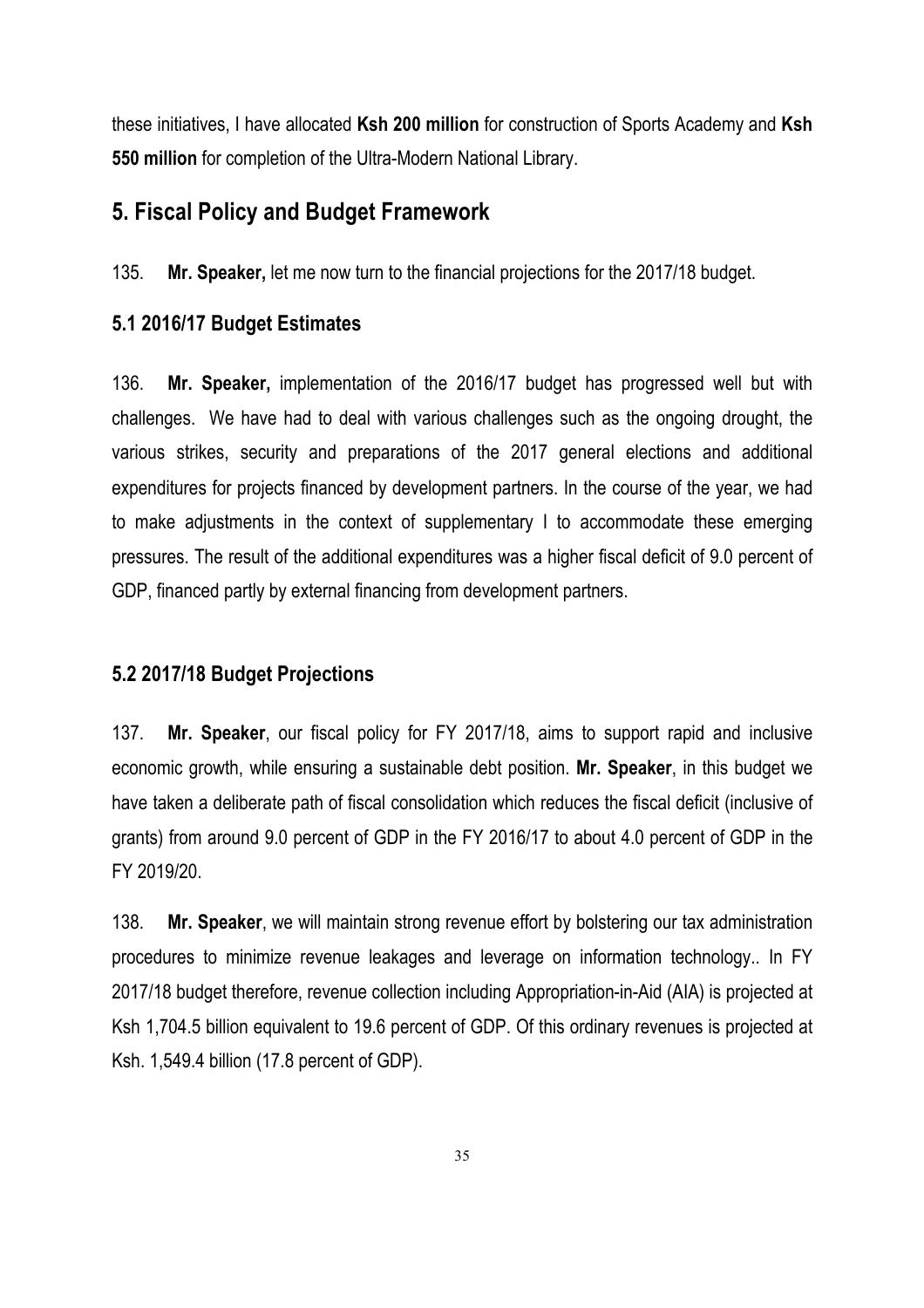139. On the other hand, **Mr. Speaker**, total expenditure and net lending in this budget are projected at Ksh 2,287.9 billion equivalent to 26.3 percent of GDP. Of this, recurrent expenditure will amount to Ksh 1,347.3 billion equivalent to 15.5 percent of GDP, while development expenditure is projected at Ksh 640.3 billion equivalent to 7.4 percent of GDP. In addition, **Ksh 5.0 billion** has been set aside as contingency to cater for unseen expenditures.

140. **Mr. Speaker,** this means that the fiscal deficit for the FY 2017/18 will be Ksh 524.6 billion equivalent to 6.0 percent of GDP and will be financed through borrowing from both external and domestic sources. The net external financing will amount to Ksh 256.0 billion (2.9 percent of GDP) and will be mainly on concessional terms. Non-concessional external borrowing will be limited to projects with viable expected returns and the ceilings in the Medium-Term Debt Strategy. The domestic financing of the budget will therefore, comprise of Ksh 268.6 billion equivalent to 3.1 percent of GDP borrowing.

## **6. Taxation Measures**

141. **Mr. Speaker,** the rest of my budget presentation outlines various tax measures I intend to introduce through the Finance Bill 2017 to create jobs and better the lives of Kenyans.

#### **6.1 Support Growth and Domestic Production**

142. **Mr. Speaker,** as earlier indicated in this statement, we consulted other Partner States in East African Community (EAC) and we agreed Kenya could proceed with an early presentation of the Budget. However, regarding matters relating to customs, we have evaluated various proposals from stakeholders for consideration by the EAC Ministers for Finance during the prebudget consultations meeting to be held in May this year.

143. **Mr. Speaker,** measures that will be agreed upon by the EAC Ministers for Finance on matters relating to Customs will be communicated through the EAC Gazette and implemented from 1st July this year. Meanwhile, **Mr. Speaker**, the EAC Common External Tariff which sets out the rates of duty applicable on imported goods is undergoing a comprehensive review and the final outcome will be released once adopted by the EAC Council of Ministers.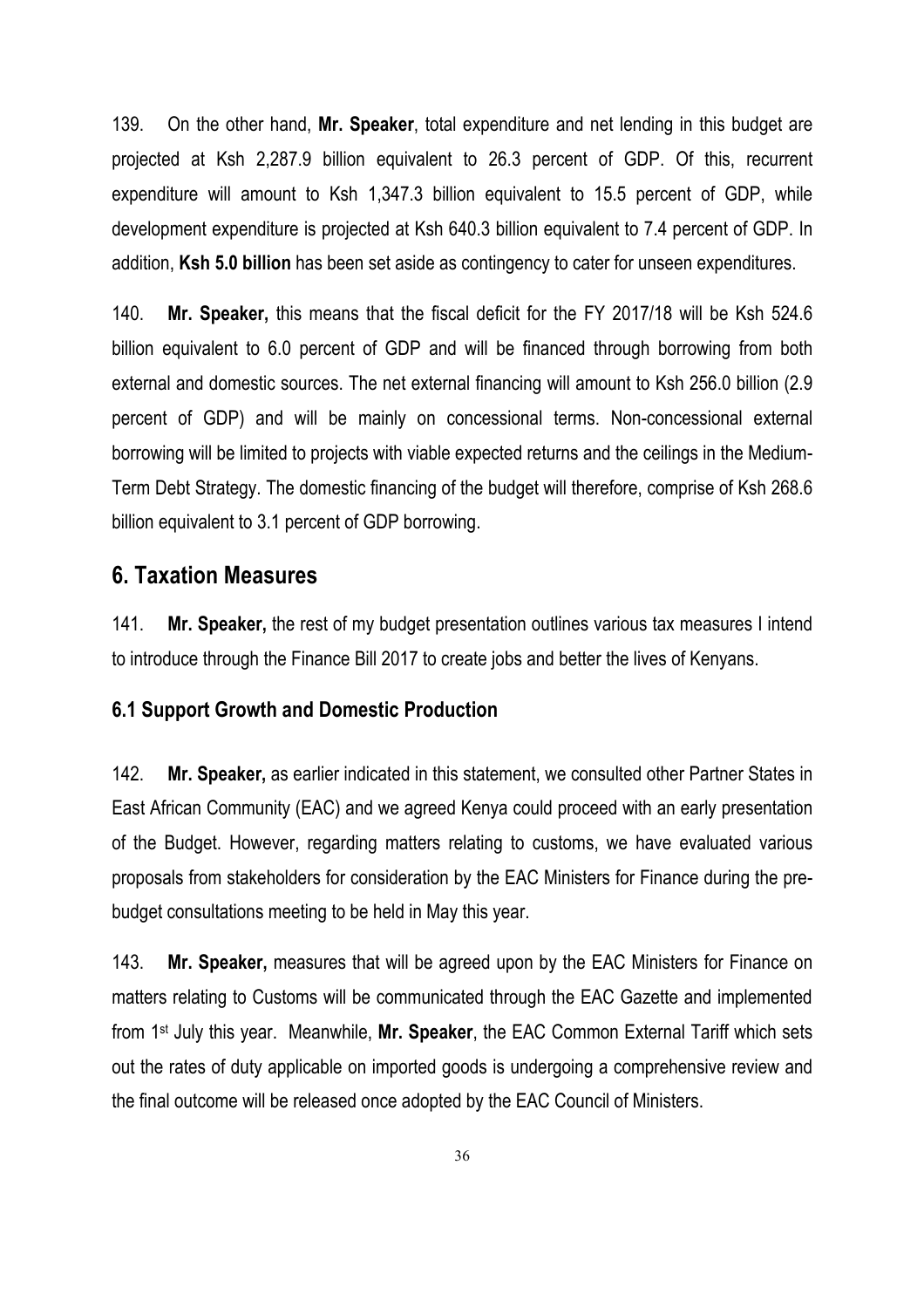144. **Mr. Speaker**, the Customs proposals contain measures to promote industrialization, encourage local investments, and create incentives in the agricultural and manufacturing sectors in order to make our products more competitive so as to protect local industries from cheap imports which create unfair competition.

145. **Mr. Speaker,** the Government has noted the huge potential for growth in the paint and resin manufacturing industry for matching the high demand in the construction industry. Illuminating kerosene is a critical input in this sector. So as to promote paint and resin manufacturing, I propose to amend the Excise Duty Act to allow refund of excise duty paid on illuminating kerosene used in the manufacturing of paints and resin by registered manufacturers.

146. **Mr. Speaker,** the VAT Act, 2013 introduced 16% VAT on all imported inputs for pest control products for local processing/formulation while, the imported finished products remain zero rated. This treatment has made locally manufactured pesticides more expensive than the imported products. In order to promote local manufacturers and reduce costs of production in agricultural sector, I propose to exempt VAT on all inputs used in the manufacture of pesticides.

147. **Mr. Speaker,** the tourism industry has been growing steadily despite adversities experienced in the industry. In order to promote tourism further and to make Kenya a tourism hub, I propose to exempt from VAT, locally assembled tourist vehicles. This measure has taken into consideration the current policy of the Government to encourage local motor vehicle assembling. Tourist operators will therefore be encouraged to buy the tourist vehicles locally.

148. **Mr. Speaker,** during the 2016 Budget Speech, I proposed measures to promote the health sector by exempting from VAT taxable goods used for construction of specialized hospitals with accommodation. This was a noble initiative on the part of the Government in order to promote the health sector. **Mr. Speaker,** I however note that this incentive excluded medical equipment and apparatus making it unattractive to investors. In order to address the challenges in the health sector, I propose to extend the incentives earlier granted by exempting from VAT medical equipment and apparatus for use in the specialized hospitals.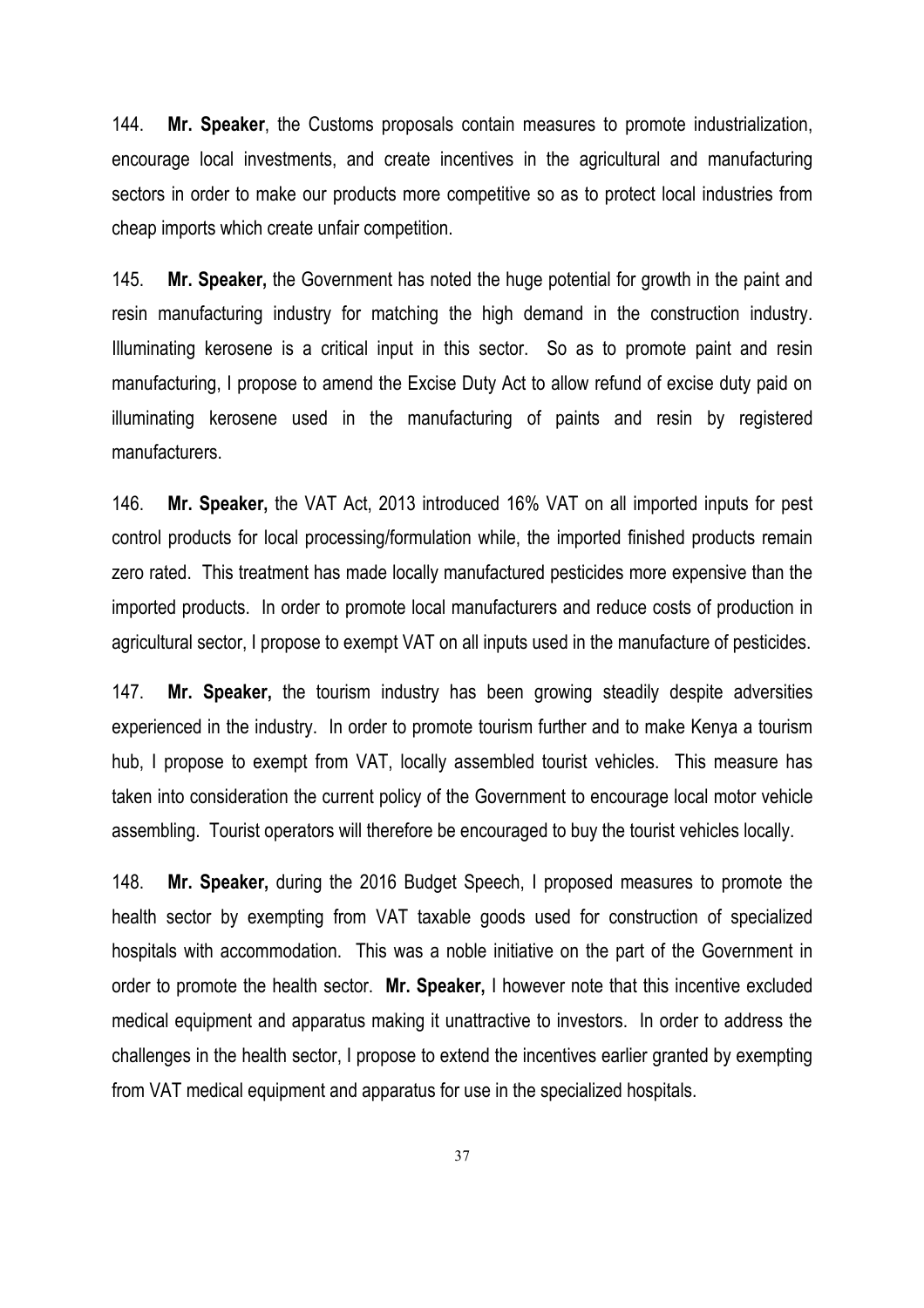149. **Mr. Speaker,** I have proposed changes in the Capital Markets Act and Public Finance Management Act to accommodate Islamic finance products to enhance financial deepening. Consequently, I further propose to amend the tax statutes to provide for equivalent tax treatment of these products with the conventional financial products.

150. To support the Blue economy, **Mr. Speaker,** I propose to allow a 150% investment deduction allowance for capital expenditures in this sector. I am also proposing to exempt from VAT packaging materials and other inputs intended to support primary, secondary and ancillary marine fisheries and fish processing, and a 50% reduction in port charges for fisheries vessels.

#### **6.2 Reduce Income Inequality**

151. **Mr. Speake**r, last year, I expanded the tax bands by 10% and increased the personal relief by 10%. This year, I propose to amend the income Tax Act to expand the tax bands by another 10% and to increase the relief by another 10%. This will increase the number of low income earners exempt from tax by raising the lowest taxable income from Ksh. 11,135 per month to Ksh. 13,486. This measure will to a large extent increase the take home income of a majority of low income earners. In addition, I wish to conform that the exemption on bonuses, overtime and retirement benefits paid to the low income earners will remain.

#### **6.3 Promote Job Creation**

152. **Mr Speaker,** Kenya is positioning itself as a hub for motor vehicle assembly for the region. In order to enhance this position, I propose to amend the Income Tax Act to reduce the corporate rate of tax for new assemblers from 30% to 15% for the first five years. This measure will enhance the return for new investors and increase job opportunities for Kenyans.

153. **Mr. Speaker,** it is the government's policy to promote Foreign Direct Investment so as to expand the local economy and increase employment opportunities. To this end, I propose to amend the Income Tax Act to exempt dividends payable to non-residents by enterprises operating in Special Economic Zones (SEZ) in order to ensure that foreign investors get a good return for their investment. In addition, I propose to reduce the withholding tax on interest payable to non-residents by Special Economic Zones Enterprises from 15% to 5%.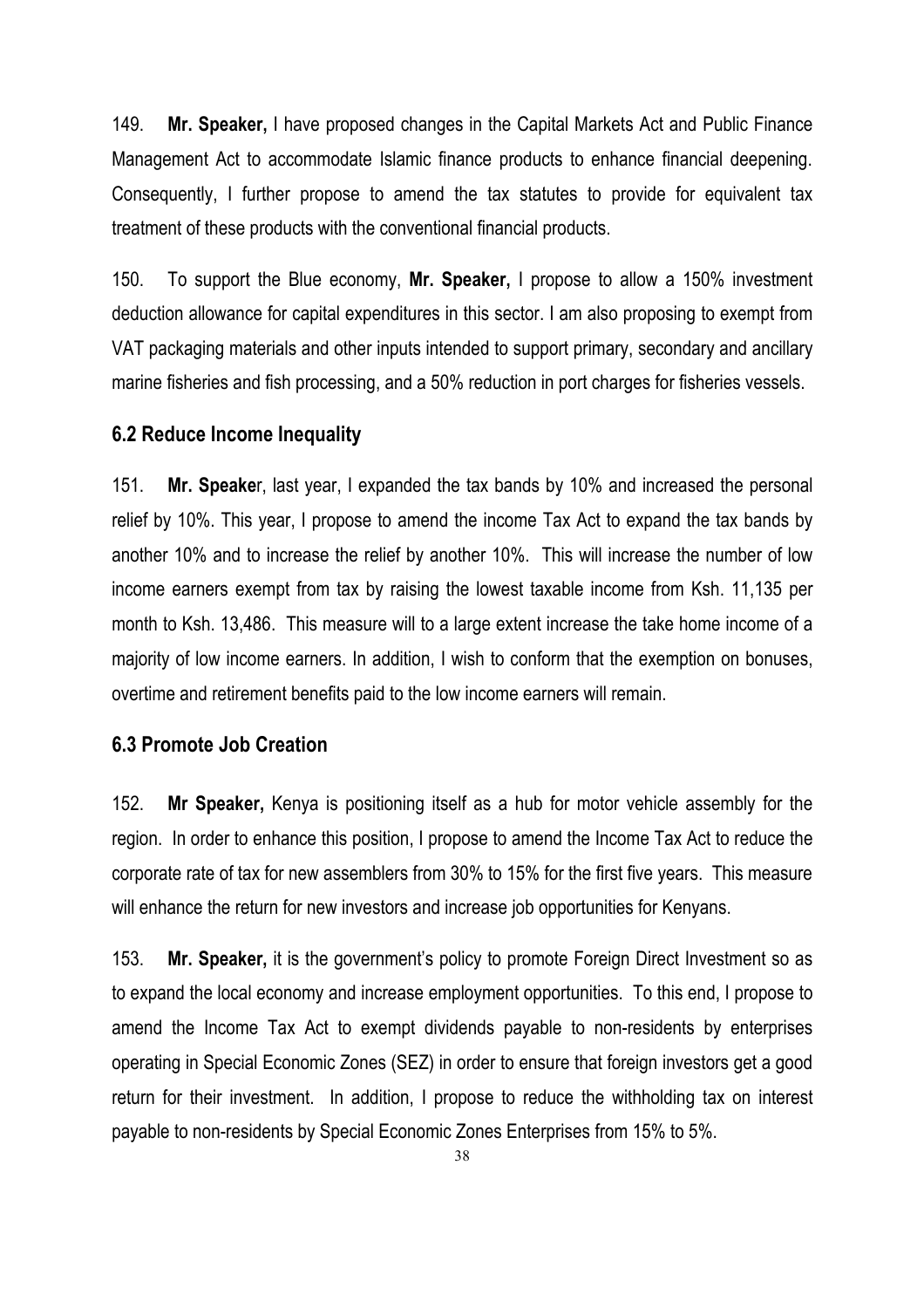154. **Mr. Speaker,** I also propose to amend the Income Tax act to allow enterprises licenced under SEZ to deduct 100% of the investment cost of building and machinery. This will enable such enterprises to recover cost of investment within the first year of utilisation.

155. **Mr. Speaker,** I further propose to amend the Miscellaneous Fees and Levies Act to exempt from export duty and Import Declaration Fees respectively goods exported to and imported by an enterprise licenced under the SEZ Act. These measures are meant to reduce the cost of doing business, inspire foreign direct investment, position Kenya as a premier business hub and increase employment opportunities.

156. **Mr. Speaker**, betting and gaming have become widespread in our society in an environment that is inadequately regulated. Its expansion is beginning to have negative social effects, in particular on the young and vulnerable members of our society, I therefore propose to raise taxes for betting, lottery, gaming and competition from the current rates of 7.5%, 5%, 12% and 15%, respectively, to a uniform tax rate of 50% for all categories. The proceeds will be put in the newly created National Sports, Culture and Arts Fund to support development of sports, culture and arts in Kenya.

#### **6.4 Improve Tax Administration and Compliance**

157. **Mr. Speaker,** following the enactment of the VAT Act 2013, it was important that Regulations be developed to support the smooth implementation of the Act. The VAT Regulations have been prepared and subjected to stakeholders' engagement as required. The Regulations have been aligned to the Tax Procedures Act, 2015 which consolidated procedures that are common into one legislation. I will therefore be publishing the VAT Regulations to support the smooth implementation of the VAT Act, 2013.

158. **Mr. Speaker**, we have received a number of proposals for consideration during the review of the Income Tax Act. Among the issues received for review include taxation of capital gains, compensating tax, taxation of pensions, taxation of extractive industries and taxation of cross border transactions, among others. We intend to address these issues during the overhaul of the current Income Tax Act, which we have already commenced.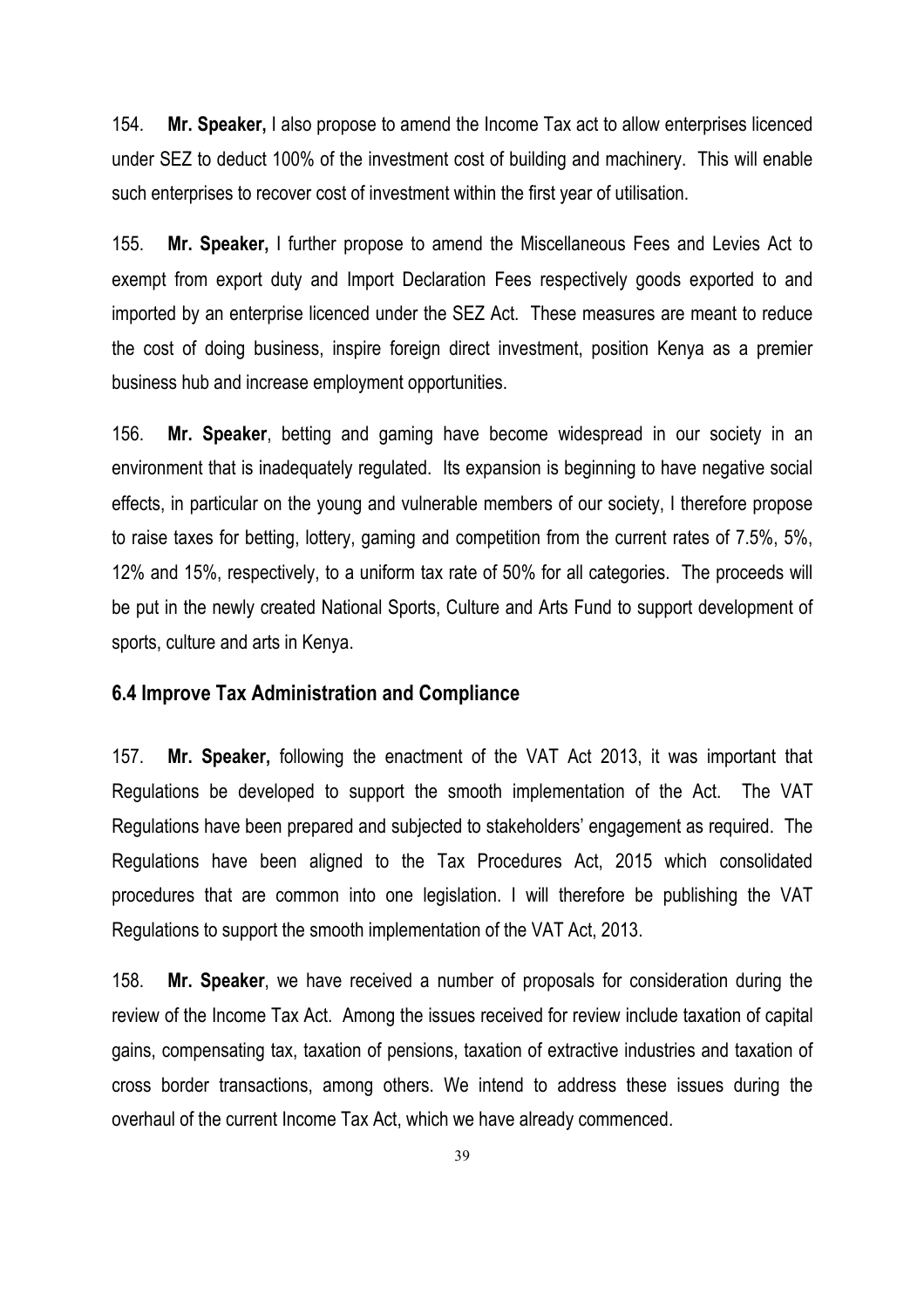159. **Mr. Speaker**, the draft Income Tax Act is expected to be published shortly for public input in accordance with the Constitution. Specifically, the new Income Tax Act is expected not only to simplify the administration of the Act, but also to reduce the cost of compliance by taxpayers. The review is also guided by the need to expand the tax base and to align the Act with the best practice and ensure certainty in the tax law.

160. **Mr. Speaker,** last year, I introduced tax amnesty for taxpayers willing to reinvest back home provided there was a conducive environment to facilitate such reinvestment. I have noted that there is need to clarify the circumstances under which the amnesty will be granted. Consequently, taxpayers willing to enjoy amnesty should declare the income for year 2016, file return and accounts for year 2016 by 30<sup>th</sup> June, 2018 and transfer back to Kenya the funds voluntarily declared under the amnesty. **Mr. Speaker,** I expect KRA to issue guidelines on the same and urge taxpayers to cash in on this amnesty and clean up their records with KRA.

161. **Mr. Speaker,** the Excisable Goods Management System has applied a uniform cost of stamps irrespective of the cost of the various products. The uniform charge for the stamps has brought challenges in respect of low cost products. In order to enhance tax administration, regulations that provide for differentiated prices based on the cost of the product will be gazetted shortly. Accordingly, the cost of stamps now ranges from Ksh. 0.50 to Ksh. 2.5 depending on the cost of the product.

162. **Mr. Speaker**, in order to discourage the consumption of illicit drinks, I have proposed 80% remission of excise duty in respect of locally manufactured beer made from locally produced sorghum, millet or cassava or any other produce, excluding barley. **Mr. Speaker**, the consumption of high value spirits has increased tremendously. Accordingly, I also propose to increase the tax rate of spirits from Ksh. 175 per litre to Ksh. 200 per litre. While the taxation of beer has not changed, the inflation adjustment that will be effected from 1st July, this year will increase government revenue in line with inflation. KRA will publish the new inflation adjusted tax rate for all excisable goods shortly.

163. **Mr. Speaker**, there has been industry concerns on current taxation of cigarette in our country. The current single tax structure of Ksh 2,500 per mille of cigarette has been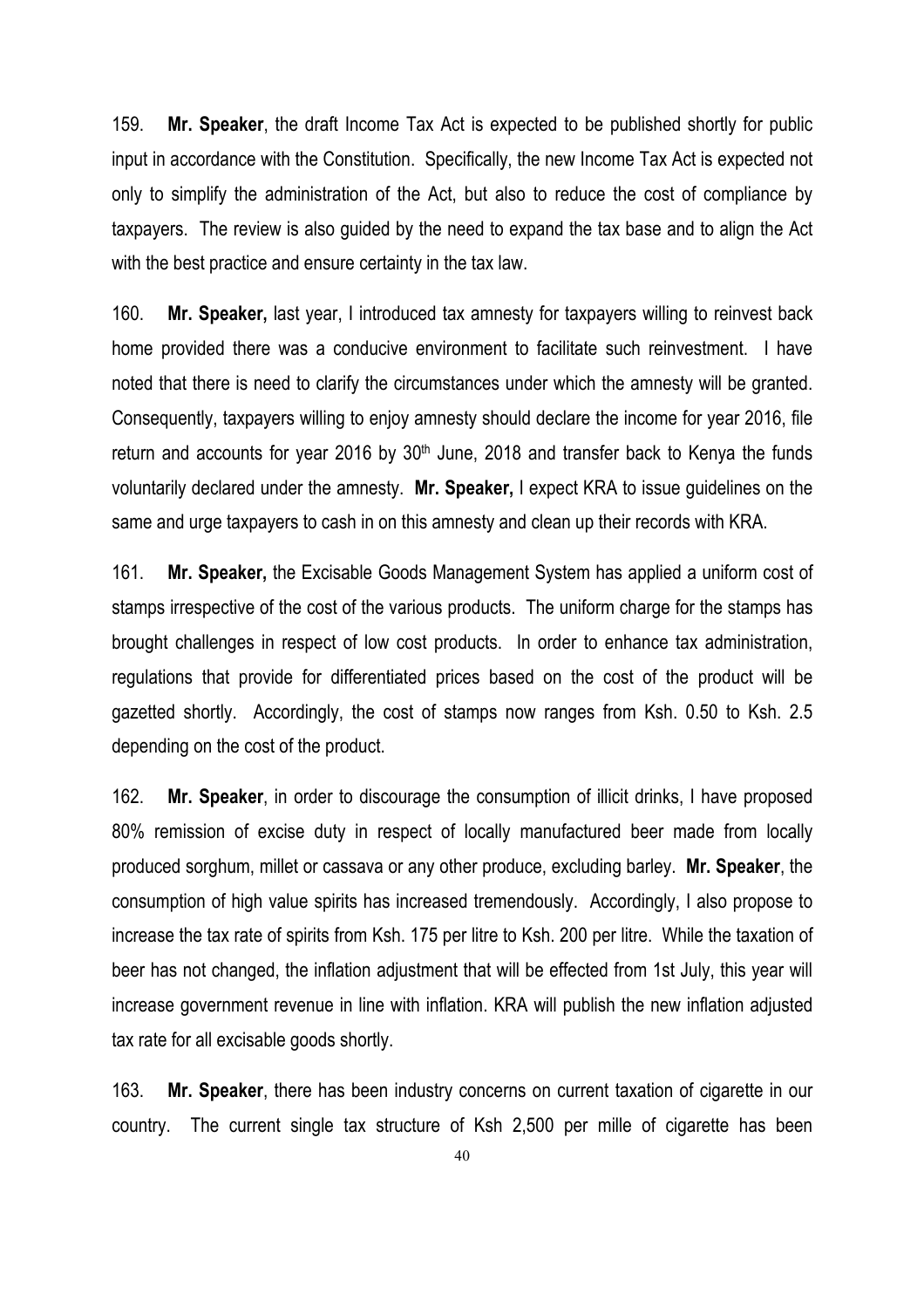inequitable and has adversely affected demand for locally produced low value cigarette. To cushion the local cigarette manufacturers from the adverse financial effects due to loss in market, I have proposed a two tier tax structure of Ksh 2,500 per mille for cigarette with filters and Ksh 1,800 per mille for plain cigarette. This tax measure will ensure equity and fairness in the tobacco industry and prevent job losses in this sector.

#### **6.5 Enhance Social Security and Welfare**

164. **Mr. Speaker**, as you are aware, our country has faced challenging times as a result of drought. The Government has put in place measures to ensure that the impact of this disaster on the people of Kenya is alleviated. In addition, I propose to amend the Income Tax Act to allow a deduction for expenditure incurred on donations for the alleviation of distress during national disaster as declared by the President. Such donations should be channelled through the Kenya Red Cross, a County Government or any other institution responsible for national disaster.

165. **Mr. Speaker,** considering the hardship and the suffering associated with the recently declared national disaster as a result of the widespread drought in the country, white maize will be imported on a tax free basis for a period of four moths. In addition, the dates and in order to support our Muslim brothers, the importation of dates during the period of Ramadhan will be done free of taxes.

166. **Mr. Speaker,** ordinary bread and maize flour are VAT exempt, which means they do not benefit from deduction of input tax. Therefore, the input tax is inbuilt into their selling price. In order to make these commodities affordable for the common Mwananchi, I propose to zero rate bread and maize flour to remove VAT altogether. Manufacturers, Wholesalers, and Retailers who sell such goods will be expected to reduce the prices of these basic commodities, failure to which, I will reverse the policy. In addition to further lower the cost to Wananchi, the importation of maize during the next four months will be duty free. I expect, therefore to see a reduction of prices for these basic commodities which enjoyed by majority of our people.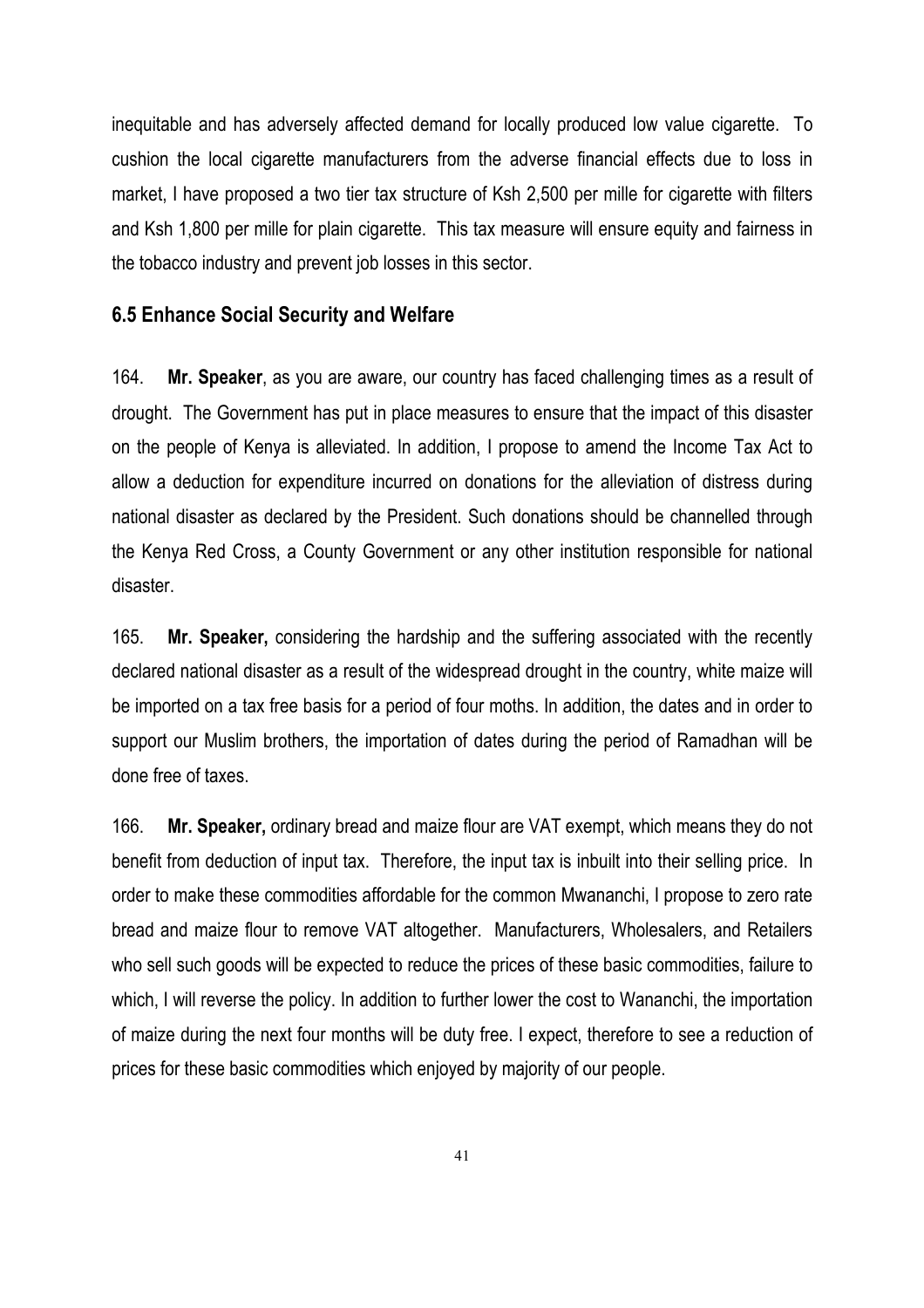167. **Mr. Speaker,** it is the Government policy to increase and deepen the country's sources of infrastructure financing. In order to achieve this, there's need for the Government to support effective uptake of infrastructure financing products through tax neutrality for alternative measures for raising funds for such projects. I propose therefore to amend the VAT Act to exempt from VAT the transactions related to transfer of assets into Real Estate Investment Trusts (REITs) and Asset Backed Securities (ABS).

## **7. Conclusion**

168. **Mr. Speaker,** Kenya's economic growth has outperformed the regional average for 8 consecutive years. We rightly deserve to be proud of our economic performance. However, **Mr. Speaker**, as I said at the beginning of my Statement, we should not be complacent. If anything, now is the time to redouble our efforts to build upon the foundations of success. Looking ahead, these achievements need to be deepened and broadened, so that the economy can be more resilient, and the benefits of growth can be more widely shared among all Kenyans.

169. **Mr. Speaker**, this budget will maximize social benefits for all Kenyans. It will support industries, create jobs and improve the quality of life of Kenyans. It will also help us realize a cleaner environment; provide quality social services (Health and Education), and enhance access to efficient public transport. In sum, it is a budget that carefully balances on the one hand the need to reduce the cost of living for the poor by enhancing social sector spending while continuing to strengthen the foundation for long-term economic growth, job creation and provision of incentives for rapidly moving towards industrialization of our economy.

170. As I conclude, **Mr. Speaker**, allow me to express my gratitude to His Excellency The President and His Excellency the Deputy President, for their guidance and wise counsel to me in managing the economic affairs of this country since the formation of this Government. I am very grateful to them. I would also like to thank my fellow Cabinet Secretaries and their Principal Secretaries for their support and contributions throughout the budget process.

171. **Mr. Speaker**, I am also sincerely grateful to: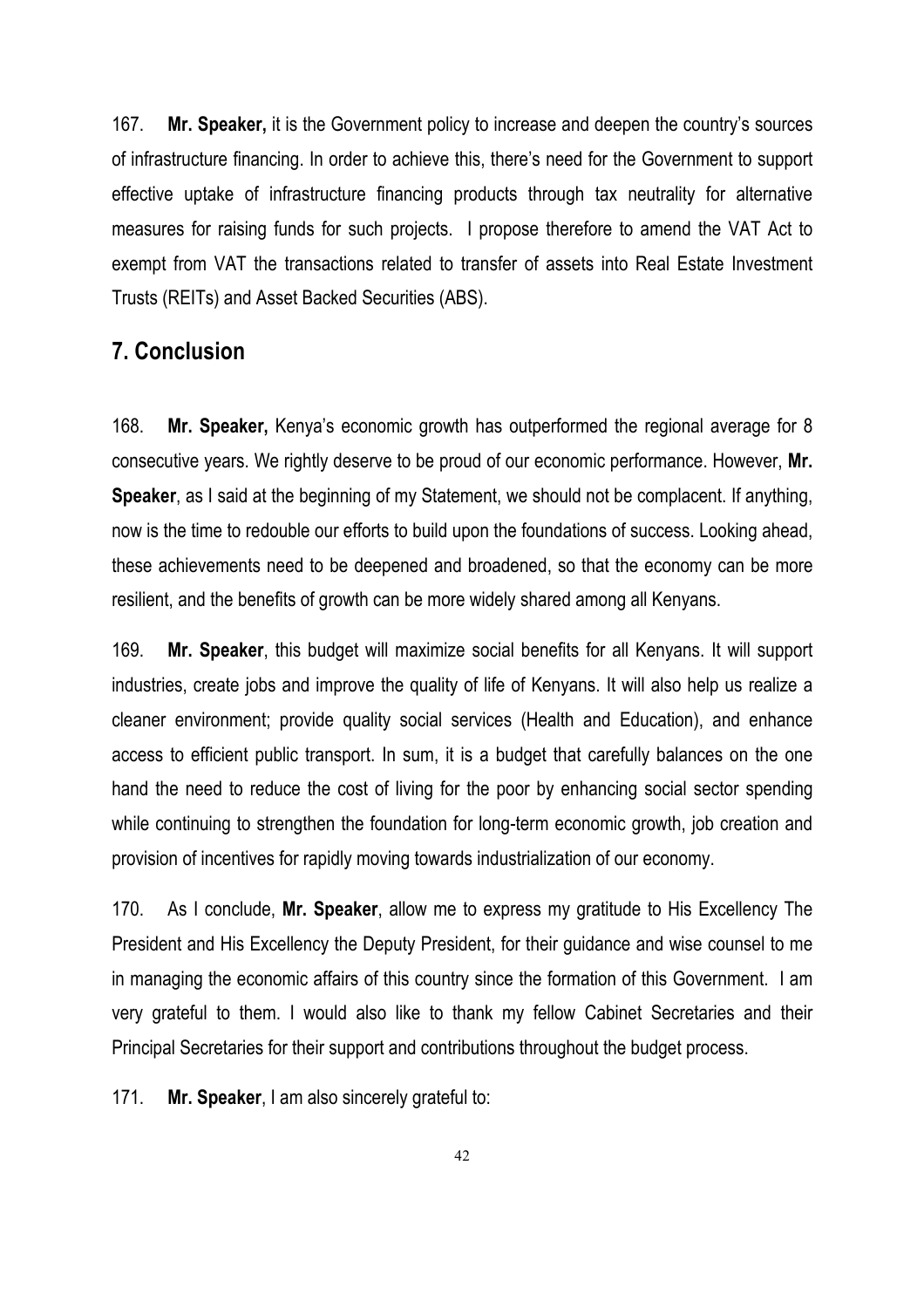- Speakers of both the National Assembly and Senate and their respective Clerks for overseeing the approval of submissions on the budget estimates for the FY 2017/18;
- Members of the Budget and Appropriations Committee led by Chairman Hon Mutava Musyimi and the other Departmental Committees of Parliament for the comprehensive and constructive engagement in reviewing the budget estimates for the Fiscal Year 2017/18;
- Majority Leader of the National Assembly, Hon Aden Duale, for his relentless support to get most of the legislative proposals on finance matters pass through the house;
- All members of the National Assembly and Senate for their cooperation and support;
- § Management and Staff of the National Treasury under the able leadership of the Principal Secretary, Dr. Kamau Thugge, who have tirelessly worked long hours, including most weekends to ensure that this budget and supporting documents meet the legal deadlines; **Mr. Speaker,** this is a clear demonstration of their selfless service to this Country and we appreciate this extra effort by Officers of the National Treasury to this exercise;
- § Management and Staff of the Central Bank of Kenya and the Kenya Revenue Authority for their contributions;
- Staff from the Attorney General's Office;
- § Staff of the Parliamentary Budget Office for providing support on the budget process;
- Our bilateral and multilateral development partners, as well as our private sector for their contribution to our development agenda through their technical and financial support;
- The media for actively keeping Kenyans informed of the developments in the FY 2017/18 budget process.